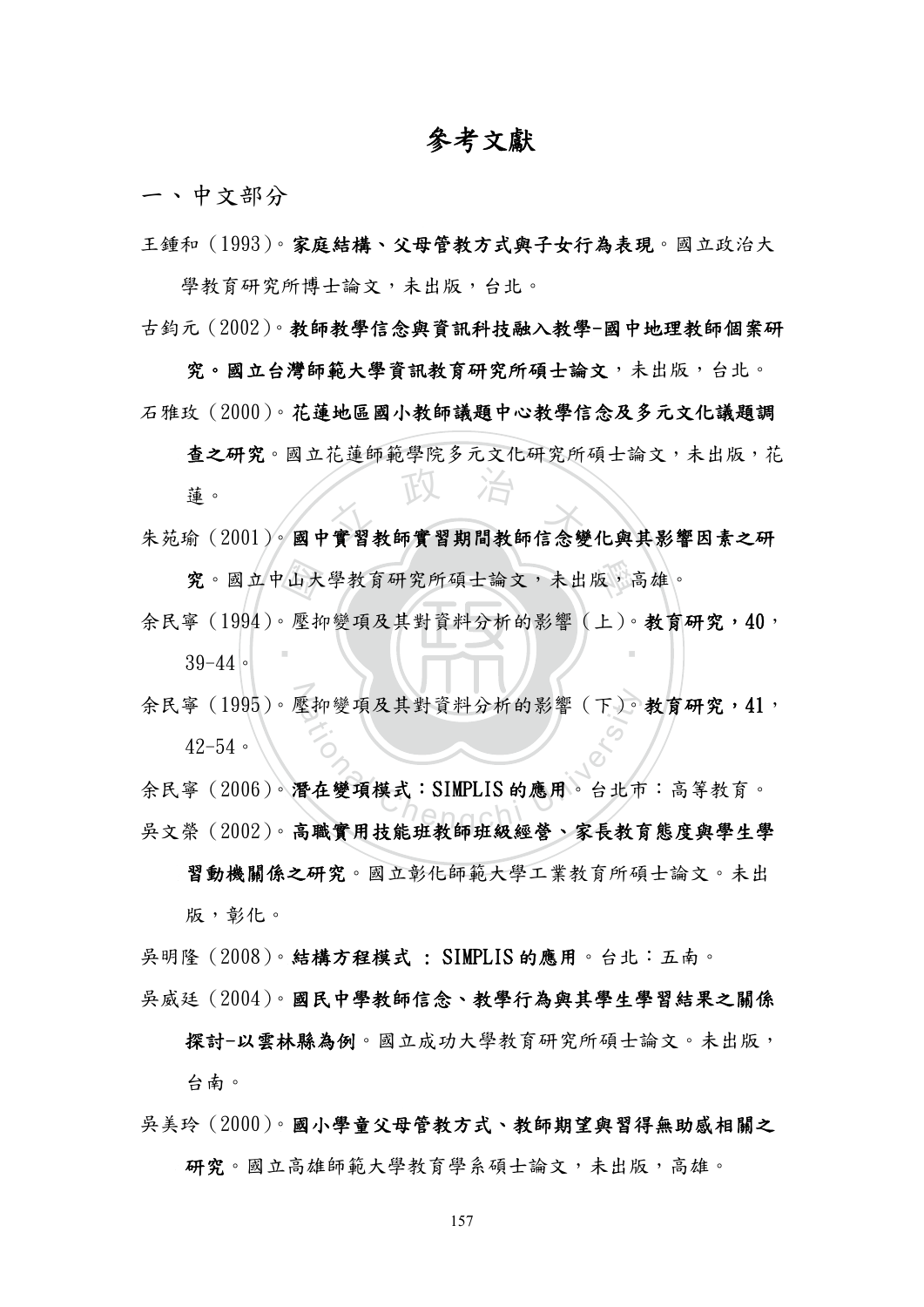吳清山(1984)。台北市國民中學導師專業教育背景與管教態度對學生生

活適應的影響。國立政治大學教育研究所碩士論文。未出版,台北。 吳齊殷、高美英(1997)。嚴酷教養方式的代間傳遞。於張笠雲、呂玉瑕、

王甫昌主編,九 0 年代的台灣社會:社會變遷基本調查研究系列二

(下),215-247。台北:中央研究院。

吳瓊鳳(2002)。國高中實習教師應予閱讀教學信念及閱讀教學研究。國

立台灣師範大學英語研究所碩士論文,未出版,台北。

吳麗娟(1997)。青少年心理發展與適應之整合性研究-父母自我分化、教

十女目我分化、凶應力式及週/<br>驗研究。行政院國家科學委員 養方式對青少年子女自我分化、因應方式及適應影響之研究暨親職教 育課程效果之實驗研究。行政院國家科學委員會專題研究計畫成果報 告。NSC86-2413-H003-011G10。

会曉清(1999)。不同性別的國中生在實驗課中與同學和老師之互動關係。<br>行政院國家科學委員會補助專題研究報告,(報告編號:<br>NGGGC 2611 9022 000), ト小に

‧ 行政院國家科學委員會補助專題研究報告,(報告編號:

Z NSC85-2511-S032-008),未出版。

- <sup>a</sup>t<sup>i</sup>ona<sup>l</sup> <sup>C</sup>hengch<sup>i</sup> <sup>U</sup>nivers<sup>i</sup>t<sup>y</sup> 林佩萱(2003)。教師平權意識影響其執行兩性平等教育之研究。南華大 學教育社會學研究所碩士論文,未出版,嘉義。
- 林清財(1990)。我國國民小學教師教育信念之相關研究。國立政治大學 教育研究所博士論文,未出版,台北。
- 林詹田(2001)。綜合高中教師信念與班級經營策略之相關研究。國立彰 化師範大學工業教育學系在職進修專班工業教育教學碩士班碩士論

文。未出版,彰化。

林麗琴(1995)。國民小學教師領導型態與學生疏離感相關之研究。國立 高雄師範大學教育研究所碩士論文。未出版,高雄。

邱皓政(2002)。量化研究與統計分析: SPSS 中文視窗版資料分析範例

解析。台北:五南。

邱皓政(2003)。結構方程模式:LISREL 的理論、技術與應用。台北:雙葉。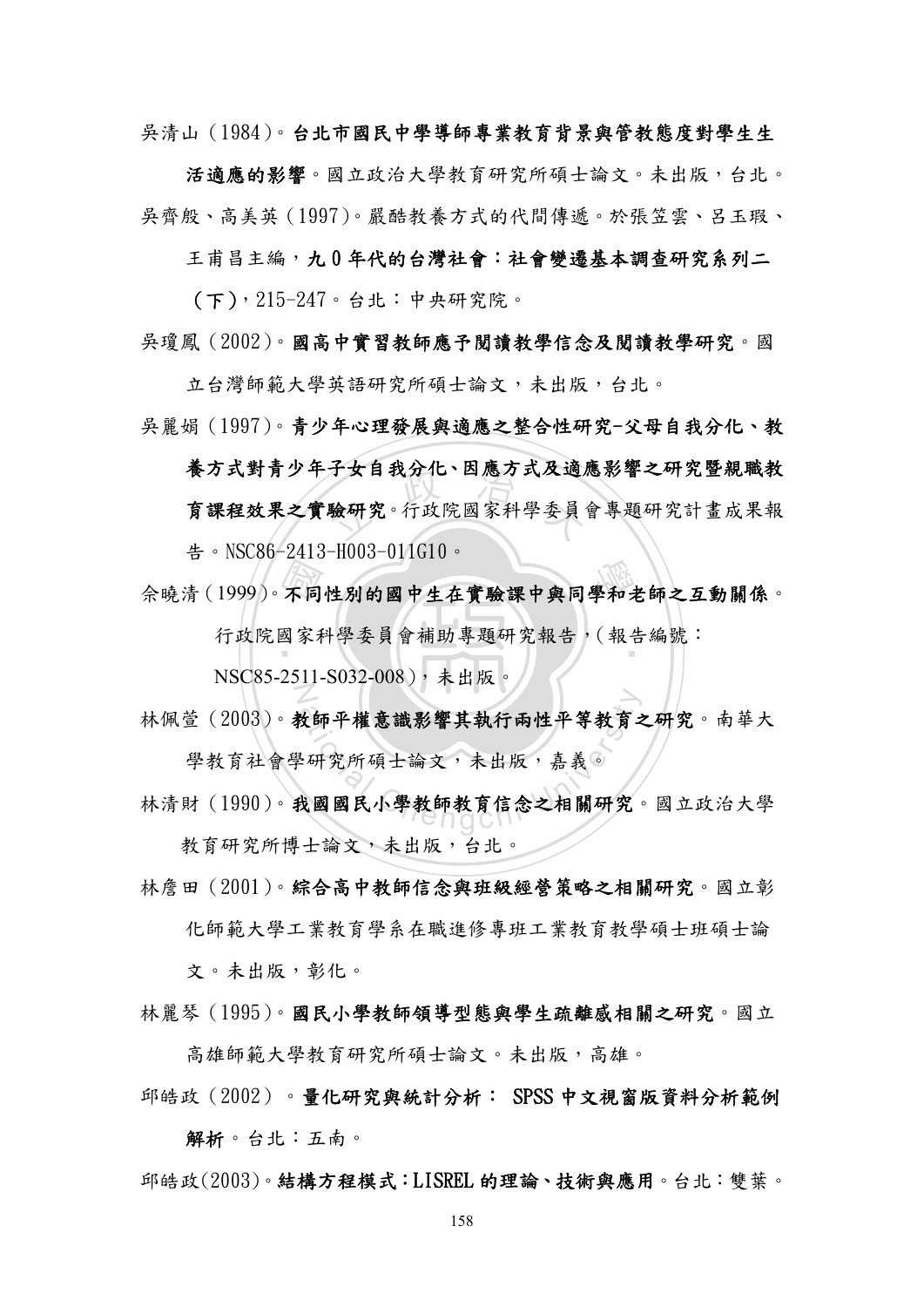孫旻儀(2005)。國中教師管教方式與學生在校行為關係之研究。國立政

治大學教育學系碩士論文。未出版,台北。

秦夢群(1992)。高中教師管理心態、學生內外控信念與學生學習習慣與

熊度關係之研究。教育心理與研究,15,129-172。

馬惠芬(2003)。男性眼光中父職參與、父職自我效能與親子關係滿意度之

自我評估研究─新竹科學園區周邊幼兒園所調查資料之分析。輔仁大

學生活應用研究所碩士論文,未出版,台北。

高強華(1992)。教師信念研究及其在學校教育革新上的意義。國立台灣

師範大學教育研究所集刊,34 卷,85-114 頁。

究所集刊,34 香,85-114 貝。<br>行為管教的方法與策略。**國教** 張秀敏(2003)。學生行為管教的方法與策略。國教天地,152期,p.8-19。 張毓忠(1999)。一位國中生活科技教師教學信念的詮釋性研究。國立高

全工 家庭 3、1999年 - 1111、工作有数数千数年高感动进行仁有先

張麗梅(1993)。家庭氣氛、父母管教態度與兒童偏差行為關係之研究。中 N 國文化大學兒童福利學系碩士論文,未出版,台北。

曹曉文(2002)。個案教師之性別、教師信念、師生互動及學生對科學態

a案教師之性別、教師信念、師生互動及<br>學習之研究—以國小自然科為例。台北<br>育研究所碩士論文,未出版,台北。 度與概念學習之研究**—**以國小自然科為例。台北市立師範學院自

然科 學教育研究所碩士論文,未出版,台北。

莊燿隆(1998)。高雄市國小教師管教權力類型與班級氣氛關係之研究。

國立台中師範學院國民教育研究所碩士論文,未出版,台中。

陳正昌、程炳林(2001)。SPSS、SAS、BMDP 統計軟體在多變量統計上的應 用。台北:五南。

陳金萍(2003)。九年一貫生活課程教學與教師信念關係之探討。國立新

竹師範學院美勞教學研究所碩士論文,未出版,新竹。 陳美娥(1996)。國小學習遲緩兒童父母教養方式與成就動機、生活適應、

學業成就之關係研究。台北市立師範學院初等教育研究所碩士論文, 未出版,台北。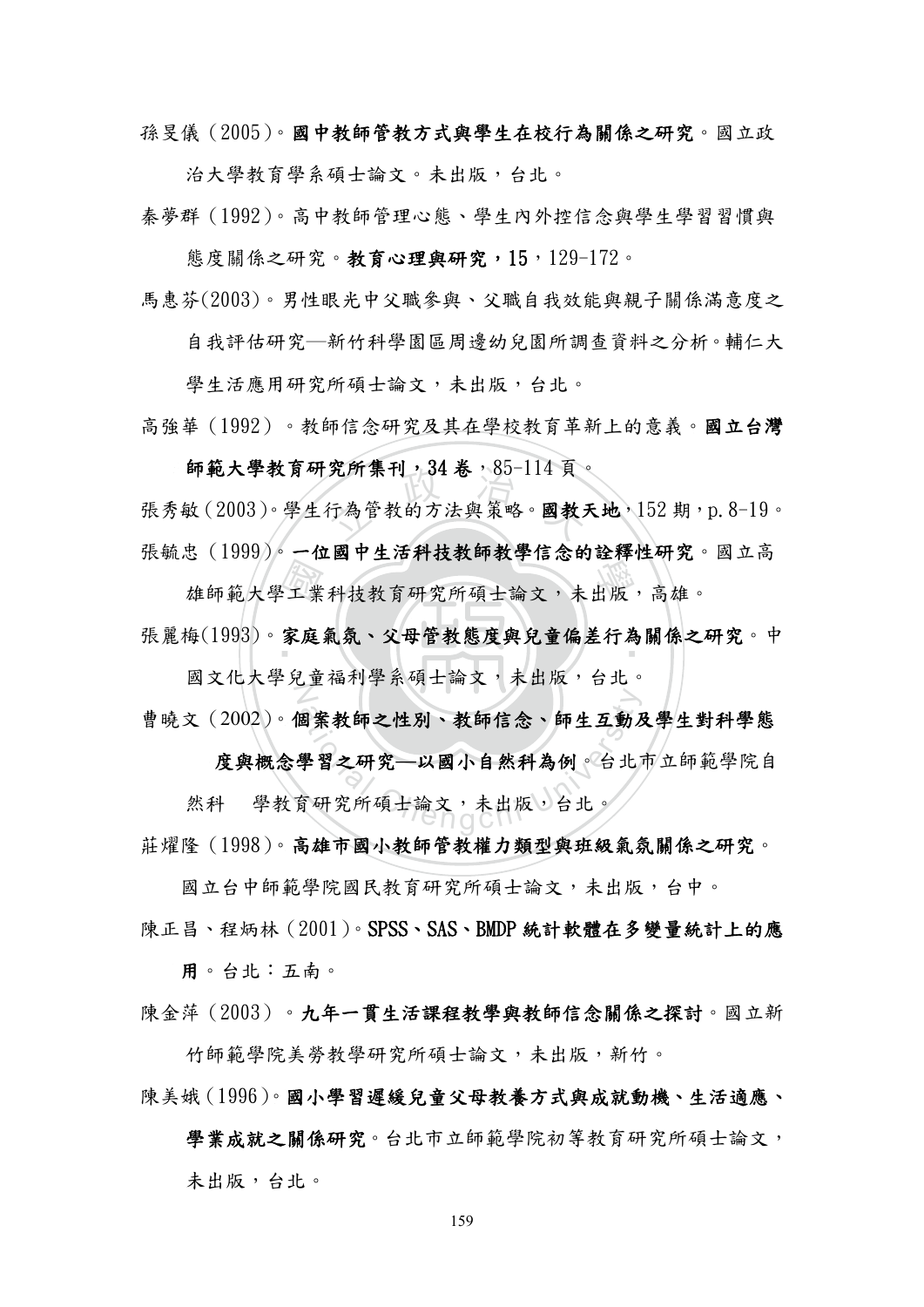陳敏瑜(2007)。國中教師管教信念、管教目標與管教策略關係之研究。

國立政治大學教育學系碩士論文,未出版,台北。

陳雅莉(1994)。教師教育信念與班級經營成效關係之研究。國立台北師

範學院國民教育研究所碩士論文,未出版,台北。

粘玉秀(2002)。教師信念及其對教學行為的影響:一位高中英文教師的

個案研究。國立台灣師範大學英語研究所碩士論文,未出版,台北。 湯仁燕(1993)。國民小學教師教學信念與教學行為關係之研究。國立台

灣師範大學教育研究所碩士論文,未出版,台北。

黃芳銘(2007)。結構方程模式:理論與應用。台北市:五南。

はカ桂榠式・埋論與應用。台北<br>・教師管教信念與管教行為相關<br>-黃姬芬(2001)。國小教師管教信念與管教行為相關之研究。國立台中師

範學院國民教育所碩士論文,未出版,台中。

黃迺毓(1988)。家庭教育。臺北:五南。

家庭 民 黃敏(1994)。國民小學教師教育信念之研究,以兩名國小教師為例。國

學

Z 立台北師範學院初等教育研究所碩士論文,未出版,臺北。

楊士賢(1997)。國民小學級任教師班級經營信念與班級經營效能關係之

国民小學級任教師班級經營信念與班級<br>,北師範學院國民教育研究所碩士論文,<br>教師的信念與教學實務,一位高級工業 研究。國立台北師範學院國民教育研究所碩士論文,未出版,台北。 楊美容(1994)。教師的信念與教學實務,一位高級工業職業學校化學教

師的個案研究。國立高雄師範大學科學教育研究所碩士論文,未出

版,高雄。

楊淑珍(1985)。少年撫育院院生的理性行為分析。國立台灣教育學院輔 導學報,8期,101-125。

葉興華(1994)。國小級任教師班級管理問題之研究。國立台灣師範大學

教育研究所碩士論文,未出版,台北。

廖克玲(1982)。社會學習論巨匠-班度拉。台北:允晨。

廖家興(1997)。國小英語教室師生互動中的性別差異研究。國立高雄師

範大學英語教育研究所碩士論文,未出版,高雄。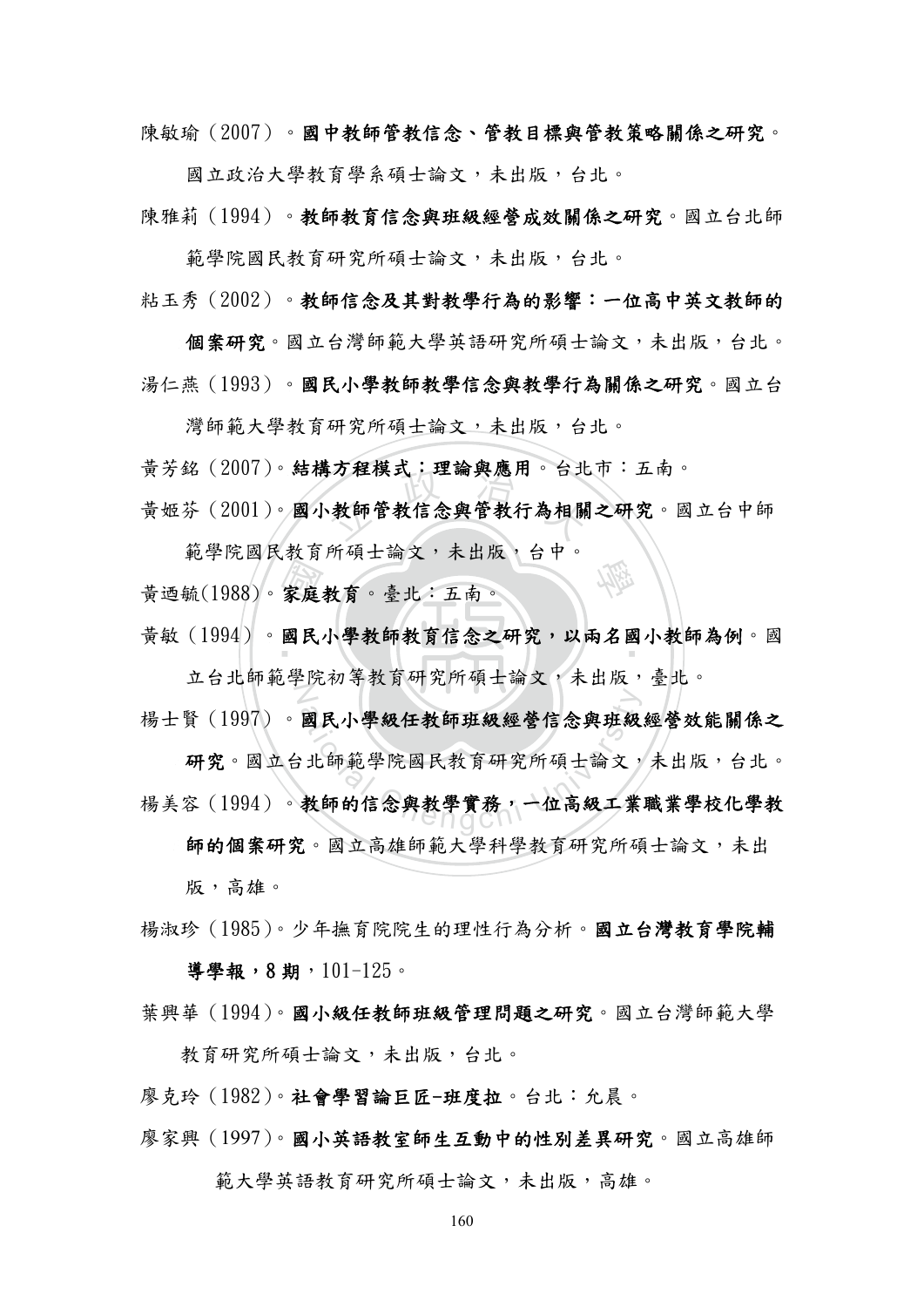熊治剛(2004)。國小自然與生活科技領域教師教學信念個案研究。國立

高雄師範大學工業科技教育研究所碩士論文,未出版,高雄。 歐陽儀(1997)。教養方式與依附關係代間傳遞模式之研究。國立台灣師

範大學教育心理與輔導學系碩士論文,未出版,台北。

歐陽儀、吳麗娟(1998)。教養方式與依附關係代間傳遞模式之研究。教

育心理學報,30(2),33-58。

蔡佳宜(2000)。兒童知覺父親角色涉入之探討。國立彰化師範大學輔導

學系碩士論文,未出版,彰化。

賴正珮(2004)。國小兒童其父母管教方式、非理性信念及 A 型行為關係

國立高雄師範大學科學教育研究所碩士論文,未出版,高雄。 ·兄重具义母官教力式、非埋性<br>範學院教育心理與輔導學系碩: 之研究。屏東師範學院教育心理與輔導學系碩士論文,未出版,屏東。 謝惠德(1994)。反省與教學,一位高級中學化學教師信念的詮釋性研究。

二、西文部分之

i, Y. (1988). On the evaluation of structural<br>
Aarketing Science, 16, 74-94.<br>
Princiles of behavior modification. New Y Bagozzi, R. P., & Yi, Y. (1988). On the evaluation of structural equation models. *Academic of Marketing Science, 16*, 74-94.

‧

- Bandura, A. (1969). *Princiles of behavior modification*. New York: Holt, Rinehart, and Winston.
- Bandura, A. (1977). Self-efficacy: Toward a unifying theory of behavioral change. *Psychological Review, 84*, 191-215.
- Bandura, A. (1986). *Social foundations of thought and action*. Englewood Cliffs, NJ: Prentice Hall.
- Barron, R. M., & Kenny, D. A. (1986). The moderator-mediator variable distinction in social psychological research: Conceptual, strategic, and statistical considerations. *Journal of Personality and Social Psychology,*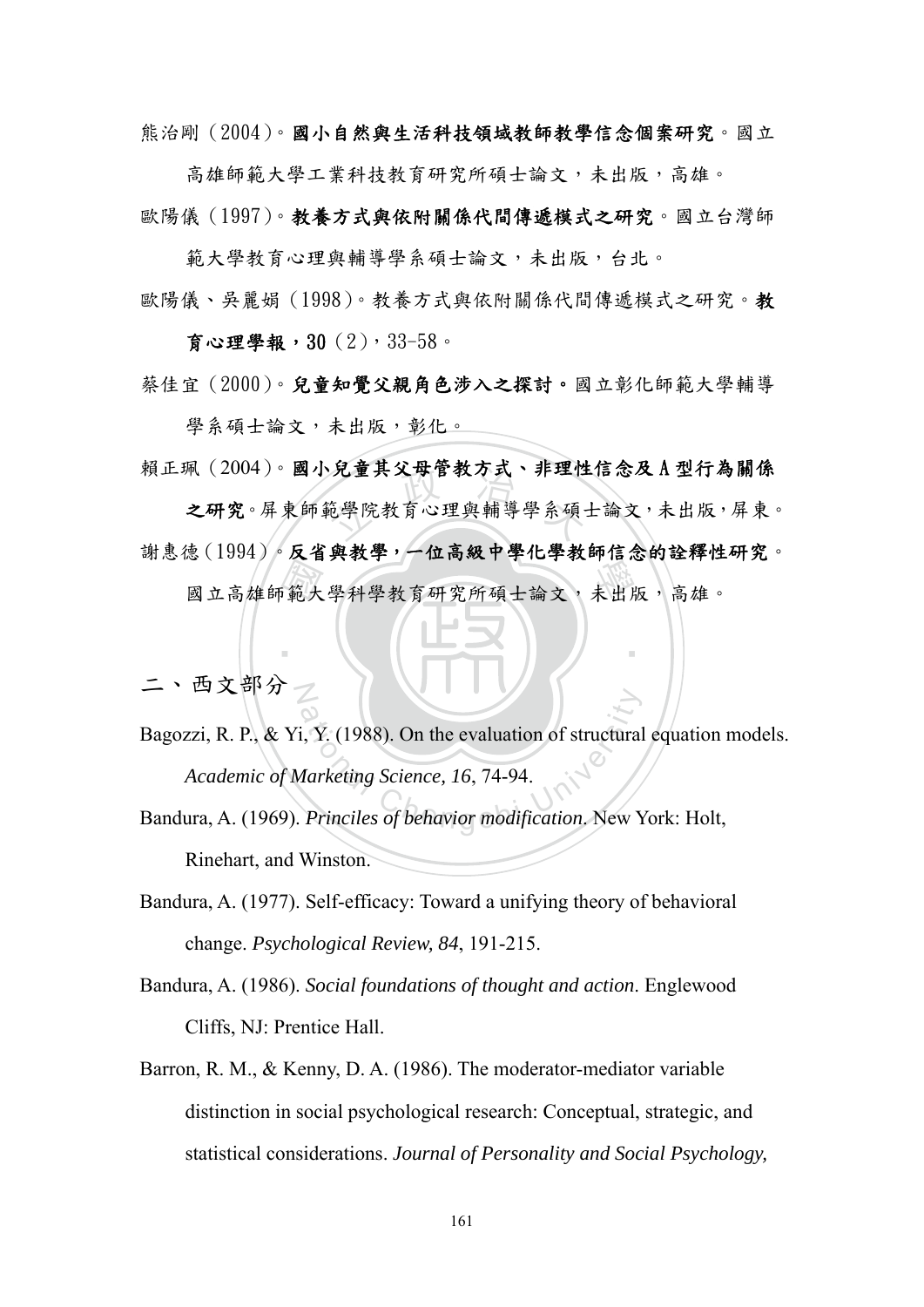*51*(6), 1173-1182.

- Bartholomew, K. (1990). Avoidance of intimacy: An attachment perspective. *Journal of Social and Personal Relationships, 7*, 147-178.
- Bauch, P. A. (1982).*Predicting elementary classroom teaching practices from teachers' educational beliefs*. Paper presented at the annual meeting of the American Educational Research Association, New York. (ERIC Document Reproduction Service No. ED226437)
- Belsky, J. (1993). Etiology of child maltreatment: A developmental-ecological analysis. *Psychological Bulletin, 114*, 413-434.
- perspective study of mothers and fathers of 3-year-olds. *Child*<br>Development, 76, 384-396. *ogical Bulletin, 114, 413-434.*<br>, Sligo, J., Woodward, L., & Sil ‧ Belsky, J., Jaffee, S. R., Sligo, J.,Woodward, L., & Silva, P. A.(2005). Intergenerational transmission of warm-sensitive-stimulating parenting: a *Development,76*, 384-396.
- $\mathbb Z$ Berkowitz, L. (1964). *The development of motivation and values in the child.* New York: Basic Books.
- sic Books.<br>B.S., & Simpson, R.H. (1975). Education Blair, G.M., Jones , B.S., & Simpson , R.H. (1975). *Educational Psychology* (*4th ed.*)*.* New York: Macmillan.
- Bowen, M. (1976). Theory in practice of psychotherapy. In P. J. Guerin Jr. (ED.), *Family therapy: Theory and practice*. (pp.42-90). New York: Gardner Press.
- Bowlby, J. (1980). *Attachment and loss. Vol. III. Loss: Sadness and depression*. New York: Basic Books.
- Brickhouse, N., & Bonder, G.. M. (1992). The beginning science teacher: classroom narratives of convictions and constraints. *Journal of Research in Science Teaching , 29*(5),471-485.

Burden, P. R. (1995). Classroom management and discipline: Methods to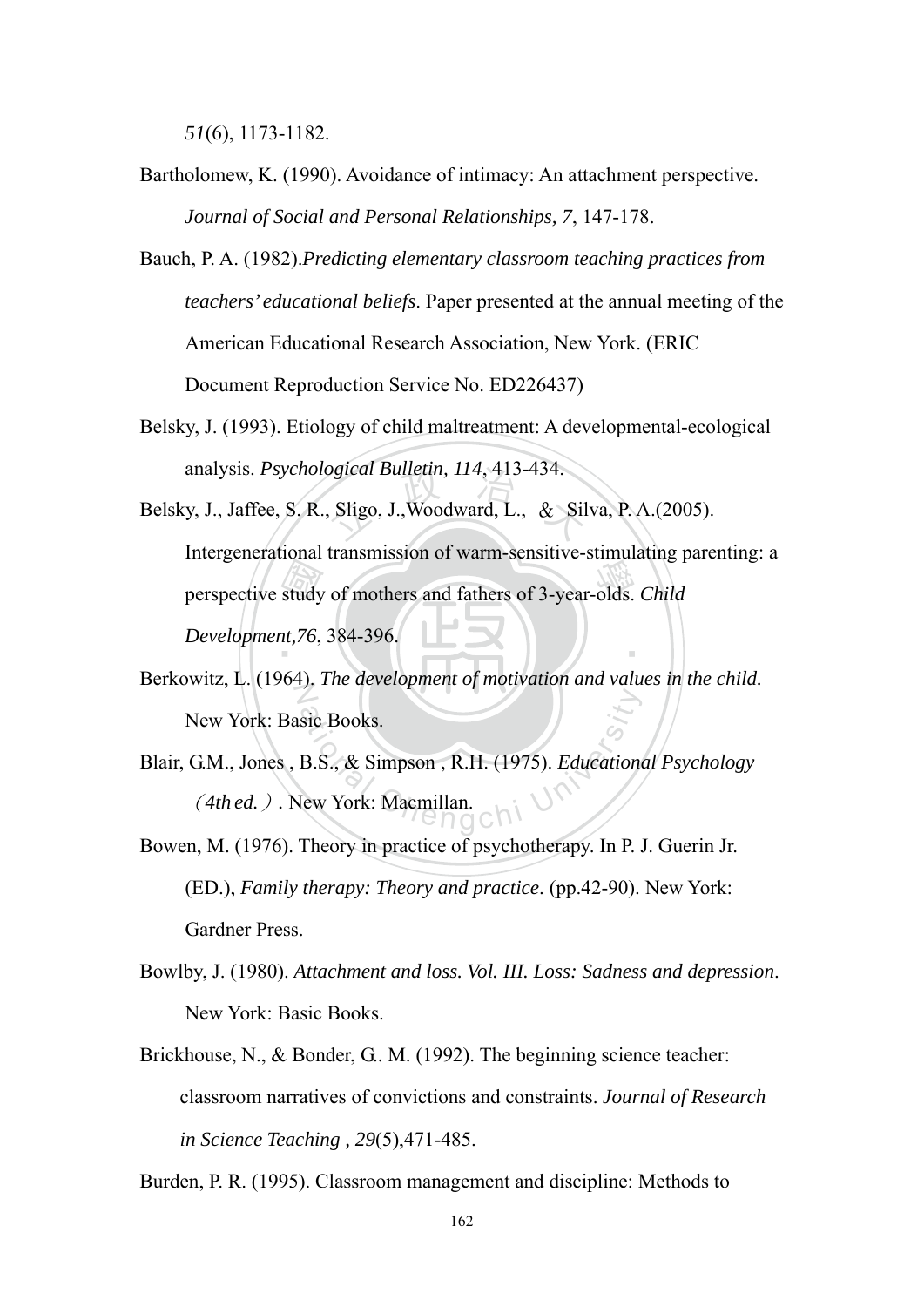facilitate cooperation and instruction. New York: Longman.

Burgess, R.L.(1979).Child abuse: A social interactional analysis. In B.B. Lahey & A.E. Kazdin(Eds.),*Advances in clinical child psychology*(pp.142-174).New York: Plenum Press.

Burgess, R.L., & Youngblade, L.M. (1988).Social incompetence and the intergenerational transmission of abusive parental practices. In G.T. Hotaling, D. Finkelhor, J.T. Kirkpatrick, & M.A. Straus(Eds.),*Family abuse and its consequences: New directions in research*(pp.38-60).Newbury Park, CA: Sage.

- EXERCISE PARK, CA: Sage.<br>B. (2001). Intergenerational tran Chen, Z. & Kaplan, H. B. (2001). Intergenerational transmission of constructive parenting. *Journal of Marriage and Family, 63*, 17-31.
- Cohler, B.J. & Grunebaum, H.U. (1981). Mothers, grandmothers, and daughters: personality and childcare in three generation families. daughters: personality and childcare in three generation families. New N York: Wiley.
- Expressed definition for suppressor variation<br>tion and interpretation. Educational and Ps<br>34, 35-46. Conger, A. J. (1974). A revised definition for suppressor variables: A guide to their identification and interpretation. *Educational and Psychological Measurement, 34*, 35-46.
- Corroll, J. C. (1977). The intergenerational transmission of family violence: The long-term effects of aggressive behavior. *Aggressive Behavior, 3*, 289-299.
- Covell, K., Grusec, J., & King, G. (1990). *The intergenerational transmission of parent discipline and standards for behaviors*. Unpublished manuscript, University of Toronto.
- Dix, T. H., & Grusec, J. E. (1985). Parent attribution processes in child socialization. In I. Sigel(Ed.), *Parent belief systems: their psychological consequences for children*(pp.201-233.). Hillsdale, N.J.:Erlbaum.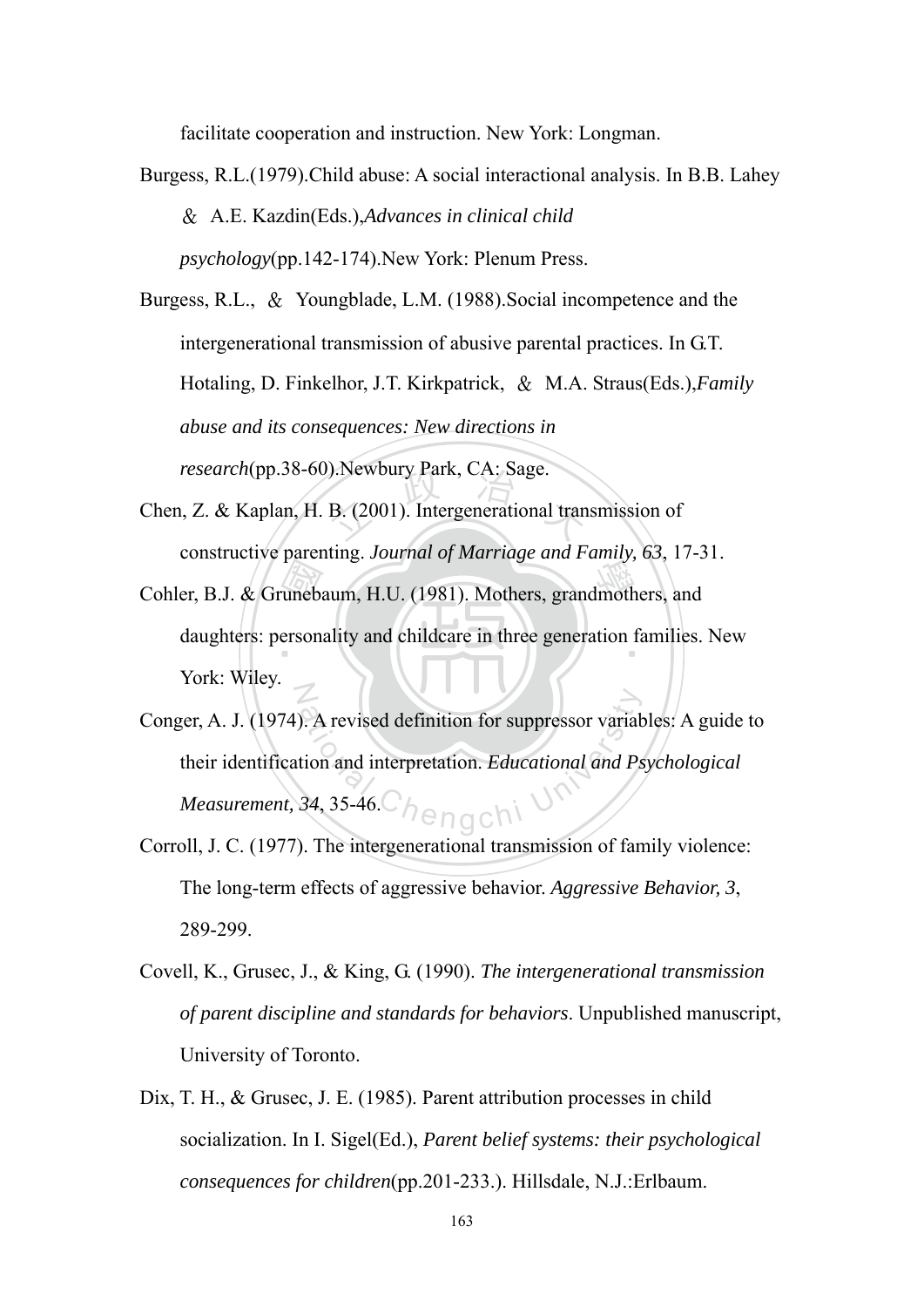- Egeland, B., Jacobvitz, D., & Papatola, K. (1987).Intergenerational continuity of abuse.In R.J.Gelles, & J.B. Lancaster(Eds.),*Child abuse and neglect: Biosocial dimensions*(pp.255-276).NY: Aldin de Gruyter.
- Ehrensaft, D. (1983).When women and men mother. In J. Trebilcot(Ed.),*Mothering: Essays in feminist theory*(pp.41-61).Totowa, NJ: Rowan and Allanheld.
- Fontana, V. (1968). Further reflections on maltreatment of children. *New York State Journal of Medicine, 68*, 2214-2215.
- servations on children who have<br>American Journal of Psychiatry, Galdston, J. (1965).Observations on children who have been physically abused and their parents. *American Journal of Psychiatry, 122*, 440-443.
- Toward a theoretical integration. In W.R. Burr, F.I. Nye, & I.L.,<br>Reiss(Eds.), Contemporary theories about the family(pp.549-581). ‧ Reiss(Eds.),*Contemporary theories about the family*(pp.549-581).NY: N Gelles, R. J., & Straus, M. A. (1979). Determinants of violence in the family: Free Press.
- berg, J. R., &Berlin, S. (1977). Observed c<br>logy, 2, 342-349.<br>R., & Sandgrund, A. (1974). Child abuse: Gillespie, D. F., Seaberg, J. R., &Berlin, S. (1977). Observed causes of child abuse. *Victimology, 2*, 342-349.
- Green, A., Gaines, R., & Sandgrund, A. (1974). Child abuse: Pathological syndrome of family interaction. *American Journal of Psychiatry, 131*, 882-886.
- Grusec, J. E. (1991,April). *The intergenerational transmission of discipline techniques and associated belief systems*. Paper presented at Biennial Meeting of Society for Research in Child Development, Seattle.
- Harris, I. (1959). *Normal children and mothers*. New York: Free Press.
- Herman, J.L. (1995). *Intergenerational transmission of parenting and adolescent problem behavior*. University of Virginia. DAO No.AAc.9525086.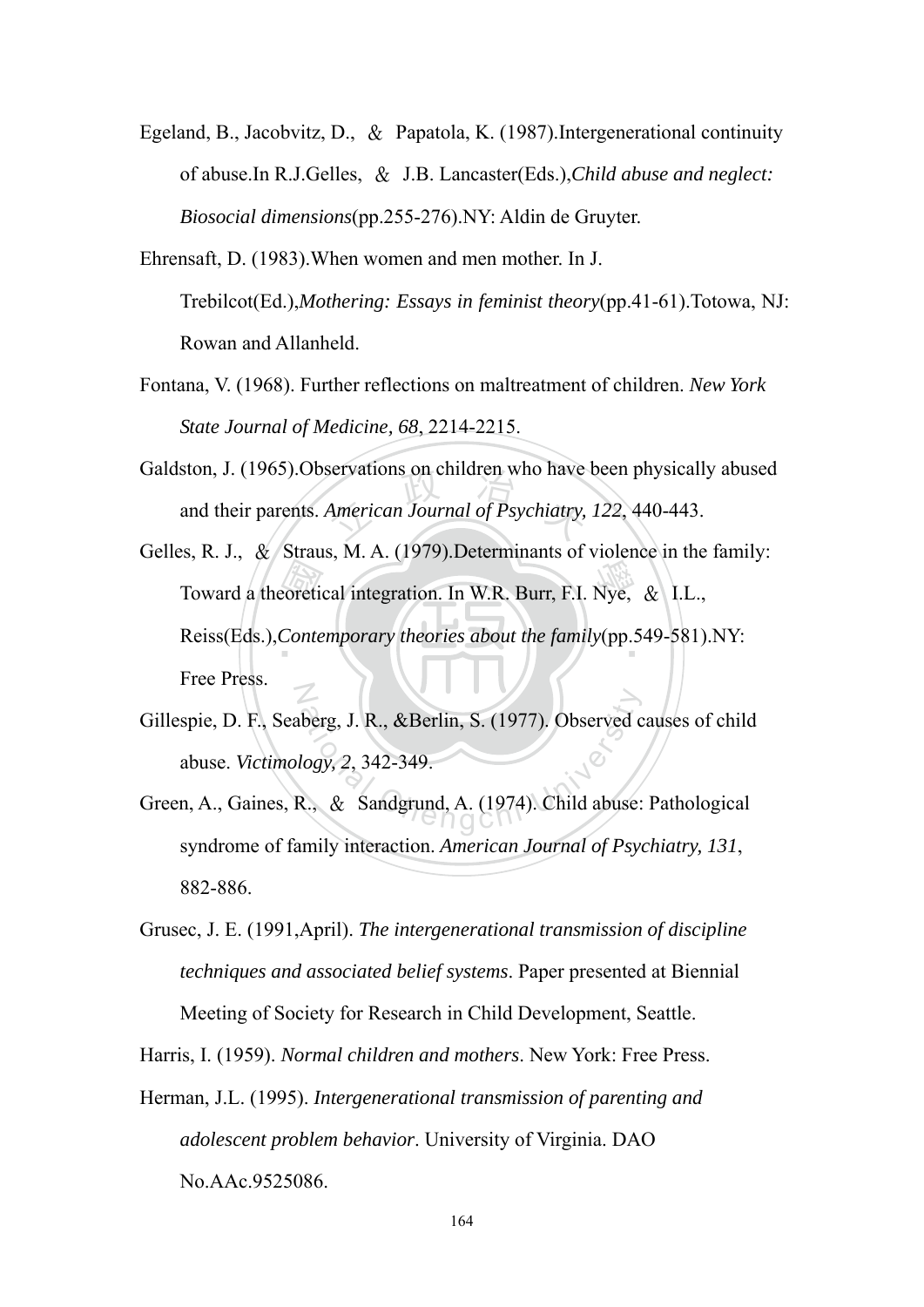- Herrenkohl, E. C., Herrenkohl, R. C., & Toedter, L. J. (1983). Perspectives on the intergenerational transmission of abuse. In D, Finkelhor, R. J. Gelles, G. T. Hotaling, & M. A. Struaus(Eds.), *The darkside of families: Current family violence research*(pp.305-316.).Beverly Hills, CA: Sage.
- Holmes, P.(2002).The inner world outside-object relation theory and psychodrama.謝佩玲、楊大和(譯)。客體關係理論與心理劇。臺北市: 張老師文化。
- (1988). *Family abuse and its consequences: New directions in research.*<br>Newbury Park, CA: Sage. Hotaling, G. T., Finkelhor, D., Kirkpatrick, J. T., & Straus, M. A. (Eds.). Newbury Park, CA: Sage.
- urnal<br>A bri 學 Hunter, R.,  $\&$  /Kilstrom, N.(1979). Breaking the cycle in abusive families. *American Journal of Psychiatry*, 136, 1320-1322.
- Isaacs, C. (1981). A brief review of the characteristics of abuse-prone parents.  $\frac{dp}{dt}$ *Behavior Therapist, 4*, 5-8.
- Frequency E., Kretchmar, M.& Morgan, Y. (199<br>
Parations: the development of maternal entry Jacobvitz, D.B., Morgan, E., Kretchmar, M.& Morgan, Y. (1991). *Parenting across three generations: the development of maternal empathy*. ED336202.
- Jacobvitz, D.B., Morgan, E., Kretchmar, M.& Burton, H.(1992). *The transmission of mother-child boundary disturbances across three generations*. ED346985.
- Jayartne, S. (1977). Child abusers as parents and children: A review. *Social Work, 22*, 5-7.
- JÖreskog , K.G., & SÖrbom, D.(1993). *LISREL 8: Structural equation modeling with SIMPLIS command language*. Chicago: Scientific Software International.

Kaufman, J., & Zigler, E. (1987). Do abused children become abusive parents?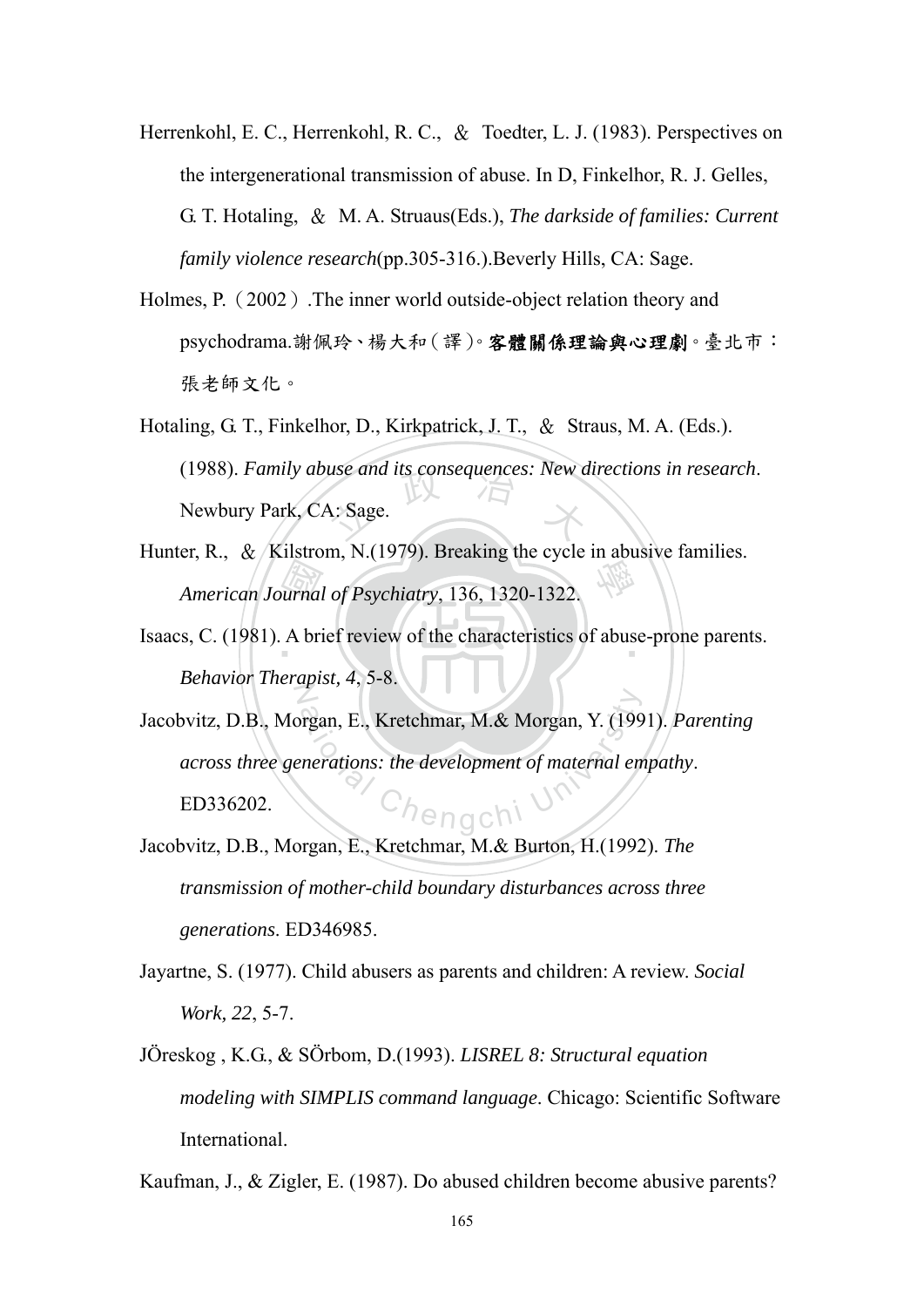*American Journal of Orthopsychiatry, 57*, 186-192.

- Kempe, C. H., Silverman, F. N., Steele, B. R., Droegmueller, N., and Silver,H.K.(1962). The battered child syndrome. *JAMA: The Journal of the American Medical Association, 181*, 17-24.
- Kempe, R. S., & Kempe, C. H. (1978). Child abuse .Cambridge, MA: Harvard University Press.
- Kline,R. B. (1998). *Principles and practice of structural equation modeling*. New York: Guilford Press.
- nciples and practice of structura<br>'ork : London :Guilford. Kline,R. B. (2005). *Principles and practice of structural equation modeling* (2<sup>nd</sup> ed)</sub>.New York; London :Guilford.
- d abu boshi, r. e., a Khatebshi, E. B. (1982). The relationship of Victimization<br>through child abuse to aggressive delinquent behavior. *Victimology: An* ‧ Kratcoski, P. C., & Kratcoski, L. D. (1982). The relationship of victimization *international Journal, 7*, 199-203.
- $\overline{Z}$ LaRossa, R.(1986).*Becoming a parent*. Newbury Park. CA: Sage.
- ee, R.(1979). The physical abuse of adolese<br>35, 101-126.<br>1g, S. Y., & Liu, Y. W. (1983). Characteristi Libbey, P., & Bybee, R.(1979). The physical abuse of adolescents. *Journal of Social Issues, 35*, 101-126.
- Lieh- Mak, F., Chung, S. Y., & Liu, Y. W. (1983). Characteristics of child battering in Hong Kong: A controlled study. *British Journal of Psychiatry, 142*, 89-94.
- Maccoby, E. E. (1968) The development of moral values and behavior in childhood. In J. A. Clausen (Ed.) *Socialization and society*. Boston: Little, Brown.
- Maccoby, E., & Martin, J.A. (1983). Socialization in the context of the family: Parent-child interaction. In P. Mussen(Ed.).*Handbook of child psychology*(pp.1-101).New York: Wiley.

Main, M., Cassidy, J. & Kaplan, N. (1985). Security in infancy, childhood, and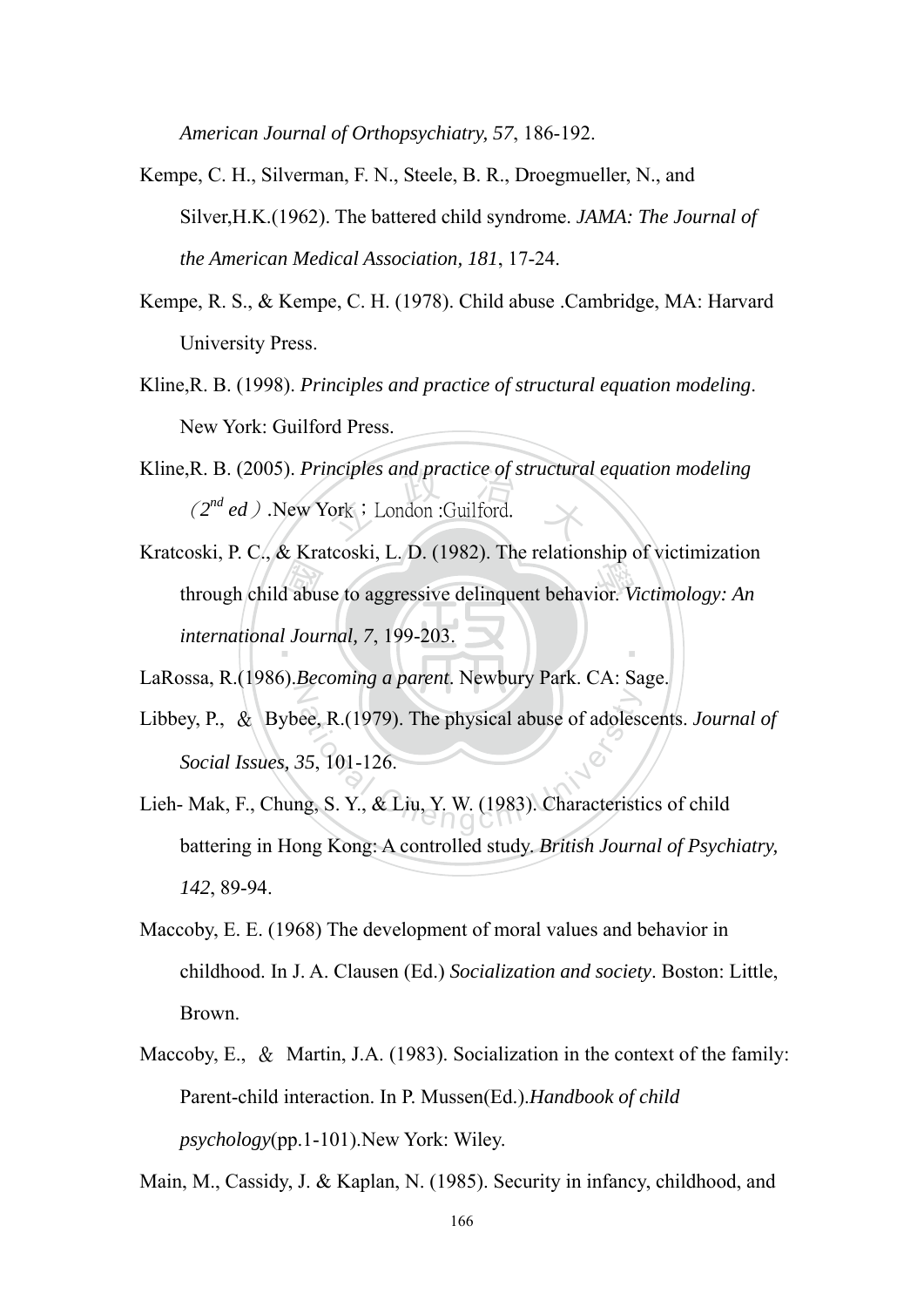adulthood :a move to the level of representation. In I. Bretherton & E.Waters(Eds), *Monograph of the Society for Research in Child Development, 50*(1-2),66-109.

- Main, M., & Goldwyn, R. (1984). Predicting rejection of her infant from mother's representation of her own experience: Implications for the abused-abusing intergeneration cycle. *Child Abuse and Neglect, 8*, 203-217.
- Definition and interpretation. *Sociological Methods and Research*, 30, 241-270. Massen, G. H., & Bakker, A. B. (2001). Suppressor variables in path models: 241-270.
- Improvement of instruction. Paper Presented at the Annual Meeting of the National Education association (ERIC Document Reproduction service National Education association (ERIC Document Reproduction service N Mayer, R. (1985). *Recent research on teacher beliefs and its use in the*   $No \cdot 259457.$
- Parental behavior in the cycle of aggression<br>Schneider, F. W. (1980). Differention Psyci McCord, J. (1988). Parental behavior in the cycle of aggression. *Psychiatry, 51*, 14-23.
- Minton, H. L., & Schneider, F. W. (1980). *Differention Psychology*. Monterey, Calif: Books / Cole.
- Muller, R., Fitzgerald, H. E., Sullivan, L. A..,& Zucker, R. A. (1994). Social support and stress factors in child maltreatment among alcoholic families. *Canadian Journal of Behavioral Science, 26*, 438-461.
- Murphy, L. H.,& Murphy, S. (1981). Childhood discipline as precursor of teacher attitudes toward pupils. (ED204275)
- Obegi, J. H., Morrison, T. L., & Shaver, P. R. (2004). Exploring intergenerational transmission of attachment style in young female adults and their mothers. *Journal of Social and Personal Relationships, 21*(5),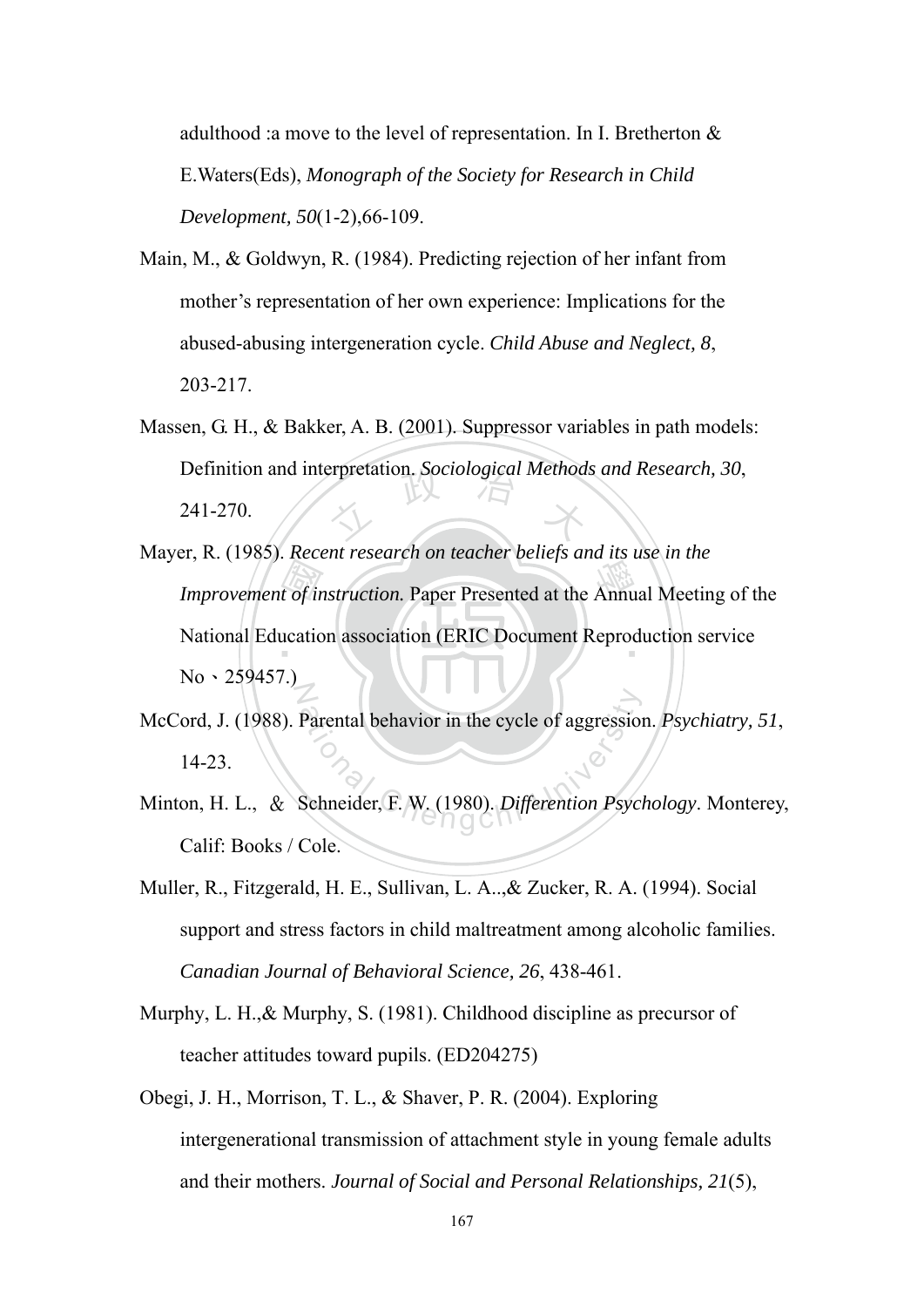625-638.

- Olson, S. F. (1992). *Intergenerational transmission, generational differences, and parenting. University of Georgia*. DAO AAC 9316376.
- Parkay, F. W. & Conoley ,C. (1981). *Discipline in the schools :The relationship of educatiors' attitudes about corporal punishment to selected variables*. Paper presented at the Annual Meeting of the Southwest Educational Research Association, Texas, San Marcos.
- Parke, R. (1981). *Fathers*. Cambridge. MA: Harvard University Press.
- Patterson, G. R. (1982).*A social learning approach: Vol.3. Coercive family process. Eugene.* OR: Castalia. *process. Eugene*. OR: Castalia.
- perspective on antisocial behavior. *American Psychologist*, 44, 329-335.<br>nond, A. M. (1993). *Unraveling the relationships between beginning* Patterson, G. R., DeBaryshe, B. D., & Ramsey, E. (1989). A developmental
- Raymond, A. M. (1993). *Unraveling the relationships between beginning*  $\overline{Z}$ *elementary teachers*』 *mathematics beliefs and teaching practices*.(ERIC Document Reproduction Service No. ED 390-694)
- Freduction Service No. ED 390-694)<br>
The warmth dimension: Foundations of pection theory. Newbury Park. CA: Sage. Rohner, R. P. (1986).*The warmth dimension: Foundations of parental acceptance-rejection theory*. Newbury Park. CA: Sage.
- Rose, J.S. & Medway, F. J. (1981). Measurement of teachers beliefs in their control over student outcome. *Journal of Educational Research,74*(3). 185-190.
- Sadker, D., & Sadker, M. (1993).Gender and educational equality. Boston: Allyn and Bacon.
- Shears, J., Summers, J. A., Boller, K. & Barclay-McLaughlin, G. (2006). Exploring fathering roles in low-income families: The influence of intergenerational transmission. *Families Society, 87*(2), 259-268.

Silver, L., Dublin, C., & Lourie, R. (1969). Does violence breed violence: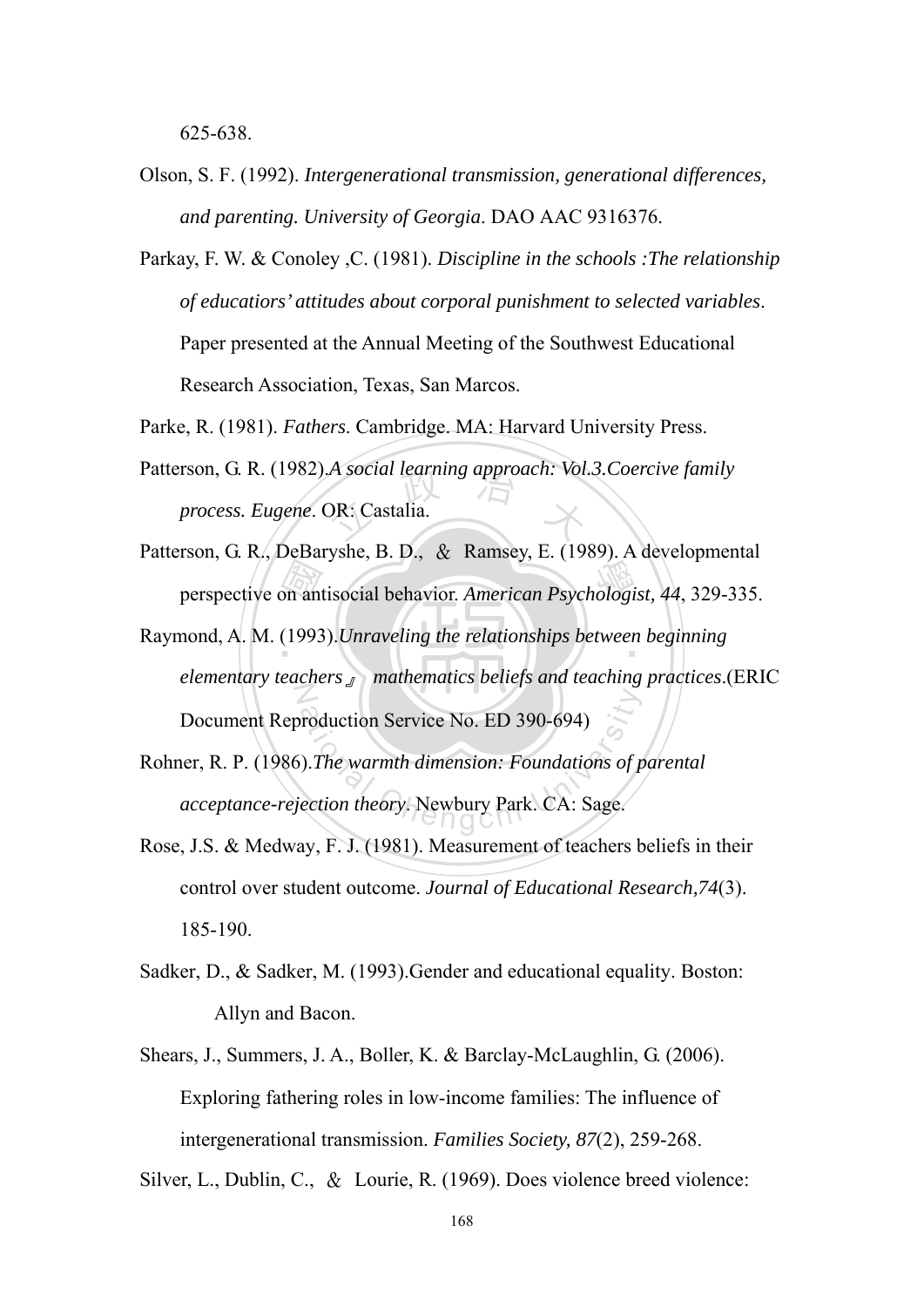Contributions from a study of the child abuse syndrome. *American Journal of Psychiatry, 126*, 404-407.

- Simons, R. L., Beaman, J., Conger, R. D., & Chao,W. (1992).Gender differences in the intergenerational transmission of parenting beliefs. *Journal of Marriage and the Family, 54*, 826-836.
- Simons, R. L., Conger, R. D., & Whitbeck, L. B. (1988). A multistage social learning model of the influences of family and peers upon adolescent substance use. *Journal of Drug Issues, 18*, 293-316.
- l<br>man<br>onger k, L. B., Conger, R. D., & Cons<br>social skills, and value commitm 學 Simons, R. L., Whitbeck, L. B., Conger, R. D., & Conger, K. J. (1990). *Parenting factors, social skills, and value commitments as precursors to school failure, involvement with deviant peers and delinquent behavior*. Unpublished manuscript.
- Simons, R. L., Conger, R. D., Whitbeck, L. B., & Wu, C.  $\overline{Z}$ I.(1991).Intergenerational transmission of harsh parenting. *Developmental Psychology, 27*, 159-171.
- 7, 159-171.<br>ack, C. (1968). A psychiatric study of parentall children. In R. Helfer & C. Kempe(Ec Steele, B., & Pollack, C. (1968). A psychiatric study of parents who abuse infants and small children. In R. Helfer & C. Kempe(Eds.),*The battered child syndrome*(pp.103-148). Chicago: University of Chicago Press.
- Straus, M.A. (1983).Ordinary violence, child abuse, and wife-beating: What do they have in common? In D. Finkelhor, R. J., Gelles, G. T., Hotaling, & M. A. Straus(Eds.).*The dark side of families: Current family violence research*(pp.213-234).Beverly Hills, CA: Sage.
- Straus, M. A., Gelles, R. J., & Steinmetz, S. K. (1980). *Behind closed doors: Violence in the American family*. Beverly Hills, CA: Sage.
- Steinmetz, S. K. (1977). The cycle of violence: Assertive, aggressive, and abusive family interaction. New York: Praeger.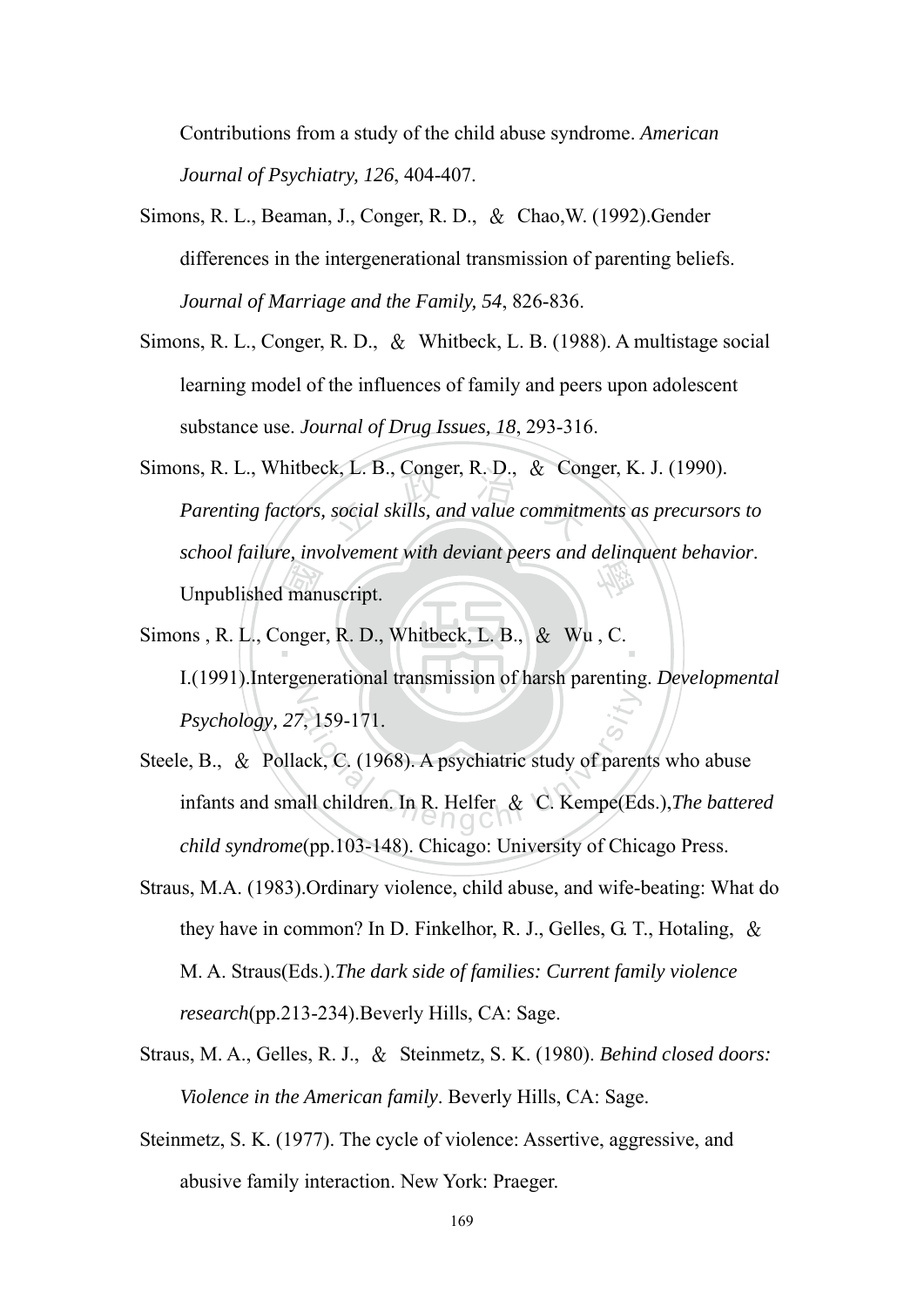- Steinmetz, S. K. (1987). Family violence. In M. B. Sussman & S. K. Steinmetz (Eds.). *Handbook of marriage and the family* (pp.725-765). New York: Plenum Press.
- Trickett, P.K., & Kuczynski, L. (1986). Children's misbehaviors and parental discipline strategies in abusive and nonabusive families. *Developmental Psychology, 22*, 115-123.
- psychology of grandparenthood: An international perspective. New York:<br>Routledge. Vermulst, A. A., Brock, A. J. L. L. & van Zutphen, R. A. H. (1990). Transmission of parenting across generations. In P. K. Smith (Ed.), *The*  Routledge.
- with conduct-disordered children. *American Journal of Orthopsychiatry,* 55, 59-69. ‧ Webster-Stratton, C. (1985). Comparison of abusive and nonabusive families *55*, 59-69.
- N Wolfang, C.H., & Glickman, C. D. (1986). *Solving discipline problems: Strategies for classroom teachers (2nd ed.)* . Boston: Allyn and Bacon.
- Atlassroom teachers  $(2^{nd}$  ed.) . Boston: Allyr<br>
Child abuse: Implications for child develogy. Newbury Park, CA: Sage. Wolfe, D. A. (1987). *Child abuse: Implications for child development and psychopathology*. Newbury Park, CA: Sage.

Woolfolk, A. E. (2004). *Educational psychology. (9th ed.)*.Ohio State: Pearson.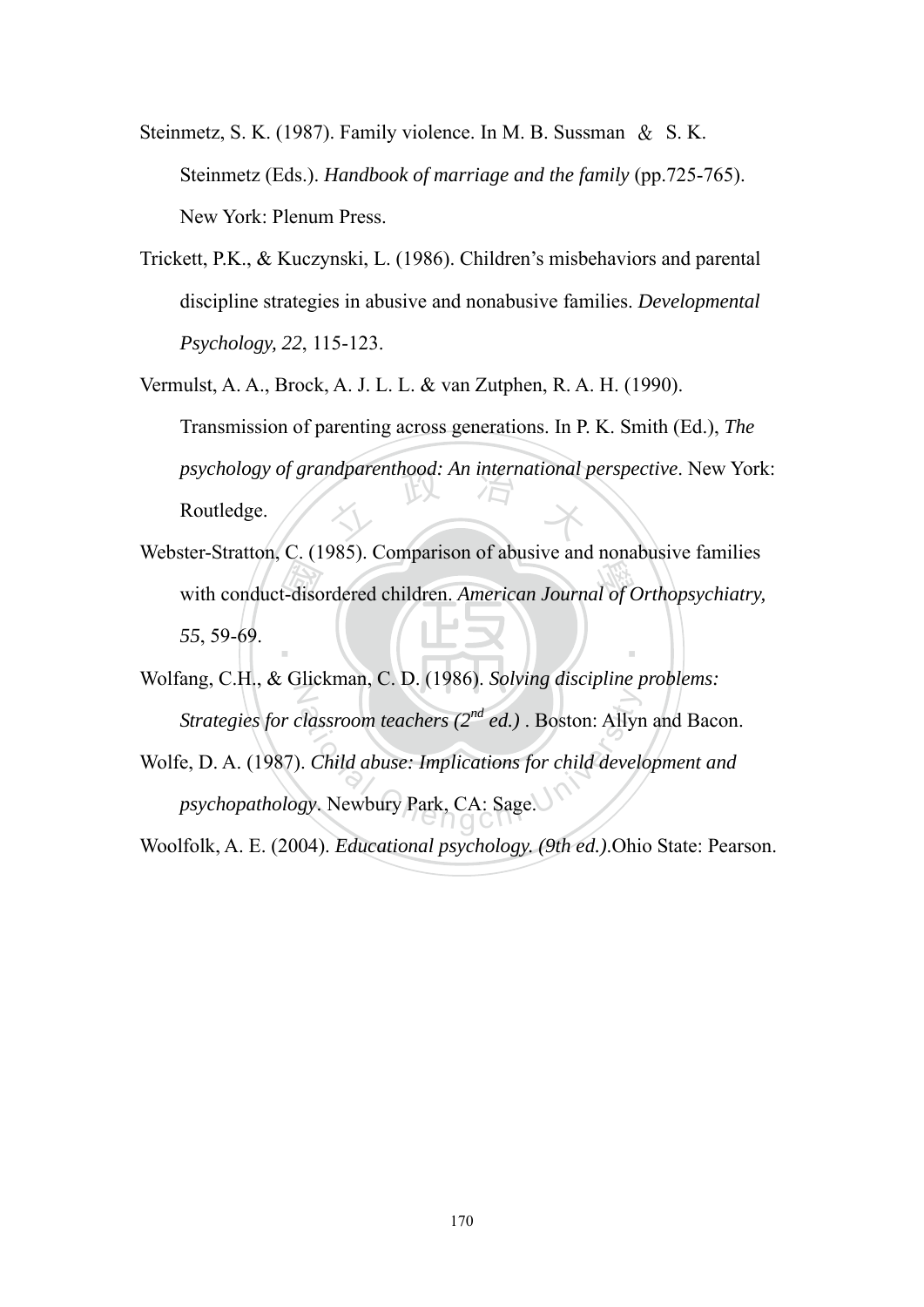# 附錄一教師管教信念量表的建立

#### 壹、緒論

生辦<br>問題<br>nes& 年也都高居第二名。(Woolfol<br>師的一個重要挑戰。在台灣, 師輔導與管教學生辦法》的擬定與廢止,都在在顯示著,教師的權力問題 ‧ 師最感困擾的問題,也是教師焦慮的主要來源,甚至是教師離職的主要原 ,也是教師焦慮的主要來源,甚至是教<br>立其適當的管教方式及策略,解決學生<br>要問題之一。<br>要問題之一。 隨著 21 世紀的到來,各國教育改革的呼聲越來越高,國內亦然,從 九年一貫課程的推展、建構式教學的實施,教育工作不斷隨著時代在進 步,隨著教育改革不斷在前進,課程、教材持續不斷地翻新,教師管教問 題也逐漸受到較多的重視和關切,以美國為例,從 2002 年蓋洛普民意調 查大眾對公立學校的態度中,發現從 1969 年至 1999 年,管教問題幾乎是 每年學校所面臨的問題中居首位的位置,從 2000 年至今,除了校園經濟 問題外,管教問題每年也都高居第二名。(Woolfolk,2004)顯然可見, 管教問題實是當前教師的一個重要挑戰。在台灣,隨著《教師法》和《教 逐漸解構,管教問題的越來越受到較多的重視與爭議,許多學者(張秀敏, 2003;Blair、Jones&Simpson,1975)也指出學生行為的管教,是當前教 因,故教師如何建立其適當的管教方式及策略,解決學生的管教問題,實 是當前教育中的首要問題之一。

過去許多研究與調查多已針對教師的管教行為進行探討,孫旻儀 (2005)也發展出「教師管教方式量表」提供實務上對於教師管教的方式 研究之重要工具,然隨著教師管教方式研究的日益增加之趨勢之下,研究 者發現到,綜合過去的結果顯示,教師的信念系統似乎是影響教師行為的 重要因素,尤其從過去對於教師信念的研究是基於「教師的行為是受其信 念所引導」的假定,我們可以窺見兩者之間似乎存在著交互影響的關係, 湯仁燕(1993)曾指出,根據研究教師信念會引導教師行為,兩者之間存 在著交互作用的關係,但證諸國內外文獻,教師的行為與教師信念,並未 有一致的結論,高強華(1992)的研究就指出,信念雖然存在每個人的內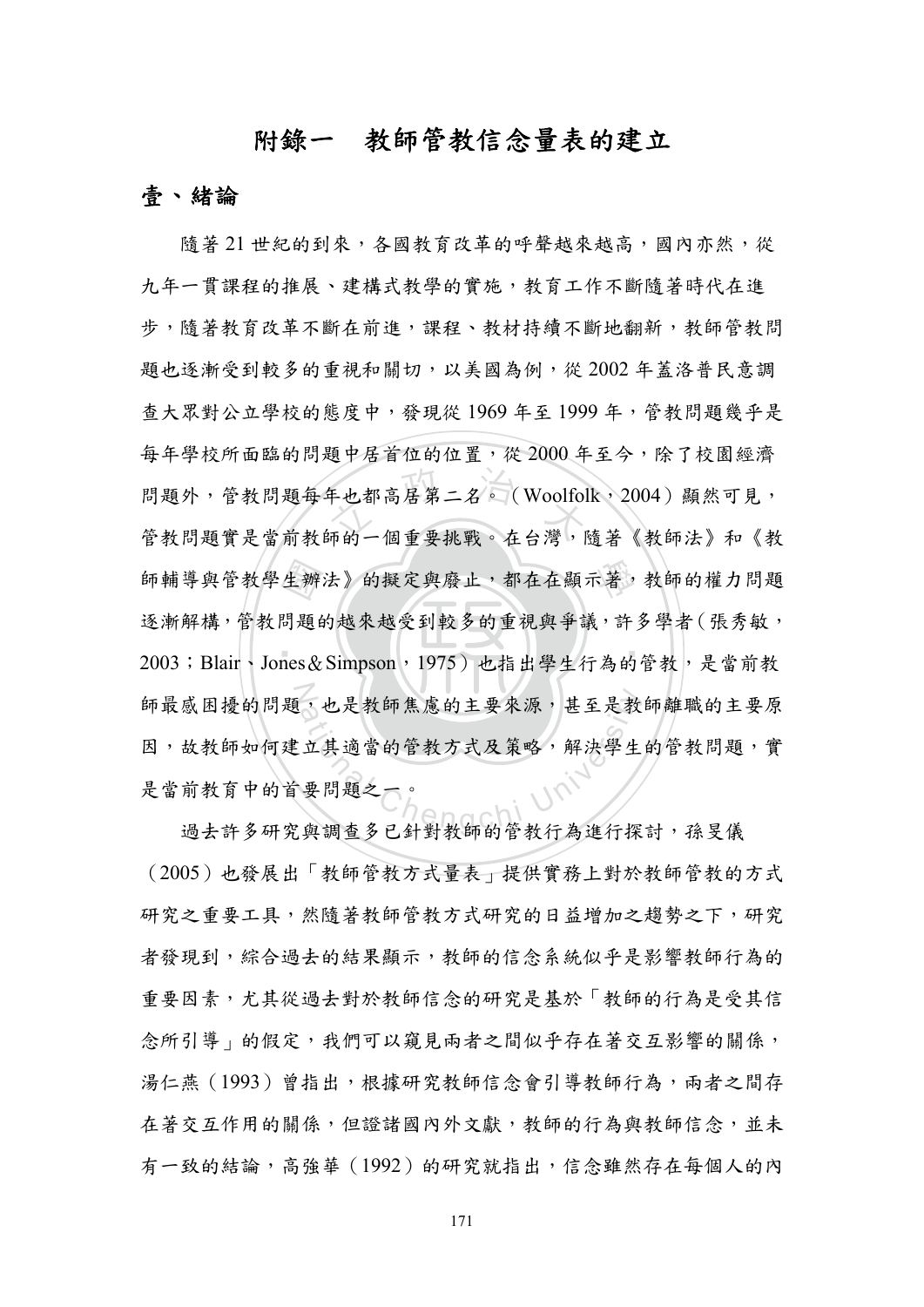部,我說說,說出一般,可以思想,說明說,說說自殺人也 狼子 又母對於士女行為的信念所彰:<br>師的管教行為扮演著重要的影!<br> 則較常使用「反應」的管教策略。可以見得,教師管教信念似乎確實會對 N 心,卻未必然和行為表現有所關連。但 Maver (1985)曾指出,教師行為的 不同可說是教師信念差異的結果。Rose and Medway (1981)以及 Murphy and Murphy (1981)的研究結果也都指出,教師對學生的信念會影響其對學生的 態度與管教行為。黃敏(1994)運用質的研究中的觀察法和訪談法研究二 位國小教師之教育信念後發現,教師信念會影響教師在教室內的活動和決 策。可以見得過去的研究多證實,教師行為會受到教師信念的影響,因此, 究竟教師的管教行為受到教師信念影響之情形為何?是為研究者所深感 好奇之問題。 Dix and Grusec (1985)及 Grusec (1991) 曾指出父母對於子 女的管教行為會受到父母對於子女行為的信念所影響,教師對於學生的管 教信念似乎亦對於教師的管教行為扮演著重要的影響角色。陳敏瑜(2007) 的研究結果亦指出,教師的管教信念會影響教師所使用的管教策略,教師 教師管教方式帶來影響,研究者乃欲透過實證研究驗證之。

教師對於學生管教之信念,如何評量教<br>國中教師管教信念之評量尚未有一致穩<br>研究者編製此量表之重要動機所在。 而欲瞭解當前教師對於學生管教之信念,如何評量教師管教信念就顯 得重要,過去對於國中教師管教信念之評量尚未有一致穩定且良好信效度 之評量工具,乃為研究者編製此量表之重要動機所在。

### 貳、文獻構念

 教師管教信念屬教師信念中的一環,所謂教師信念,是指教師在教 育活動中,因為個人特質、成長經驗與所屬環境交互作用的影響,所具有 的一種個人特有的思考模式與價值觀念,而根據學者對教師信念的研究 (陳雅莉,1994;湯仁燕,1993;楊士賢,1997),我們可以歸納出教師 信念的層次主要與「課程與知識」、師生關係」、學生差異」、教師角色」、 「班級經營」、「常規處理」、「社會環境」等面向有關,而過去針對教師信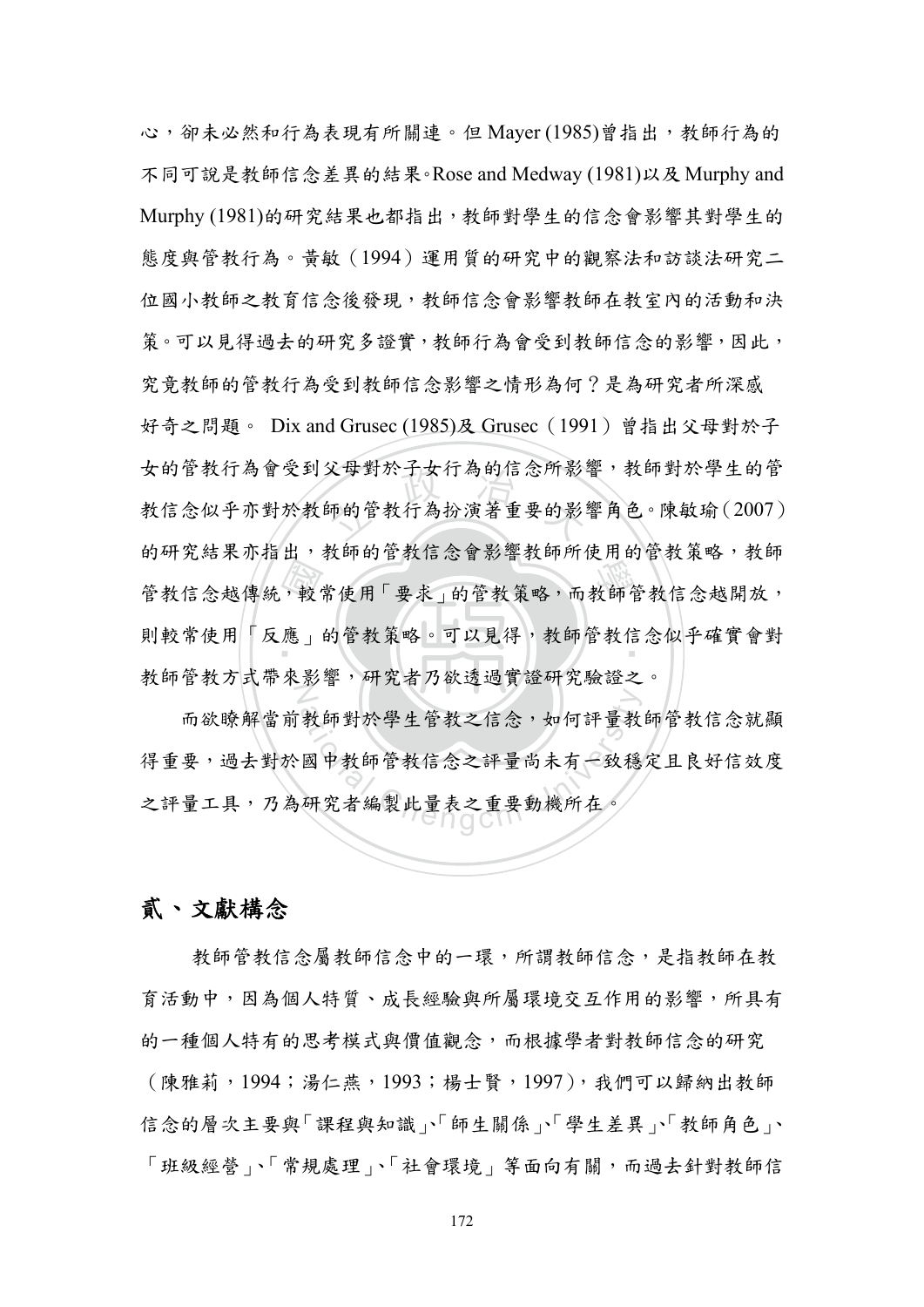念的研究多著重在教師課程教學信念方面(古鈞元,2002;石雅玫,2000; 吳威廷,2004;吳瓊鳳,2002;黏玉秀,2002;陳金萍,2003),針對教 師管教信念的研究較少出現,因此,研究者意欲透過教師管教信念量表之 編製進一步探討當前教師管教信念之情形。

關於教師管教信念之評量,過去不同的學者曾有不同的分類方式與評 量方法,研究者整理相關文獻歸納發現,有關教師管教信念的評量方法大 致可分成:二分法、三分法及多向度分類法。以下分別說明之。

一、二分法的教師管教信念

從旁給予指教和引導。師生間有雙向溝通的管道,學生可以自由發表意 義介制導 二分法的教師管教信念<br>秦夢群 (1992)、陳雅莉 (1994) 及黄姬芬 (2001) 都採用「人本主 義」及「行為主義」兩個向度來評量教師管教信念,「人本主義取向」的 見,整體師生互動氣氛的營造是以學生為主的。而「行為主義取向」的教 氣 50 営造走以学生為王的。而「行為<br>○ 自制力,是被動的,認為應該由外在<br><br>需要訂定規範讓學生服從,師生互動上<br>主要由教師決定,溝通主要是由上對下 教師認為學生是自制的,事情主要由學生決定,教師尊重學生的決定,並 師,則認為學生沒有自制力,是被動的,認為應該由外在環境塑造學生的 良好行為。因此,需要訂定規範讓學生服從,師生互動上偏好以教師高度 控制的氣氛,事情主要由教師決定,溝通主要是由上對下,教師在學生面 前是權威的角色,以教條式的規範來管理學生的行為。朱苑瑜(2001)和 陳敏瑜(2007)也以相似概念採用「傳統」與「開放」二分的概念來分類 教師信念中的「學生管教信念」,「傳統取向」是指教師傾向採取限制、保 守、教師中心、行為規範的觀點;「開放取向」則是指教師傾向自由、開 放、學生中心、發展導向的觀點。

二、三分法的教師管教信念

在更早之前對於教師管教信念的研究,曾有學者提出三分法的概念,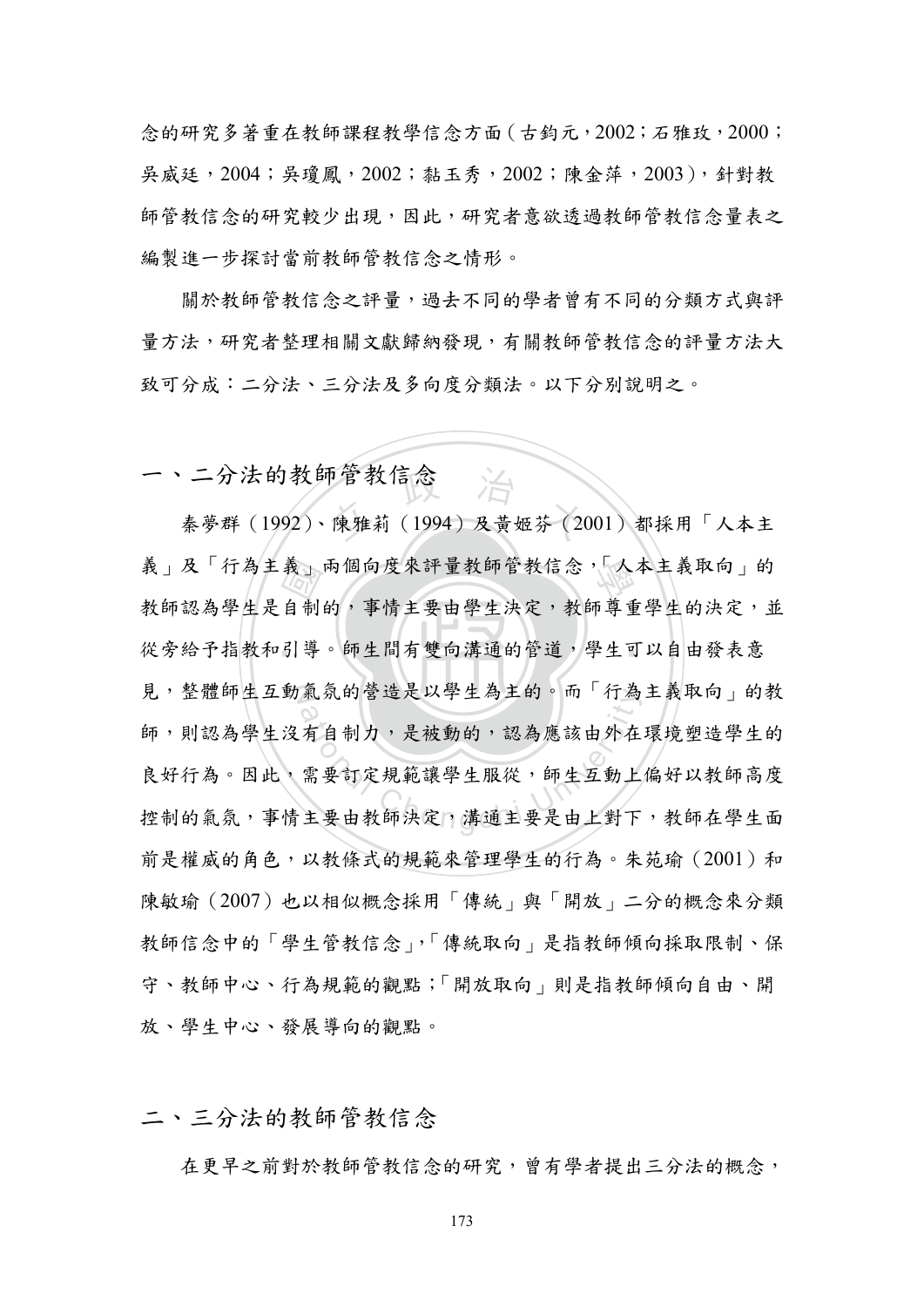Wolfgang and Glickman (1986)將教師管教信念分為:干涉主義者

<sup>立</sup> <sup>政</sup> <sup>治</sup> <sup>大</sup> 學 (interventionist)、非干涉主義者(non- interventionist)和交互作用主義者 (interactionist)。「干涉主義者」主要傾向行為主義學派,認為人類行為是 受到外在控制與制約的,學生問題行為主要是不當獎嘗或懲罰的結果,為 了有效導正學生行為,教師必須訂定行為標準和規範,並有效塑造學生適 當的行為表現,強調教師對學生的高度控制。「非干涉主義者」傾向心理 分析和人本心理學,認為不守規範的行為是個人內在衝突未獲解決,如果 給予支持和鼓勵,問題行為就可以獲得解決,教師無須強力施加任何規範 和要求在學生身上。「交互作用主義者」則是介於干涉主義者和非干涉主 義者之間,傾向社會心理學和發展心理學,認為學生可由與外在世界的 人、事、物接觸而獲得學習,透過師生間和同儕間的互動模仿,有助於矯 治學生的問題行為。

為。<br>Burde 除此之外,Burden (1995)以採三分法來教師管教信念分為低教師控制  $\mathbb Z$ 和高教師控制取向(high teacher control)<br>教師,認為學生有做決定的潛能,在管<br>、理念和喜好為考量,學生有較高的自 取向(low teacher control approaches)、中教師控制取向(medium teacher control approaches)和高教師控制取向(high teacher control approaches)。「低 教師控制取向 的教師,認為學生有做決定的潛能,在管教學生上,會以 學生的看法、感覺、理念和喜好為考量,學生有較高的自主權,教師是協 助者,協助學生掌控自己的行為,以及協助學生釐清問題行為的原因。「中 教師控制取向」的教師認為學生的發展是先天能力和外在環境的結合,因 此除了尊重學生的決定,亦要重視師生和學生同儕間的互動,教師規範是 師生所共同擬定的。而「高教師控制取向」的教師則認為學生的成長和發 展,主要由外在環境制約而成,所以教師應該代替學生做決定,較少重視 學生的看法、感覺、理念和喜好,而以教師的規則和要求為主,以增強學 生的良好行為,避免出現不良行為。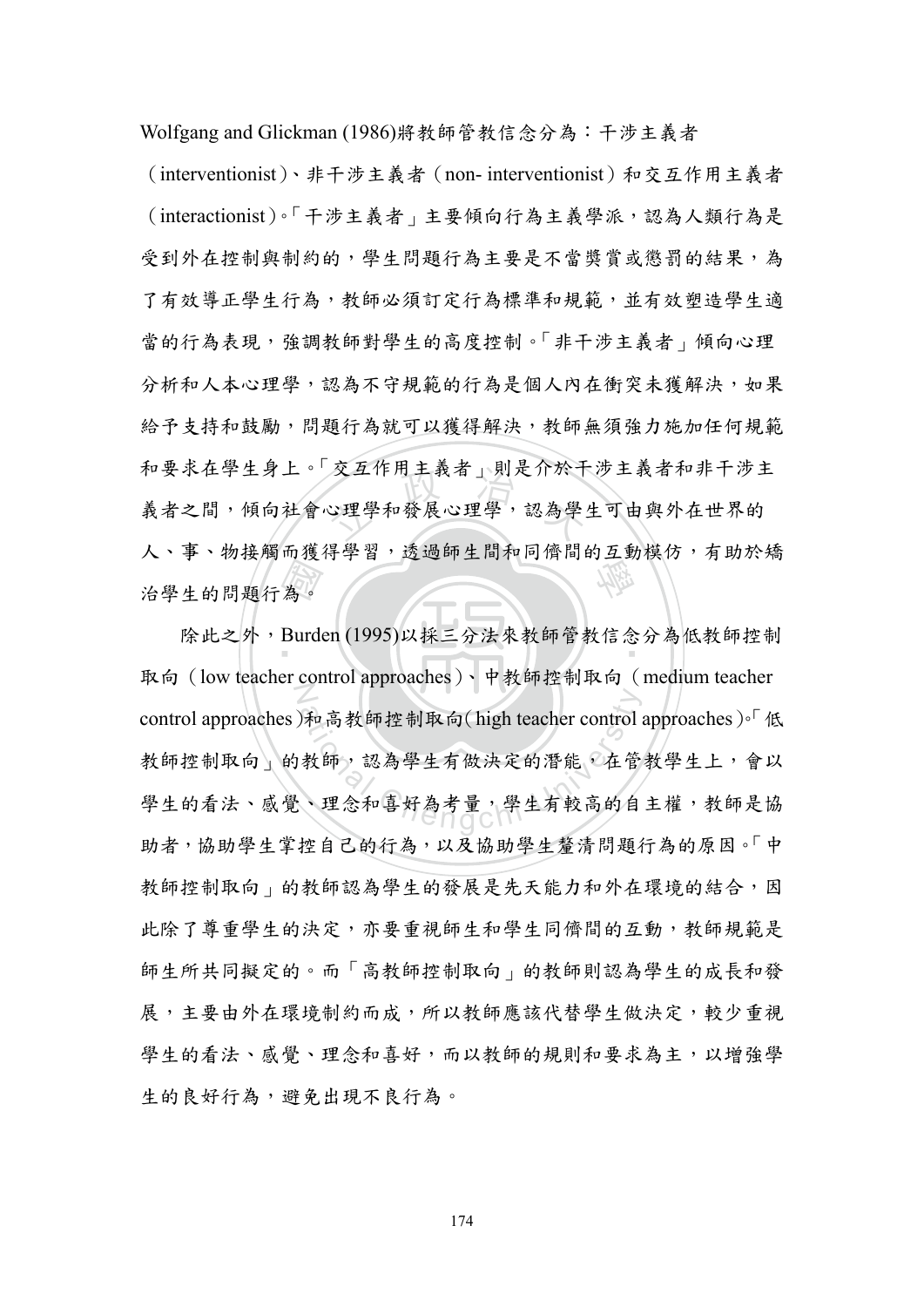#### 三、多向度的教師管教信念

與<br>學生<br>(20 這種教師是矛盾的,一方面喜歡學生獨力自治,卻不認為學生有決定權,<br>亦不重視學生個人發展。而「民主型」的教師則是參與導向,屬於低教師 控制,高學生參與,強調學生的獨立、自治以及個人發展,不給予學生過 Bauch(1982)根據教師管教與控制 (teacher discipline and control) 和學 生參與(student participation)兩個向度來分析教師的管教信念,分成獨裁型 (autocrats)、策略型(strategies)、放任型(laissez-faire)和民主型(democrats) 四種。「獨裁型」的教師是控制導向,屬於高教師控制、低學生參與,強 調教師的權威地位,希望學生順從。「策略型」的教師是管理導向,屬於 高教師控制、高學生參與學生參與和自主性,但亦不放棄教師為指 導者的角色。「放任型」教師是自然導向,屬於低教師控制、低學生參與, 這種教師是矛盾的,一方面喜歡學生獨力自治,卻不認為學生有決定權, 多控制,但重視學生的參與與師生的合作。

國內黃姬芬 (2001) 根據行為主義取向和人本主義取向也將教師管教 信念分為統合型、權威型、信賴型和疏離型。「統合型」為高行為主義取 罹風型、信賴型和疏離型。 統合型」為<br>○<br>向,這樣的教師認為自己有能力管教學<br>自我行為的能力,同時強調教師和學生<br>義取向、低人本主義取向,這樣的教師 向、高人本主義取向,這樣的教師認為自己有能力管教學生的偏差行為, 亦相信學生有修正自我行為的能力,同時強調教師和學生的共同參與。「權 威型 的高行為主義取向、低人本主義取向,這樣的教師認為教師的權威 是導正學生偏差行為的重要條件,強調教師的權力和規範。「信賴型」為 低行為主義取向、這樣的教師相信學生有自我修正行為 的能力,並能自己負責,因此認為教師應該扮演引導者。而「疏離型」的 教師則不認為自己有管教學生的能力亦不認為學生有自我修正的能力。

湯仁燕(1993)曾指出教師信念取向之不同代表程度上之差異,而非 類別上的對立,然而我們綜合上述研究可發現,不論二分法、三分法或多 向度對教師管教信念的區分,似乎皆可以用「人本主義取向」和「行為主 義取向」來概括歸納為兩個主要取向,「人本主義取向」代表:以學生為

175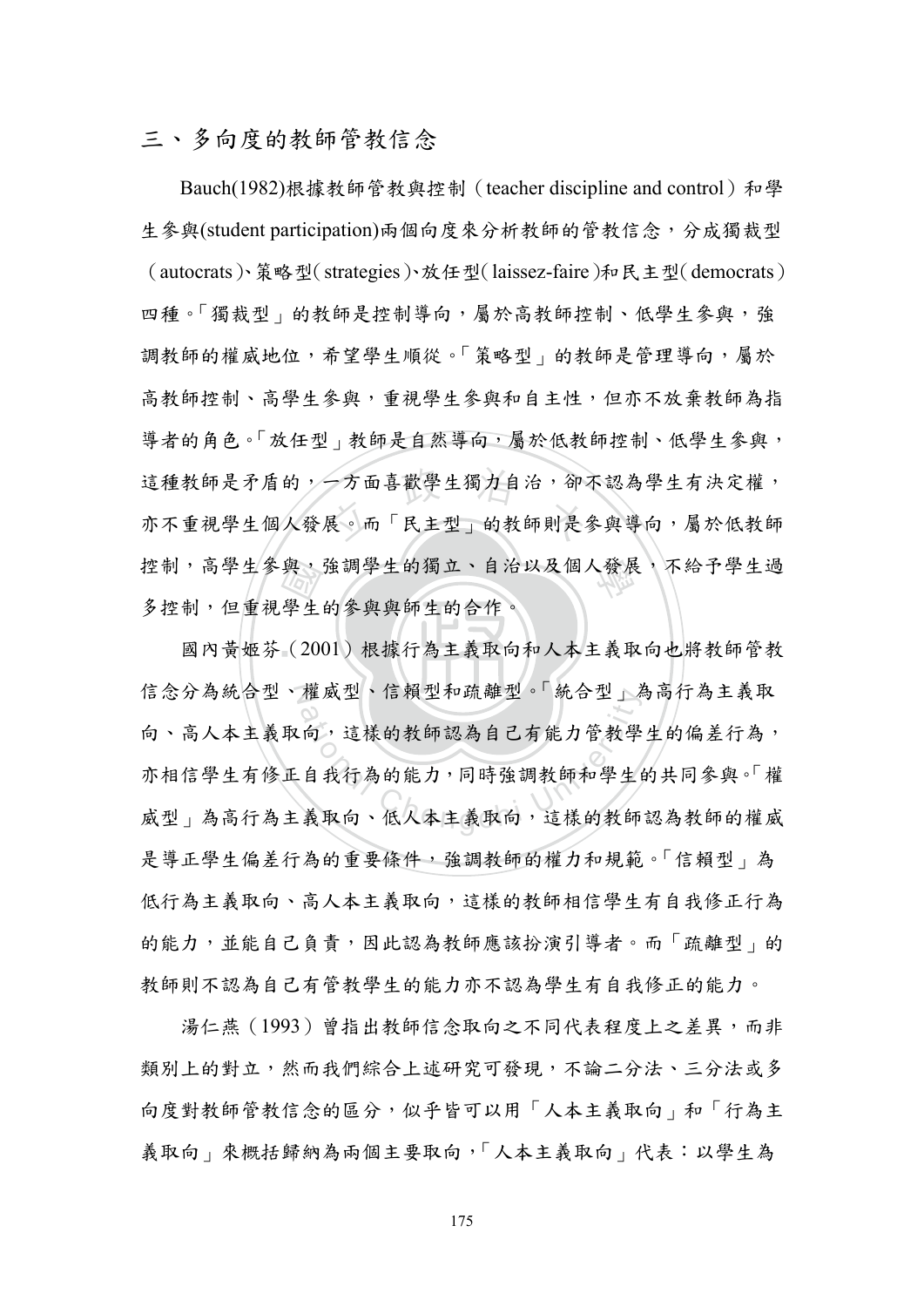中心、強調師生互動、非干涉性、低教師控制、自由的管教信念;「行為 主義取向」則代表:傾向高度控制、講求規定與服從、以教師為中心、保 守獨裁的管教信念。因此,本研究所編製之量表,乃一此分類方式作為評 量之向度,分為兩個量表,作為評量當前國中教師管教信念之研究工具。

#### 參、研究方法

解國中教師管教信念的有效評量工具。合作 國中教師管教信念量表係以我國國中教師為主要研究對象,經由發 展題目、進行預試及項目分析、信效度考驗等步驟,編製量表,以最為瞭

一、 研究對象

‧本研<br>為對<br>出200 由於本研究樣本為國中教師,所以在預試樣本的選取上,亦以 ‧ 選),獲得共118份有效問卷。 118份有效問卷。<br>Chengchi University<br>過程 Chengchi University 國中教師為對象,針對台北縣市、台中縣市、高雄縣市國中教師, 合計共發出200份問卷,回收後剔除無效問卷(填答不完整或重複圈

二、 編製過程

#### (一) 量表題目發展

本量表的編製,首先透過開放問卷的編寫與調查來蒐集題目, 並參酌過去文獻,編寫完成量表的題目,再經過預試問卷的調查與 分析,進一步篩選題目後,完成本量表的建立。量表建立的過程分 別說明如下:

1.題目的蒐集

#### (**1**)開放問卷的編製

為了了解當前國中教師所知覺的管教信念,擬定四題的開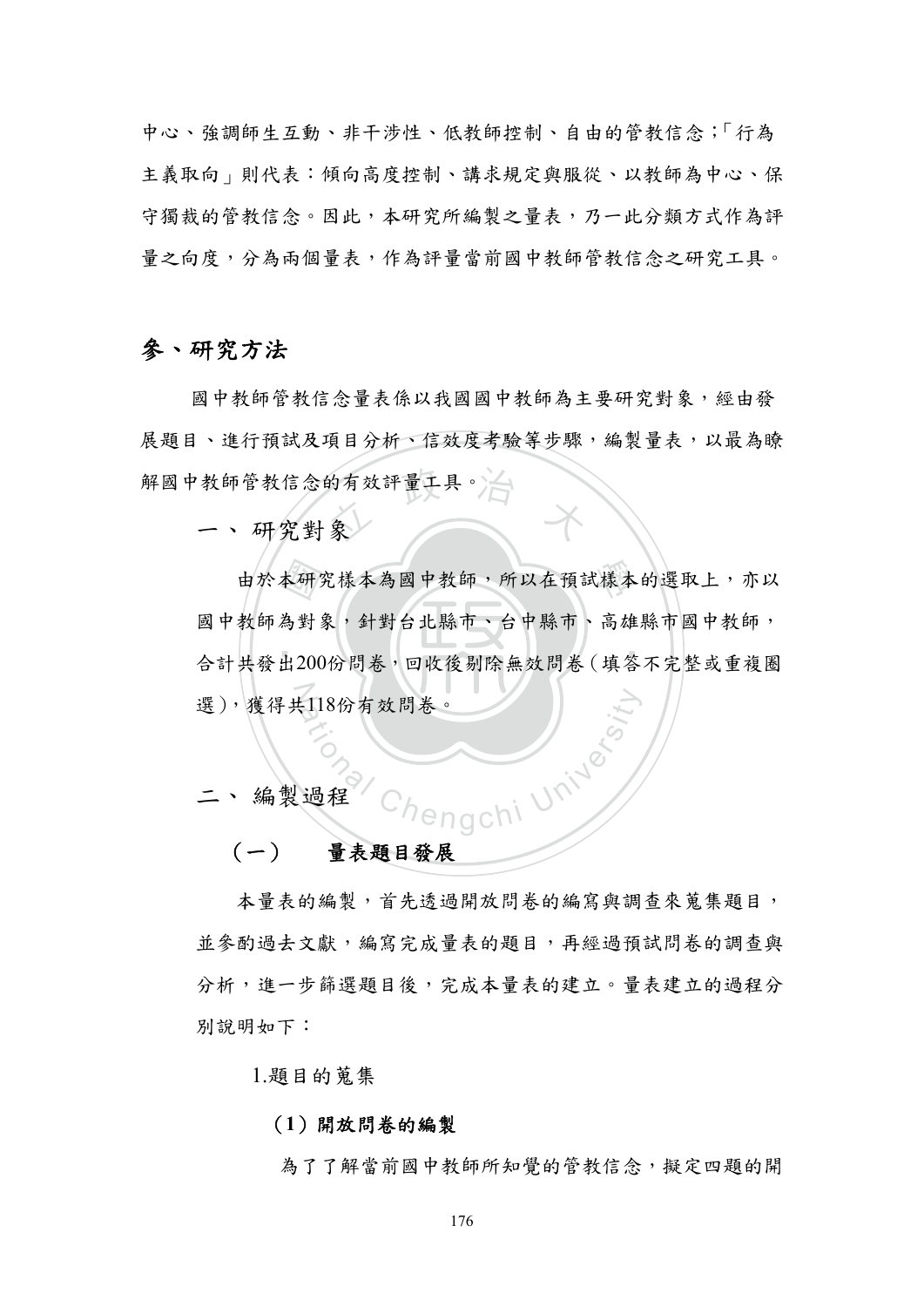放式問題,分別為:

a.當學生出現問題行為時,我會採用懲罰的管教方式,因為我 的想法是?

b.當學生出現不當的行為表現時,我不會採用懲罰的管教方 式,因為我的想法是?

c.當學生出現不當的行為表現時,我會採取忽視的管教方式, 因為我的想法是?

用放用卷施测 d.當學生出現良好的行為表現,我會給予獎賞或鼓勵,因為我 的想法是?

(**2**)開放問卷施測

"一共" 教師,共計 55 位。寫出日常在校生活中他們管教學生時所持有 的信念,包含他們對學生提出要求或規定,獎勵或懲罰,或與  $\overline{Z}$ 研究者以開放式問卷進行調查,請台灣地區北中南的國中 他們溝通等的管教方式背後所持有的想法與價值觀念。

(**3**)預試問卷的編擬

3) 預試問卷的編擬<br>回收的開放問卷反應內容,逐一整理歸 將回收的開放問卷反應內容,逐一整理歸納,結果再根據 學生列出的資料,並參考下列學者的問卷:

a. 導師管教態度問卷(吳清山,1984)

b. 教師信念量表(朱苑瑜,2001)

c. 國小教師管教信念問卷(黃姬芬,2001)

經歸納整理出 43 項教師在管教學生時的信念。問卷採五點 量表,分別依「從非常不同意」、「不同意」、「有點同意」、「大 致同意」、「非常同意」,給予 1、2、3、4、5 分。反向題則反向 計分。由教師根據自己的真實想法與觀念自行圈選,藉以表示 教師本身所知覺到其對學生管教的信念。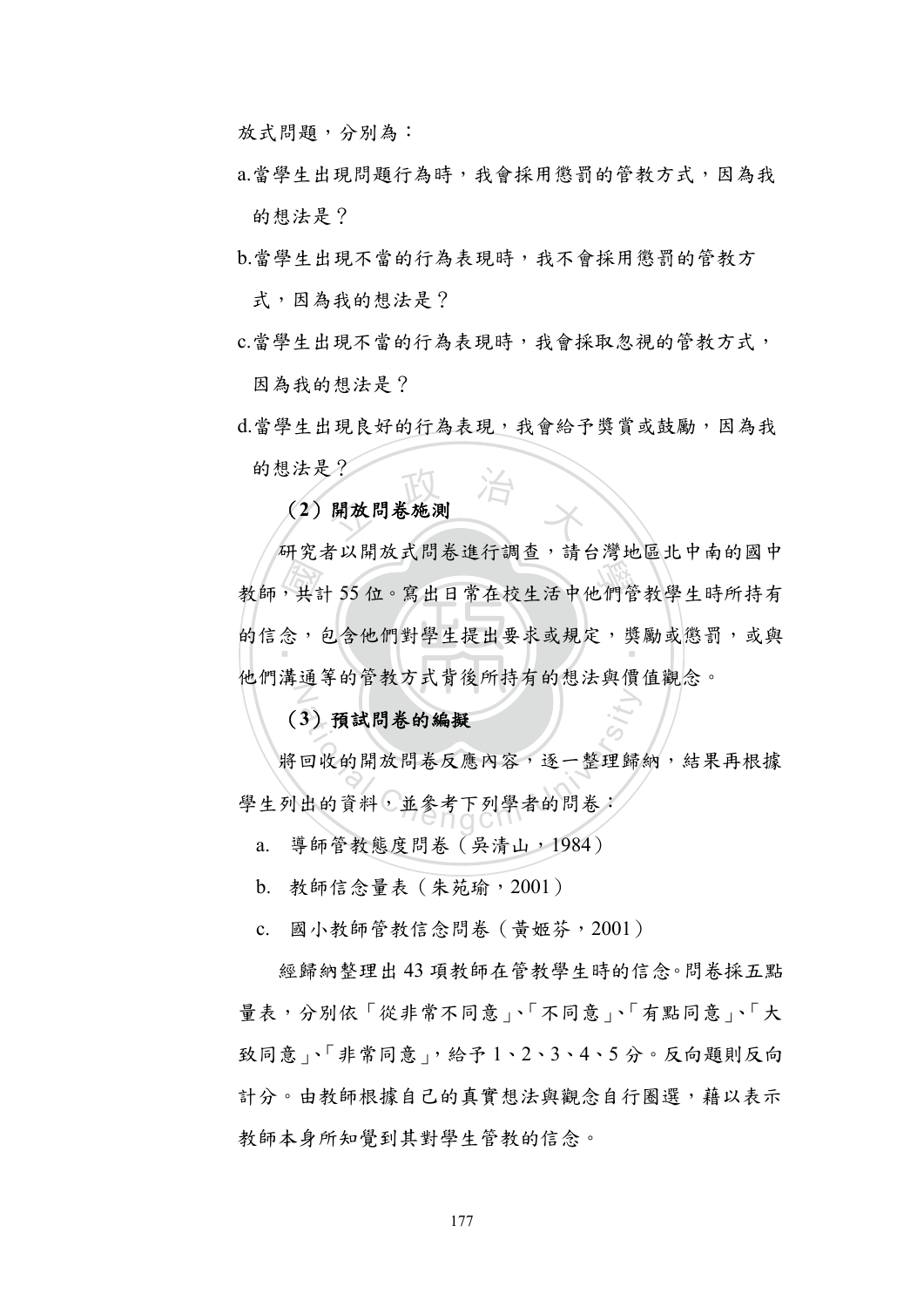2.題目分析

依據預試結果主要進行題目分析。首先採用項目分析,其中包括 遺漏值檢驗、描述統計檢測、極端組比較、同質性檢定等四類七項指 標(遺漏值檢驗、平均數、標準差、偏態、極端檢定、相關、因素負 荷),刪除在七項指標皆表現不良的題目,共刪除14題,剩餘29題, 再進行探索性因素分析及內部一致性信度分析,茲分別詳述如下:

#### (**1**)探索性因素分析

‧gonal<br>)題目<br>,主義 析法(Principle Component)進行因素分析,抽取特徵值(Eigenvalues<br>over) 大於 1 的因素,再以最大變異法 (Varimax) 進行直交轉軸 (Orthogonal Rotation),共抽取出 2 個因素,並刪除因素負荷量小 及「行為主義取向」相合的題目,共計16題。其中因素一的8題, 為「人本主義取向」,題目內涵係指表教師以學生為中心、強調師 為 人不王義取向」, 週目內涵係指表教師以学生為甲心、强調師<br>生互動、非干涉性、低教師控制、自由的管教信念。而因素二的8<br>題, 為教師「行為主義取向」, 內容是指教師傾向高度控制、講求<br>規定與服從、以教師為中心、保守獨裁的管教信念, 累積解釋變 將 118 位有效樣本所填答的資料進行統計處理,以主成分分 析法(Principle Component)進行因素分析,抽取特徵值(Eigenvalues 於 0.5 的題目,並選取與研究所依據理論向度--「人本主義取向」 生互動、非干涉性、低教師控制、自由的管教信念。而因素二的 8 題,為教師「行為主義取向」,內容是指教師傾向高度控制、講求 異量達 53.98%, KMO 值為.82, 根據邱皓政 (2002), 表示此分 析適合度是良好的,詳細分析結果如下表 53 所示。

178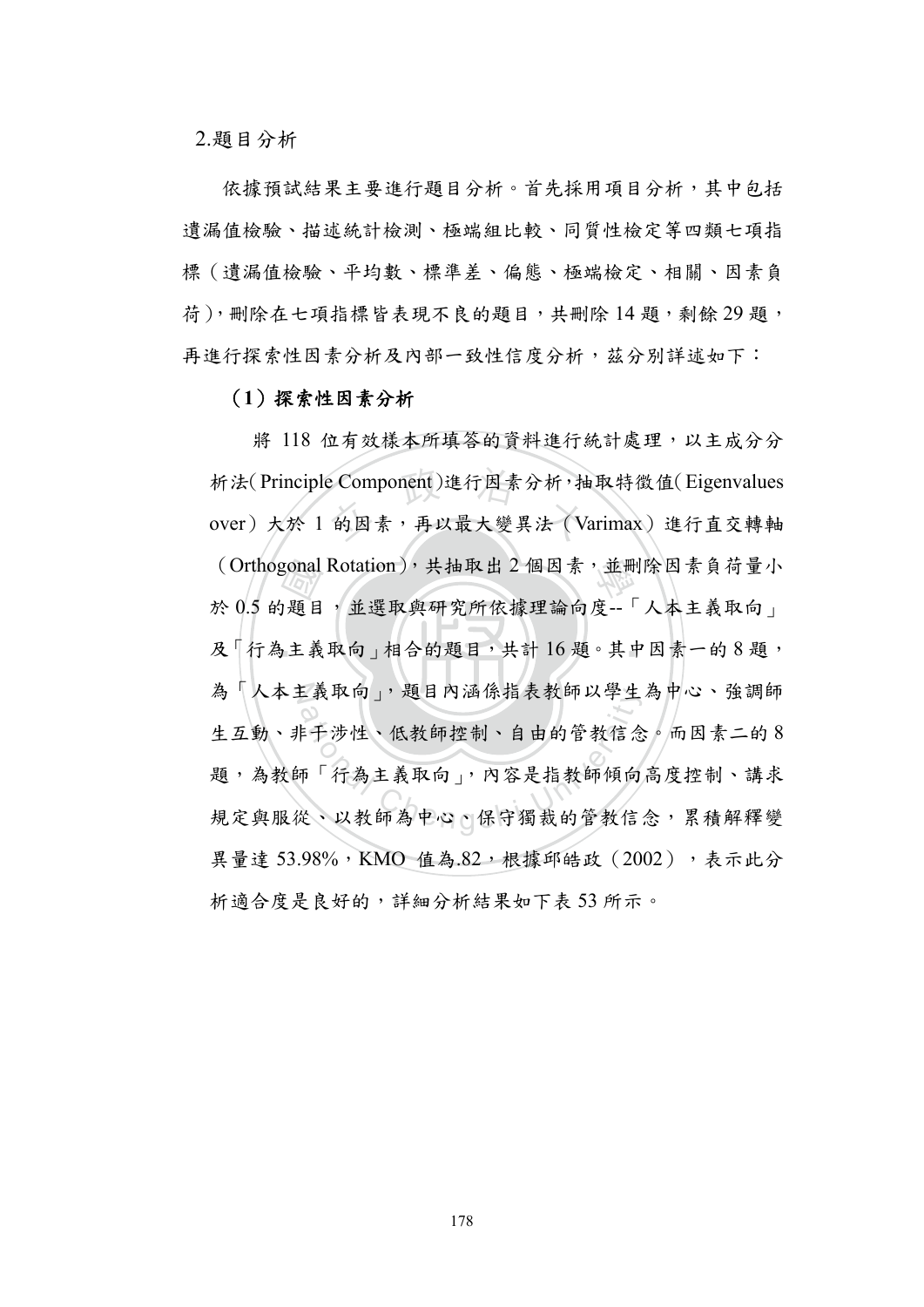| 項目             |                         | 因素負     | <b>EIGEN</b> | 變異    |
|----------------|-------------------------|---------|--------------|-------|
|                |                         | 荷量      | <b>VALUE</b> | 量百    |
|                |                         |         |              | 分比    |
| 因              | 1. 在管教學生時,我認為應保持關懷、同理的態 | 0.80    | 4.76         | 29.75 |
| 素              | 度。                      |         |              |       |
|                | 2. 在管教學生時,我認為應尊重學生不同的意  | 0.79    |              |       |
| $\ddot{\cdot}$ | 見。                      |         |              |       |
| 人              | 3. 在管教學生時,我認為教師應鼓勵學生自治, | 0.67    |              |       |
| 本              | 以培養自我管理的精神。             |         |              |       |
| 主              | 4. 在管教學生時,我認為教師應提供溫暖、安全 | 0.69    |              |       |
| 義              | 的環境以協助學生改正違規行為。         |         |              |       |
| 取              | 5. 處理學生的行為問題時,應與其充分溝通,使 | 0.72    |              |       |
| 向              | 他能負起責任。                 |         |              |       |
|                | 11. 我認為要有效處理學生的問題行為,應先讓 | 0.71    |              |       |
|                | 學生將內心真實的想法與教師坦誠溝通。      |         |              |       |
|                | 13. 我認為以設身處地的角度來處理學生行為問 | 0.82    |              |       |
|                | 題,是教師應具備的能力。            |         |              |       |
|                | 14. 我認為給孩子真誠地關懷,是協助他改過向 | 0.82    |              |       |
|                | 善的好方法。                  |         |              |       |
| 因              | 6. 我認為師生之間應該保持上對下的關係。   | 0.77    | 3.88         | 24.23 |
| 素              | 7. 我認為教師對學生擁有絕對的權威,才能有效 | $-0.71$ |              |       |
| $\equiv$       | 管教學生的行為。                |         |              |       |
| $\ddot{\cdot}$ | 8. 我認為教師應嚴格要求學生遵守規範,學生才 | 0.64    |              |       |
| 行              | 能避免出現不良行為。Wenoch        |         |              |       |
| 為              | 9. 我認為對權威的服從與尊重,是學生該學習的 | 0.72    |              |       |
| 主              | 重要規範。                   |         |              |       |
| 義              | 10. 我認為老師應嚴格要求學生表現良好的行  | 0.68    |              |       |
| 取              | 為。                      |         |              |       |
| 向              | 12. 我認為若無外在的協助,學生無法自行改正 | 0.64    |              |       |
|                | 不良行為。                   |         |              |       |
|                | 15. 我認為學生表現不良行為,是因為老師管教 | 0.68    |              |       |
|                | 不夠嚴格。                   |         |              |       |
|                | 16. 我認為運用權威使學生屈服是有效的管教方 | 0.70    |              |       |
|                | 式。                      |         |              |       |

表 53 教師管教信念量表因素分析結果摘要表

根據因素分析的結果,整個量表抽取之因素與理論建構大致相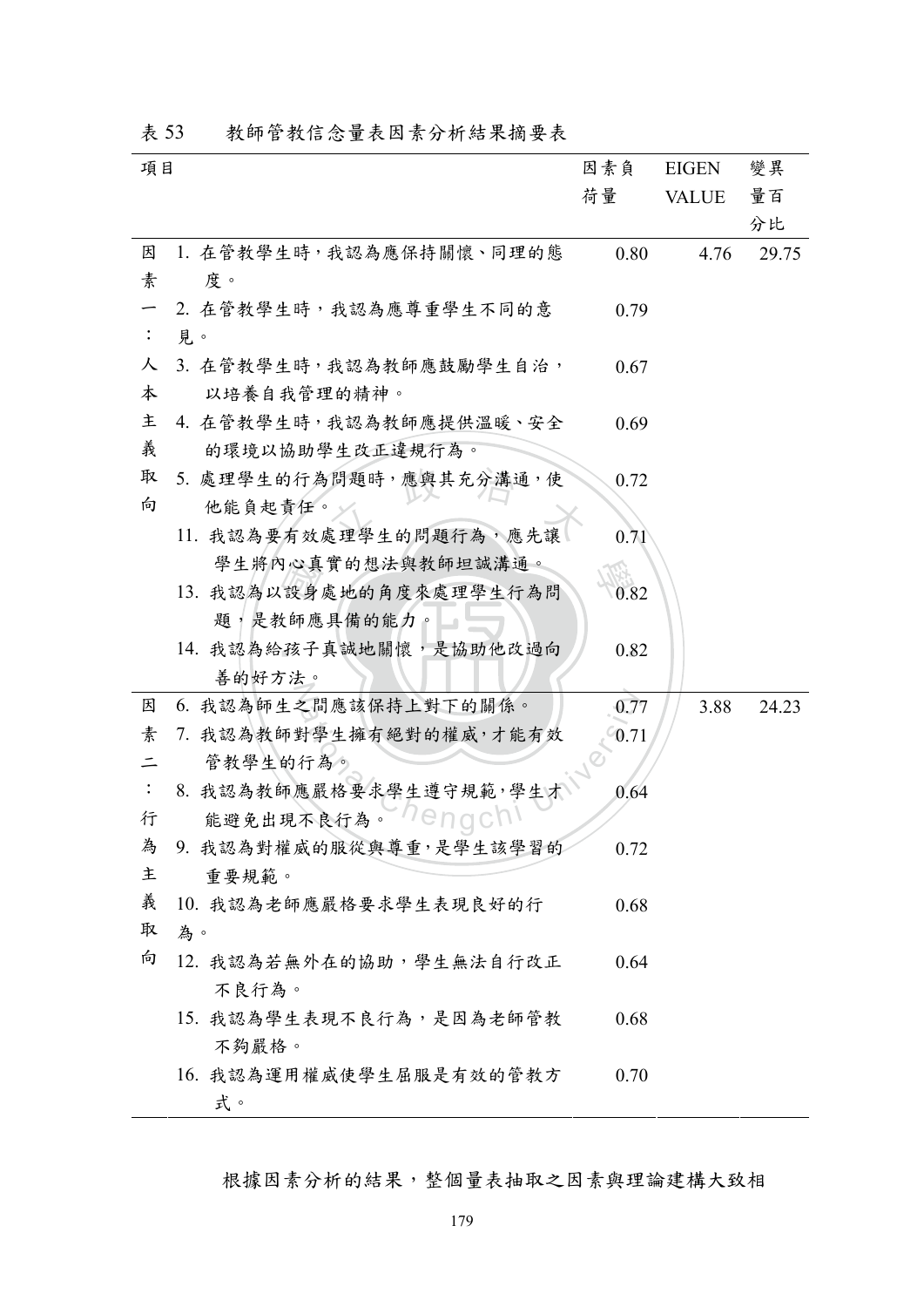符,且可獲得適當的解釋量,故本問卷之效度尚稱良好。

#### (**2**)信度分析

本量表經刪題後的 16 題題目,其內部一致性係數 Cronbach α 值 為 0.80,其所包含的二個量表之 Cronbach α 值分別為:「人本主義取 向」是 0.89 及「行為主義取向」是.84,如表 54 所示。

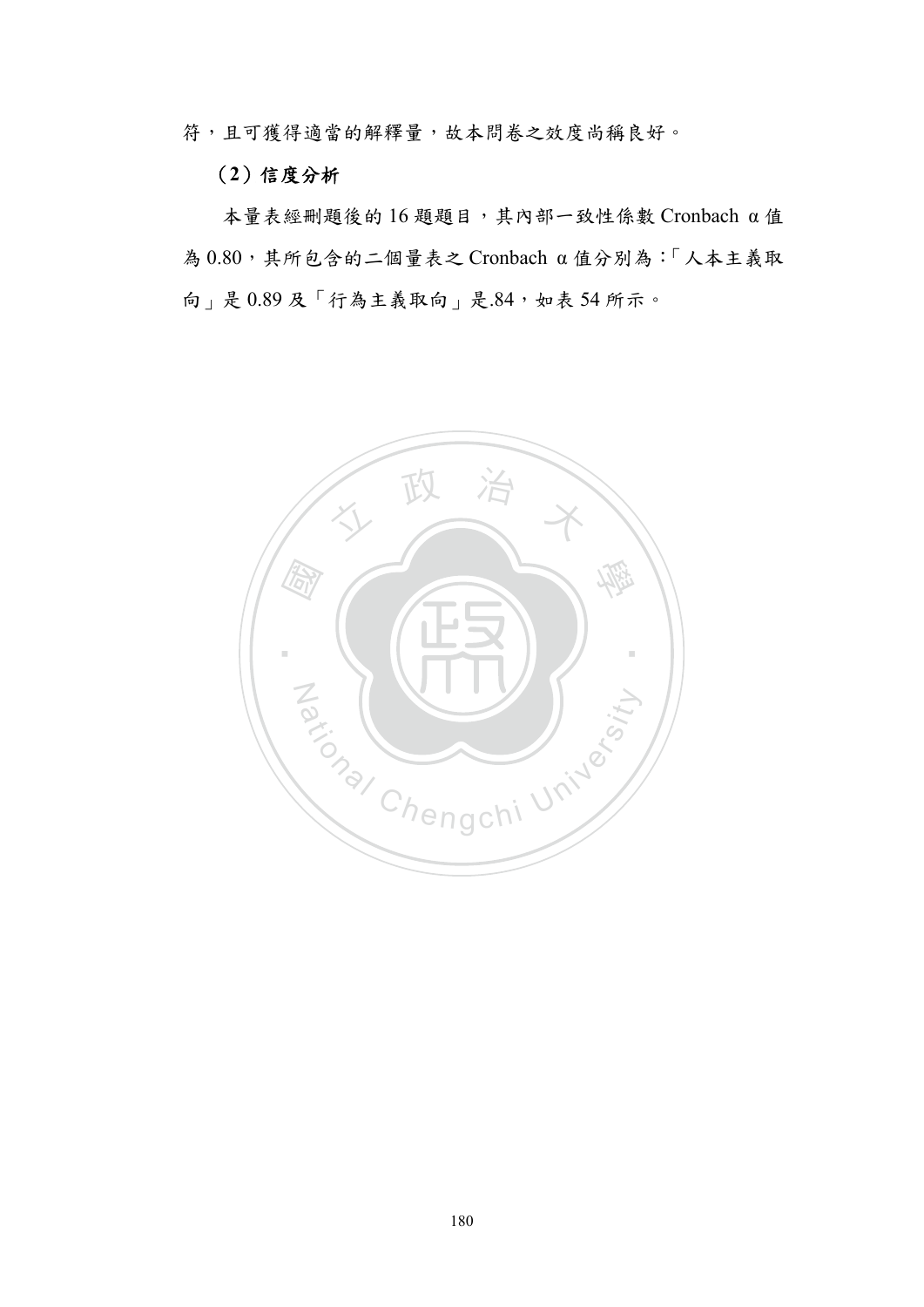|  |  | 表 54 | 教師管教信念量表信度考驗結果摘要表 |  |
|--|--|------|-------------------|--|
|--|--|------|-------------------|--|

| 題目 |                          | M    | S    | 各題與該 | 去除該  | Cronb        |
|----|--------------------------|------|------|------|------|--------------|
|    |                          |      |      | 量表的相 | 题的 α | $ach \alpha$ |
|    |                          |      |      | 關    | 值    |              |
| 因  | 1. 在管教學生時,我認為應保持關懷、 4.57 |      | 0.58 | 0.73 | 0.87 | 0.89         |
| 素  | 同理的態度。                   |      |      |      |      |              |
|    | 2. 在管教學生時,我認為應尊重學生不 4.45 |      | 0.73 | 0.71 | 0.87 |              |
|    | 同的意見。                    |      |      |      |      |              |
| 人  | 3. 在管教學生時,我認為教師應鼓勵學 4.44 |      | 0.73 | 0.57 | 0.88 |              |
| 本  | 生自治,以培養自我管理的精神。          |      |      |      |      |              |
| 主  | 4. 在管教學生時,我認為教師應提供溫      | 4.16 | 0.84 | 0.60 | 0.88 |              |
| 義  | 暖、安全的環境以協助學生改正違規         |      |      |      |      |              |
| 取  | 行為。                      |      |      |      |      |              |
| 向  | 5. 處理學生的行為問題時,應與其充分      | 4.43 | 0.75 | 0.64 | 0.88 |              |
|    | 溝通,使他能負起責任。              |      |      |      |      |              |
|    | 11. 我認為要有效處理學生的問題行       | 4.34 | 0.74 | 0.61 | 0.88 |              |
|    | 為,應先讓學生將內心真實的想法          |      |      |      |      |              |
|    | 與教師坦誠溝通。                 |      |      |      |      |              |
|    | 13. 我認為以設身處地的角度來處理學      | 4.39 | 0.74 | 0.73 | 0.87 |              |
|    | 生行為問題,是教師應具備的能力。         |      |      |      |      |              |
|    | 14. 我認為給孩子真誠地關懷,是協助      | 4.51 | 0.66 | 0.74 | 0.87 |              |
|    | 他改過向善的好方法。               |      |      |      |      |              |
| 因  | 6. 我認為師生之間應該保持上對下的       | 2.51 | 1.03 | 0.67 | 0.81 | 0.84         |
| 素  | 關係。                      |      |      |      |      |              |
|    | 7. 我認為教師對學生擁有絕對的權        | 3.45 | 0.97 | 0.60 | 0.82 |              |
|    | 威,才能有效管教學生的行為。           |      |      |      |      |              |
| 行  | 8. 我認為教師應嚴格要求學生遵守規       | 2.88 | 0.84 | 0.52 | 0.83 |              |
| 為  | 範,學生才能避免出現不良行為。          |      |      |      |      |              |
| 主  | 9. 我認為對權威的服從與尊重,是學生 2.79 |      | 1.07 | 0.61 | 0.82 |              |
| 義  | 該學習的重要規範。                |      |      |      |      |              |
| 取  | 10. 我認為老師應嚴格要求學生表現良 2.56 |      | 0.84 | 0.57 | 0.83 |              |
| 向  | 好的行為。                    |      |      |      |      |              |
|    | 12. 我認為若無外在的協助,學生無法 2.57 |      | 0.97 | 0.55 | 0.83 |              |
|    | 自行改正不良行為。                |      |      |      |      |              |
|    | 15. 我認為學生表現不良行為,是因為 3.52 |      | 0.99 | 0.59 | 0.82 |              |
|    | 老師管教不夠嚴格。                |      |      |      |      |              |
|    | 16. 我認為運用權威使學生屈服是有效      | 3.64 | 0.80 | 0.53 | 0.83 |              |
|    | 的管教方式。                   |      |      |      |      |              |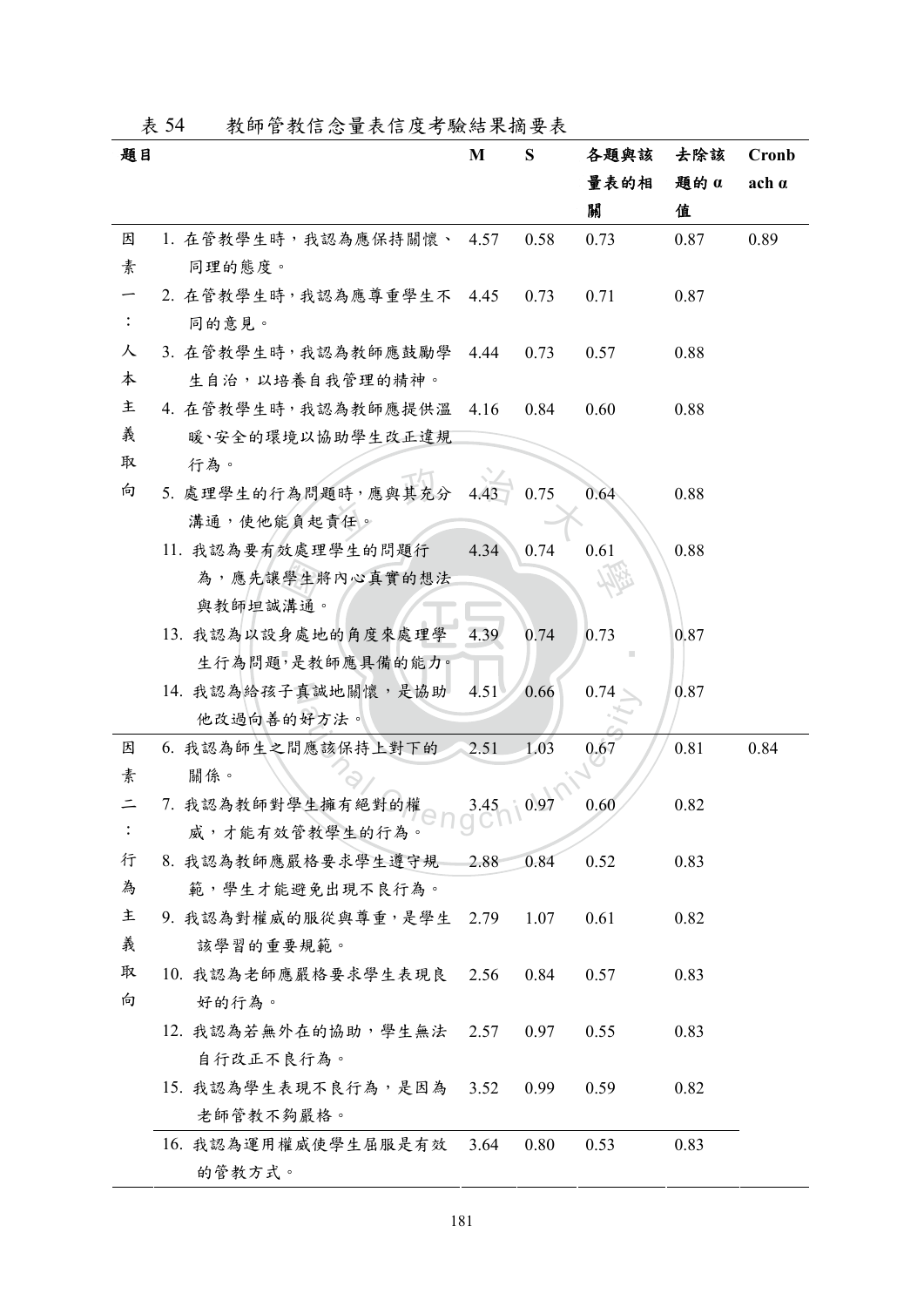#### (二) 正式量表內容

經過開放式問卷調查與預試調查二階段研究後,將量表正式定名為 「教師管教信念量表」,共計 16 題題目,採教師自陳方式填答,量表施 測時間大約 10-20 分鐘,量表內容包含「人本主義取向」及「行為主義取 向」兩個量表。量表的計分方面,運用 Likert 式五點量表,分為五個等級, 分別為「從非常不同意」、「不同意」、「有點同意」、「大致同意」、「非常同 意」,給予 1、2、3、4、5 分。行為主義量表則反向計分,分數越高則代 表教師的管教信念偏向人本主義取向;反之,則代表教師的管教信念偏向 行為主義取向。

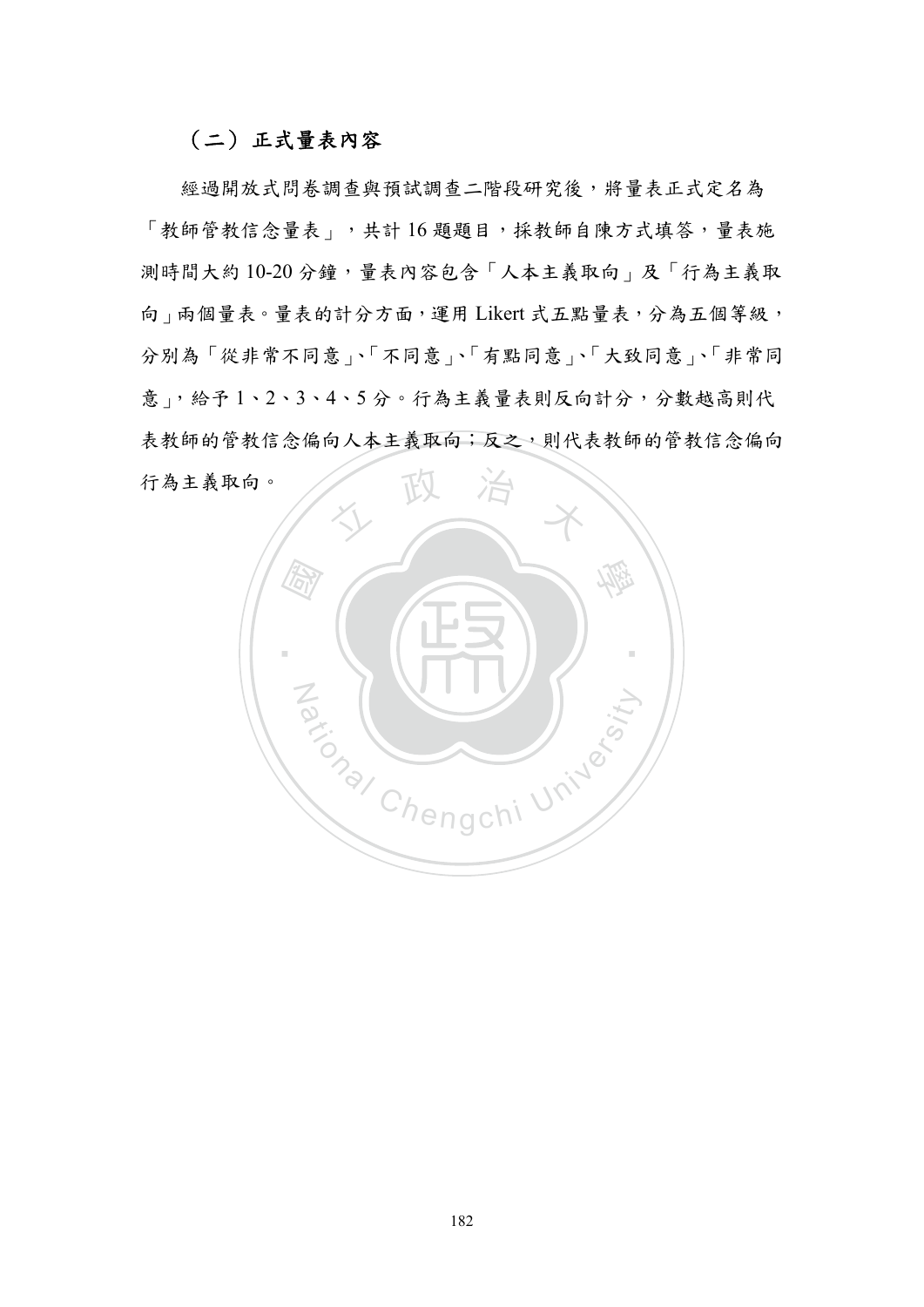# 附錄二教師管教信念量表**(**預試版**)**

親愛的老師:

您好,首先非常感謝您幫忙填答這份問卷。這是一份純學術性的研究問卷, 目的在於了解您對管教學生問題行為時的信念,請你根據你的實際狀況,誠實作 答下列的問題。您填答的資料內容,僅供學術研究使用,絕對保密,請你放心填 答,並請依照實際情形仔細確實回答,不要遺漏,謝謝你的合作!

題 目

國立政治大學 教育研究所博士班

教育心理與輔導組

有吧

太 非常

指導教授 王鍾和博士、陳婉真博士

研究生 孫旻儀 敬上

非常

題 號

| ∼<br>號                      |                             | 开常<br>不      | 不<br>同         | 有<br>點         | 大<br>致<br>同    | 非常     |
|-----------------------------|-----------------------------|--------------|----------------|----------------|----------------|--------|
|                             |                             | 同<br>意       | 意              | 同<br>意         | 意              | 同<br>意 |
| 1                           | 在教育上,面對學生的不當行為,我認為體罰是無可避免的。 | $\mathbf{1}$ | $\overline{2}$ | $\overline{3}$ | $\overline{4}$ | 5      |
| $\mathcal{D}_{\mathcal{L}}$ | 當學生犯錯,我認為善用諮商與輔導的技巧,才能成為成功  |              |                |                |                |        |
|                             | 的老師。<br>7. <del>.</del> .   | $\mathbf{1}$ | $\overline{2}$ | $\overline{3}$ | 4              | 5      |
| 3                           | 在處理學生問題行為時,我認為只要不造成學生身體上的傷  |              |                |                |                |        |
|                             |                             | $\mathbf{1}$ | $\overline{2}$ | 3              | $\overline{4}$ | 5      |
| 4                           | 在管教學生時,我認為應保持關懷、同理的態度。      | 1            | $\overline{2}$ | 3              | $\overline{4}$ | 5      |
| 5                           | 在管教學生時,我認為應尊重學生不同的意見。       |              | $\overline{2}$ | $\overline{3}$ | $\overline{4}$ | 5      |
| 6                           | 在管教學生時,我認為教師應鼓勵學生自治,以培養自我管  |              |                |                |                |        |
|                             | 理的精神。                       | $\mathbf{1}$ | $\overline{2}$ | $\overline{3}$ | $\overline{4}$ | 5      |
| 7                           | 在管教學生時,我認為使學生學會遵守規定比學會自行做決  |              |                |                |                |        |
|                             |                             | 1            | 2              | 3              | $\overline{4}$ | 5      |
| 8                           | 在管教學生時,我認為對學生友善,常會使得他們變得太隨  |              |                |                |                |        |
|                             | 便。……                        | 1            | $\overline{2}$ | $\overline{3}$ | $\overline{4}$ | 5      |
| 9                           | 在管教學生時,我認為學生無法辨別在教室管理上,民主與  |              |                |                |                |        |
|                             |                             | 1            | $\overline{2}$ | $\overline{3}$ | $\overline{4}$ | 5      |
| 10                          | 處理學生的不當行為時,我會採取懲罰,因為我認為學生通  |              |                |                |                |        |
|                             | 常會故意搗亂,讓老師難堪。               | $\mathbf{1}$ | 2              | 3              | $\overline{4}$ | 5      |
| 11                          | 處理學生的問題行為,我認為老師應以完全接納的態度從旁  |              |                |                |                |        |
|                             | 引導。                         | $\mathbf{1}$ | $\overline{2}$ | 3              | $\overline{4}$ | 5      |
| 12                          | 我認為教師與學生之間應保持距離,以維持教師尊嚴。    | $\mathbf{1}$ | $\overline{2}$ | $\overline{3}$ | $\overline{4}$ | 5      |
| 13                          | 我認為在管教上教師要常常提醒學生,在學校中學生的身份  |              |                |                |                |        |
|                             |                             | 1            | $\overline{2}$ | $\overline{3}$ | $\overline{4}$ | 5      |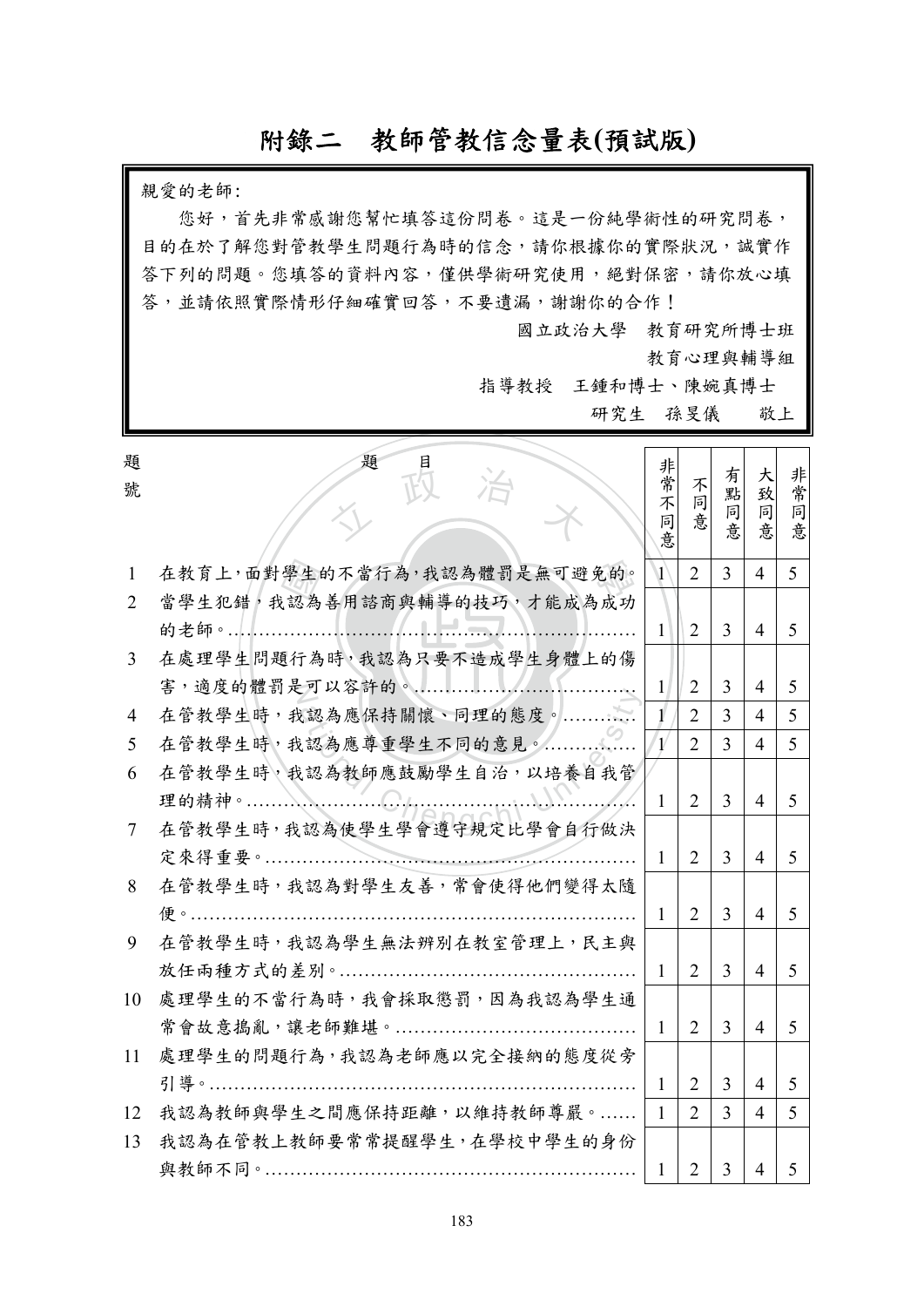| 題  | 題<br>目                      | 非                     |                |                |                |               |
|----|-----------------------------|-----------------------|----------------|----------------|----------------|---------------|
| 號  |                             | 常不                    | 不<br>同         | 有<br>點         | 大<br>致         | 非常            |
|    |                             | 同                     | 意              | 同<br>意         | 同              | 同<br>意        |
|    |                             | 意                     |                |                | 意              |               |
| 14 | 在管教學生時,我認為教師應提供溫暖、安全的環境以協助  |                       |                |                |                |               |
|    |                             | $\mathbf{1}$          | $\overline{2}$ | $\overline{3}$ | $\overline{4}$ | 5             |
| 15 | 處理學生的行為問題時,應與其充分溝通,使他能負起責任。 | $\mathbf{1}$          | $\overline{2}$ | $\overline{3}$ | $\overline{4}$ | 5             |
| 16 | 教師明確的行為規範,對學生而言是必要的。        | $\mathbf{1}$          | $\overline{2}$ | 3              | $\overline{4}$ | 5             |
| 17 | 我認為師生之間應該保持上對下的關係。          | $\mathbf{1}$          | $\overline{2}$ | 3              | $\overline{4}$ | 5             |
| 18 | 我認為教師對學生擁有絕對的權威,才能有效管教學生的行  |                       |                |                |                |               |
|    |                             | 1                     | 2              | 3              | $\overline{4}$ | 5             |
| 19 | 我認為教師應嚴格要求學生遵守規範,學生才能避免出現不  |                       |                |                |                |               |
|    |                             | 1                     | $\overline{2}$ | 3              | $\overline{4}$ | 5             |
| 20 | 我認為對權威的服從與尊重,是學生該學習的重要規範。   | $\mathbf{1}$          | $\overline{2}$ | $\overline{3}$ | 4              | 5             |
| 21 | 在管教學生時,我相信學生能決定自己的行為,並能對其行  |                       |                |                |                |               |
|    | 為後果負責。                      |                       | 2              | $\overline{3}$ | 4              | 5             |
| 22 |                             | $\mathbf{1}$          | $\overline{2}$ | 3              | 4              | 5             |
| 23 | 有時候我認為教師刻意讚美鄰座的學生,可使學生自行抑制  |                       |                |                |                |               |
|    |                             | $\mathbf{1}$          | 2              | 3              | $\overline{4}$ | 5             |
| 24 | 在管教學生時,我會認為看到同學被處罰,學生自己會心生  |                       |                |                |                |               |
|    | $\blacksquare$              | $\mathbf{1}$          | 2              | 3              | $\overline{4}$ | 5             |
| 25 | 我認為要有效處理學生的問題行為,應先讓學生將內心真實  |                       |                |                |                |               |
|    |                             | $\mathbf{1}^{\prime}$ | $\overline{2}$ | $\overline{3}$ | 4              | 5             |
| 26 | 我認為對於犯錯的學生不給予處罰,是無法改正其不良的行  |                       |                |                |                |               |
|    |                             | $\mathbf{1}$          | 2              | 3              | 4              | $\mathcal{L}$ |
| 27 | 我認為學生能自行判斷是非善惡,教師不需事事要求。    | $\mathbf{1}$          | $\overline{2}$ | $\mathfrak{Z}$ | 4              | 5             |
| 28 | 我認為學生的行為好壞,是老師可以掌控的。        | $\mathbf{1}$          | $\overline{2}$ | 3              | $\overline{4}$ | 5             |
| 29 | 我認為若無外在的協助,學生無法自行改正不良行為。    | $\mathbf{1}$          | $\overline{2}$ | 3              | $\overline{4}$ | 5             |
| 30 | 在管教學生時,我認為不同能力的學生應有不同的行為標   |                       |                |                |                |               |
|    |                             | 1                     | 2              | 3              | $\overline{4}$ | 5             |
| 31 | 我認為以設身處地的角度來處理學生行為問題,是教師應具  |                       |                |                |                |               |
|    |                             | $\mathbf{1}$          | 2              | 3              | 4              | 5             |
| 32 | 我認為給孩子真誠地關懷,是協助他改過向善的好方法。   | $\mathbf{1}$          | $\overline{2}$ | $\overline{3}$ | 4              | 5             |
| 33 | 我認為對於行為違規的學生,老師應多給予寬容與諒解。   | $\mathbf{1}$          | $\overline{2}$ | $\overline{3}$ | 4              | 5             |
| 34 | 我認為老師的獎懲是影響學生行為的重要因素。       | $\mathbf{1}$          | 2              | 3              | 4              | 5             |
| 35 | 我認為只要學生感受到充分的關愛與自由,就不會有違規的  |                       |                |                |                |               |
|    |                             | 1                     | 2              | 3              | $\overline{4}$ | 5             |
| 36 | 我認為學生表現不良行為,是因為老師管教不夠嚴格。    | $\mathbf{1}$          | $\overline{2}$ | 3              | 4              | 5             |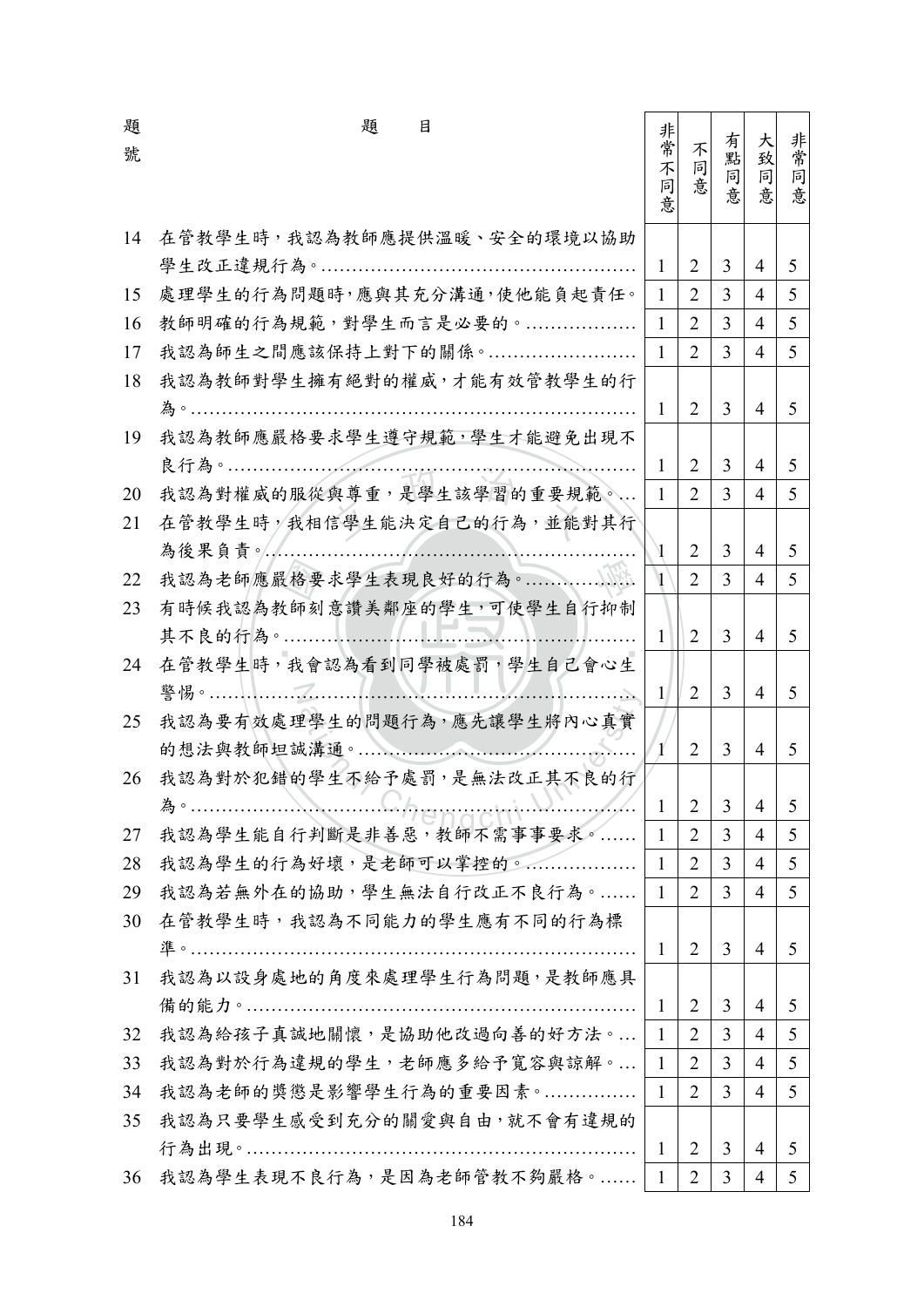| 題  | 題<br>目                                                          | 非常     |                             |    | 大              |        |
|----|-----------------------------------------------------------------|--------|-----------------------------|----|----------------|--------|
| 號  |                                                                 | 不      | 不                           | 有點 | 致              | 非常     |
|    |                                                                 | 同<br>意 | 同意                          | 同意 | 同意             | 同<br>意 |
|    |                                                                 |        |                             |    |                |        |
| 37 | 我認為給予學生充分的自由,比控制他的行為更重要。                                        | 1      | 2                           | 3  | 4              | 5      |
| 38 | 我認為只要教師能控制好學習情境,學生就不會有違規的行                                      |        |                             |    |                |        |
|    |                                                                 | 1      | 2                           | 3  | 4              | 5      |
| 39 | 我認為善用獎懲方式可以有效地管教好學生的行為。                                         | 1      | $\overline{2}$              | 3  | 4              | 5      |
| 40 | 我認為學生能藉由犯錯的行為後果,自己不斷地修正行為模                                      |        |                             |    |                |        |
|    | 式。…………………………………………………………                                        | 1      | $\overline{2}$              | 3  | 4              | 5      |
| 41 | 我相信每個孩子都有自我成長的能力。                                               | 1      | $\mathcal{D}_{\mathcal{L}}$ | 3  | 4              | 5      |
| 42 | 我認為運用權威使學生屈服是有效的管教方式。                                           | 1      | $\overline{2}$              | 3  | $\overline{4}$ | 5      |
| 43 | 在管教學生時,我認為直接告訴學生如何改正自己的行為,                                      |        |                             |    |                |        |
|    | $\ldots$ $\mathbb{K}\mathbb{X}$ $\ldots$ / $\Box$<br>比長期輔導來得有效。 | 1      | 2                           | 3  | 4              | 5      |
|    |                                                                 |        |                             |    |                |        |

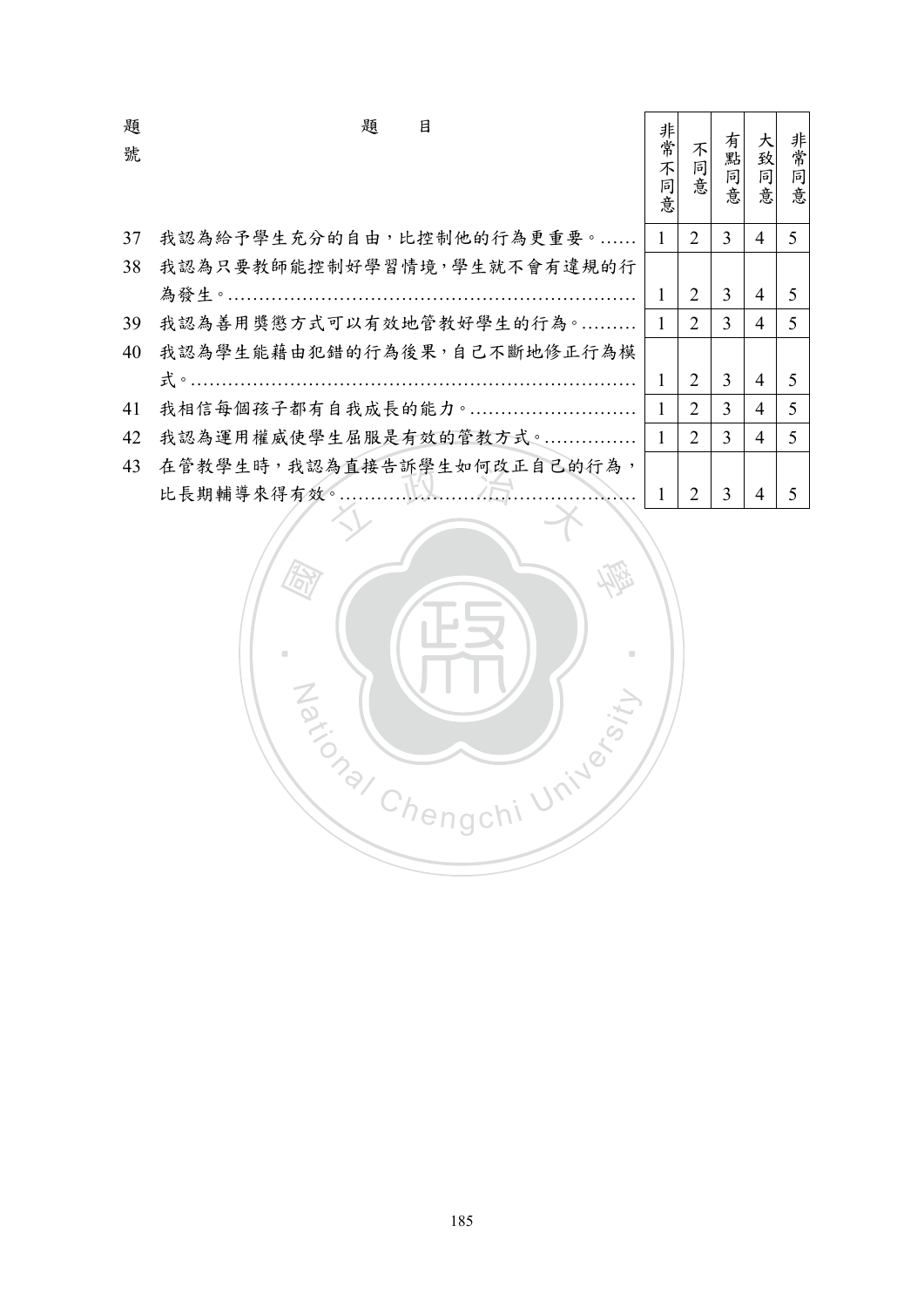# 附錄三教師管教經驗量表

親愛的老師:

‧1.男<br>与式量 文 政 治 道 學 ‧ 填答說明:這個部分共有20題,請您根據您從小到大在原生家庭與父親相處的實 Chengchi 一、個人資料表 (一)校名: ( 縣、市) 國民中學 (二)性別:□1.男 □2.女(請勾選) 二、父親管教方式量表 平常與父親相處的情形 不 少 時 常 很 有 經 總 是 滿意 滿意 1.當我在生活或學習中遇到挫折時,父親會 安慰我,且鼓勵我。 1 2 3 4 5 1 2 3 4 5 2.當我客氣待人時,父親會稱讚我。 | 1 | 2 | 3 | 4 | 5 | | 1 | 2 | 3 | 4 | 5 3.當我的功課有進步時,父親會鼓勵我,並 要我繼續保持下去。 2000日 2 2 2 3 4 5 1 2 3 4 5 你的父親這樣做讓你 滿意不滿意?(依滿 意程度畫記) 1 2 3 4 5 最不 非常 您好,首先非常感謝您幫忙填答這份問卷。這是一份純學術性的研究問卷,目 的在於了解您過去會經接受過的管教經驗情形,請你根據你的實際狀況,誠實作答 下列的問題。您填答的資料內容,僅供學術研究使用,絕對保密,請你放心填答, 並請依照實際情形仔細確實回答,不要遺漏,謝謝你的合作! 國立政治大學 教育研究所博士班 教育心理與輔導組 指導教授 王鍾和博士、陳婉真博士 研究生 孫旻儀 敬上 際狀況,誠實圈選出最符合的選項,並根據父親這樣做讓你感覺滿意與否,圈選符 合你的感受的答案:(倘若從小到大未曾與父親相處過,可以免填答此部分) 你的父親會這樣 做嗎?

4.如果我用功讀書,父親會稱讚我。 | 1 | 2 | 3 | 4 | 5 | | 1 | 2 | 3 | 4 | 5

~請翻至下一面繼續作答喔!~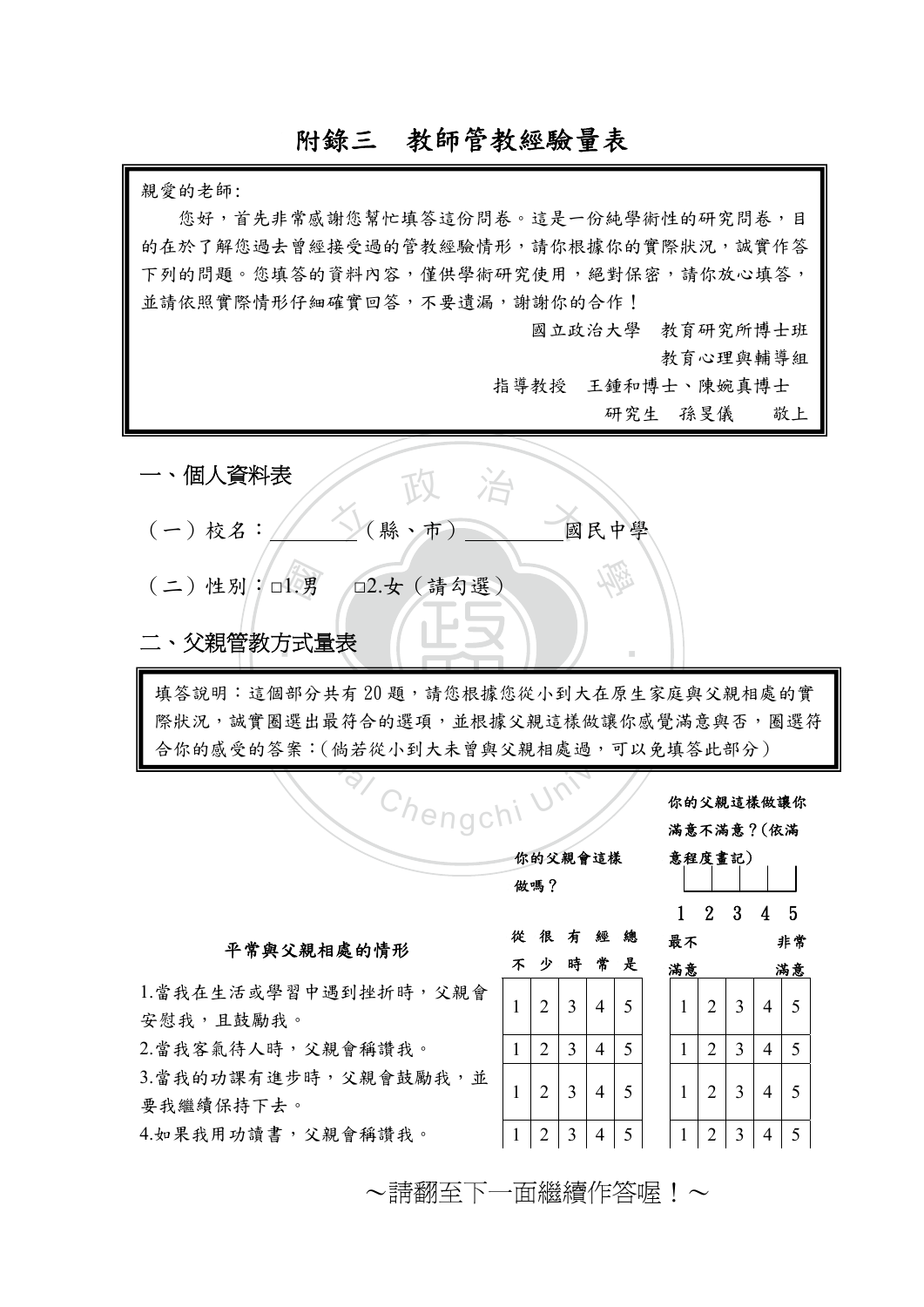你的父親這樣做讓你 滿意不滿意?(依滿

1 2 3 4 5 最不 非常

意程度畫記)

你的父親會這樣 做嗎?

#### 平常與父親相處的情形

# 很 有 經 總

|                        | 不              | 少              | 時               | 常              | 是              | 滿意           |                |                |   | 滿意             |
|------------------------|----------------|----------------|-----------------|----------------|----------------|--------------|----------------|----------------|---|----------------|
| 5.我幫忙做家事和照顧弟妹,父親會獎勵我。  | 1              | $\overline{2}$ | 3               | 4              | 5              | 1            | 2              | $\overline{3}$ | 4 | $\mathfrak{S}$ |
| 6.我表現良好的生活習慣(如整理床鋪、早   |                |                | 3               |                |                |              |                |                |   | 5              |
| 睡早起),父親會稱讚我。           | 1              | $\overline{2}$ |                 | $\overline{4}$ | 5              | 1            | 2              | 3              | 4 |                |
| 7.我聽父親的話,會得到父親的讚賞。     |                |                |                 |                |                |              |                |                |   |                |
| 8.我自動自發做好該做的事,父親會稱讚我。  | $\pm$          | 2              | 3               | 4              | 5              | $\mathbf{1}$ | 2              | 3              | 4 | 5              |
| 9.當我做事很有條理,且能負起責任時,父   |                |                | $\overline{3}$  | $\overline{4}$ | 5              | 1            | 2              | 3              | 4 | 5              |
| 親會稱讚我。                 | $\mathbf{1}$   | 2              |                 |                |                |              |                |                |   |                |
| 10.當我待人有禮,且能敬老尊賢時,父親會  | 1              | 2              | $\vert 3 \vert$ | 4              | $\overline{5}$ | 1            | 2              | 3              | 4 | 5              |
| 誇獎我。                   |                |                |                 |                |                |              |                |                |   |                |
| 11. 當我懂得幫助別人時,父親會讚賞我。  | $\mathbf{1}$   | $\overline{2}$ | 3               | $\mathbf{4}$   | 5              | 1            | 2              | 3              | 4 | 5              |
| 12.當我能明辨是非行事時,父親會讚賞我。  | $\overline{1}$ | 2              | $\overline{3}$  | $\overline{4}$ | 5              | 1            | 2              | 3              | 4 | 5              |
| 13.當我比賽得獎時,父親會獎勵我。     | $\mathbf{1}$   | $\overline{2}$ | $\overline{3}$  | $\overline{4}$ | 5              | 1            | $\overline{2}$ | 3              | 4 | 5              |
| 14.當我孝順父親時,會得到父親的讚賞。   | $\mathbf{1}$   | $\overline{2}$ | $\overline{3}$  | 4              | 5              | $\mathbf{I}$ | $\overline{2}$ | 3              | 4 | 5              |
| 15.只要跟我有關的事物,父親在做決定時,  | 1              | $\overline{2}$ | $\overline{3}$  | 4              | $\overline{5}$ | 1            | $\overline{2}$ | $\overline{3}$ | 4 | 5              |
| 必定先問問我的意見。             |                |                |                 |                |                |              |                |                |   |                |
| 16.父親要求我上課時,要專心聽課。     | $\perp$        | $\overline{2}$ | 3               | $\overline{4}$ | 5              | $\mathbf{1}$ | 2              | 3              | 4 | 5 <sup>5</sup> |
| 17.父親十分注重我的待人接物和行為舉    |                |                |                 |                |                |              |                |                |   |                |
| 止,因此在生活中常有許多的規定,例如講    | $\mathbf{1}$   | $\sqrt{2}$     | $\overline{3}$  | $\overline{4}$ | 5              | 1            | 2              | 3              | 4 | 5              |
| 電話要有禮貌、整理床鋪等           |                |                |                 |                |                |              |                |                |   |                |
| 18. 父親要讓我出去玩時,一定要說清楚時  |                |                |                 |                |                |              |                |                |   |                |
| 間及地點,且要準時回家,若超過規定時間,   | $\mathbf{1}$   | 2              | 3               | $\overline{4}$ | 5              | 1            | 2              | 3              | 4 | 5              |
| 一定要打電話回家。              |                |                |                 |                |                |              |                |                |   |                |
| 19. 父親規定我不准到不良場所, 以免結交 | L              | 2              | 3               | 4              | 5              | 1            | 2              | 3              | 4 | 5              |
| 壞朋友。                   |                |                |                 |                |                |              |                |                |   |                |
| 20.父親規定我不准抽煙、喝酒,以免有害健  | 1              | $\overline{2}$ | 3               | 4              | 5              | 1            | $\overline{2}$ | 3              | 4 | 5              |
| 康。                     |                |                |                 |                |                |              |                |                |   |                |
| 21.父親規定我不可對長輩沒禮貌,且要懂得  | 1              | 2              | 3               | 4              | 5              | 1            | 2              | 3              | 4 | 5              |
| 尊敬師長。                  |                |                |                 |                |                |              |                |                |   |                |
| 22.父親規定我不可亂花錢,且要我養成良好  | 1              | 2              | 3               | $\overline{4}$ | 5              | 1            | 2              | 3              | 4 | 5              |
| 的儲蓄習慣。                 |                |                |                 |                |                |              |                |                |   |                |
| 23.父親規定我用完東西一定要物歸原處。   | $\mathbf{1}$   | $\overline{2}$ | 3               | 4              | 5              | $\mathbf{1}$ | 2              | 3              | 4 | 5              |
| ~請翻至下一面繼續作答喔!~         |                |                |                 |                |                |              |                |                |   |                |
|                        |                |                |                 |                |                |              |                |                |   |                |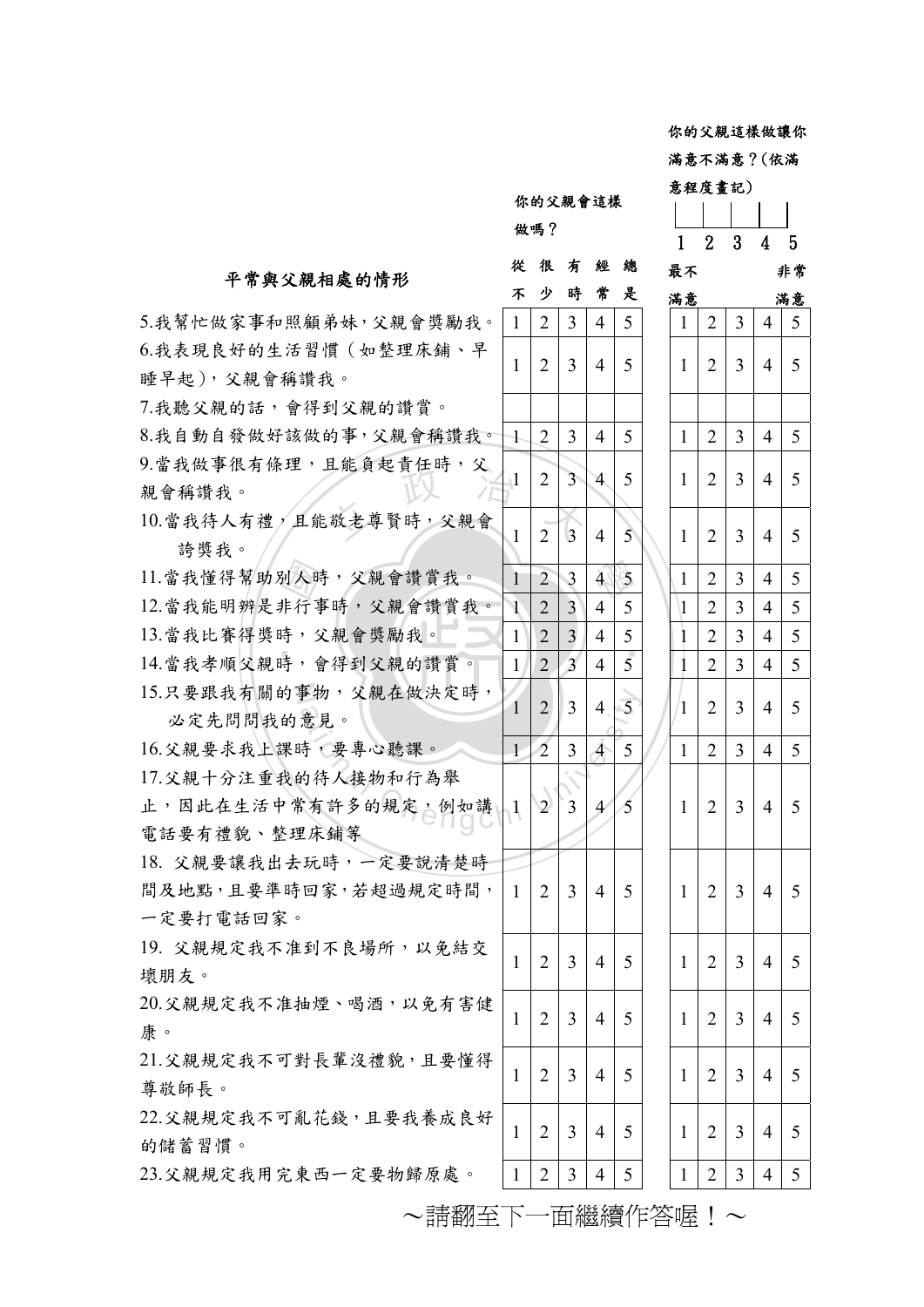你的父親這樣做讓你

滿意不滿意?(依滿

 $1 - 1 - 1 - 1$ 

意程度畫記)

你的父親會這樣

# 平常與父親相處的情形  $\begin{vmatrix} i \end{vmatrix}$

24.父親要求我用功讀書,以獲得較好的成 績。 2 2 2 3 4 5 1 2 3 4 5 1 2 3 4 5

20.义祝祝火我个准例手列入的米四,分別買<br>受到處罰。<br>29.父親規定我不准違反校規,若被記過,將 25.父親不准我考試作弊,否則會受到懲罰。 26.父親不准我說髒話,否則會受到處罰。 27.父親規定我不可說謊,否則會受到處罰。 28.父親規定我不准偷拿別人的東西,否則會 受到處罰。 1 2 3 4 5 1 2 3 4 5 1 2 3 4 5

處罰我。 1 2 3 4 5 1 2 3 4 5

<sub>可明知</sub><br>j式 30.父親規定我不可明知故犯,否則會受到處 罰。 1 2 3 4 5 1 2 3 4 5

| 做嗎?            |                |                         |                          |               |  |  |  |  |  |
|----------------|----------------|-------------------------|--------------------------|---------------|--|--|--|--|--|
| 從              | 很              | 有                       | 經                        | 總             |  |  |  |  |  |
| <b>不</b>       | ゕ              | 時                       | 常                        | 是             |  |  |  |  |  |
| $\mathbf{1}$   | $\overline{c}$ | 3                       | $\overline{4}$           | 5             |  |  |  |  |  |
| $\mathbf{1}$   | $\overline{2}$ | $\overline{\mathbf{3}}$ | $\overline{\mathcal{A}}$ |               |  |  |  |  |  |
| $\mathbf{1}$   | $\frac{1}{2}$  | $\frac{1}{3}$           | $\overline{4}$           | $\frac{5}{5}$ |  |  |  |  |  |
| $\overline{1}$ | $\overline{2}$ | $\overline{3}$          | $\overline{4}$           |               |  |  |  |  |  |
| $\mathbf{1}$   | $\overline{c}$ | $\overline{\mathbf{3}}$ | 4                        | 5             |  |  |  |  |  |
| $\mathbf{1}$   | $\overline{2}$ | $\overline{3}$          | $\overline{4}$           | 5             |  |  |  |  |  |
| $\mathbf{1}$   | $\overline{2}$ | 3                       | $\overline{4}$           | 5             |  |  |  |  |  |

‧

| 1            | $\overline{2}$ | 3              | 4                        | 5              |  |  |  |
|--------------|----------------|----------------|--------------------------|----------------|--|--|--|
| 非常<br>最不     |                |                |                          |                |  |  |  |
| 滿意<br>滿意     |                |                |                          |                |  |  |  |
| 1            | $\overline{2}$ | 3              | 4                        | 5              |  |  |  |
| $\mathbf{1}$ | $\overline{c}$ | 3              | $\overline{\mathcal{L}}$ | $\frac{1}{2}$  |  |  |  |
| $\mathbf{1}$ | $\overline{c}$ | 3              | $\overline{4}$           | $\overline{5}$ |  |  |  |
| $\mathbf{1}$ | $\overline{c}$ | $\overline{3}$ | $\overline{4}$           | $\overline{5}$ |  |  |  |
| $\mathbf{1}$ | $\overline{2}$ | 3              | $\overline{4}$           | 5              |  |  |  |
| 1            | $\overline{2}$ | 3              | 4                        | 5              |  |  |  |
| 1            | $\overline{c}$ | 3              | 4                        | 5              |  |  |  |

#### ‧二、母親管教方式量表

填答說明:這個部分共有 20 題,請您根據您從小到大在原生家庭與母親相處的<br>實際狀況,誠實圈選出最符合的選項,並根據母親這樣做讓你感覺滿意與否,<br>圈選符合你的感受的答案:(倘若從小到大未曾與母親相處過,可以免填答此部<br>分) 實際狀況,誠實圈選出最符合的選項,並根據母親這樣做讓你感覺滿意與否, 圈選符合你的感受的答案:(倘若從小到大未曾與母親相處過,可以免填答此部 分)

| <i>Chengchl</i>    |              |                |                | 你的母親會這樣 |   | 你的母親這樣做讓你<br>滿意不滿意?(依滿<br>意程度畫記) |                |   |                |    |
|--------------------|--------------|----------------|----------------|---------|---|----------------------------------|----------------|---|----------------|----|
|                    |              | 做嗎?            |                |         |   | 1                                | $\overline{2}$ | 3 | 4              | 5  |
| 母親相處的情形            | 從            | 很              | 有              | 經       | 總 | 最不                               |                |   |                | 非常 |
|                    |              | 少              | 時              | 常       | 是 | 滿意                               |                |   |                | 滿意 |
| <習中遇到挫折時,母親會<br>戈。 | 1            | 2              | 3              | 4       | 5 | 1                                | $\overline{2}$ | 3 | $\overline{4}$ | 5  |
| F, 母親會稱讚我。         | 1            | 2              | 3              | 4       | 5 | 1                                | $\overline{2}$ | 3 | 4              | 5  |
| !步時,母親會鼓勵我,並<br>よ。 | 1            | $\mathfrak{D}$ | 3              | 4       | 5 | 1                                | $\overline{2}$ | 3 | $\overline{4}$ | 5  |
| ;,母親會稱讚我。          | $\mathbf{1}$ | 2              | $\mathfrak{Z}$ | 4       | 5 | $\mathbf{1}$                     | 2              | 3 | 4              | 5  |
| ~請翻至下一面繼續作答喔       |              |                |                |         |   |                                  |                |   |                |    |

平常與

1.當我在生活或學 安慰我,且鼓勵我 2.當我客氣待人時

3.當我的功課有進 要我繼續保持下去

4.如果我用功讀書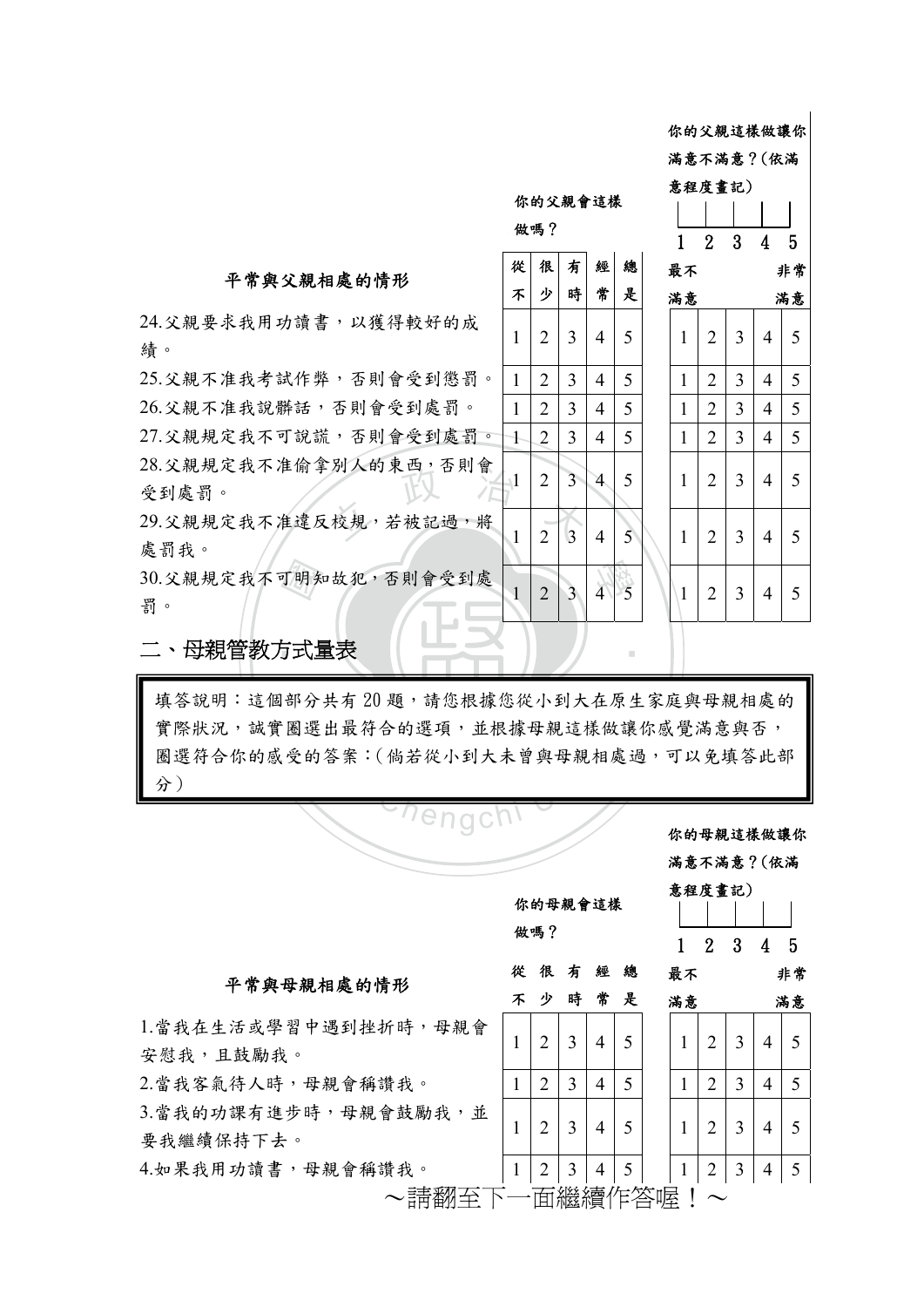你的母親這樣做讓你

|               | 你的母親會這樣 |
|---------------|---------|
| <u>ມ ເຂ</u> ດ |         |

#### 滿意不滿意?(依滿

# $\begin{array}{c|c}\n4 & 5 \\
\hline\n4 & 5\n\end{array}$  $rac{5}{5}$ **不少時常是** 很 有 經 總  $1 \mid 2 \mid 3 \mid 4 \mid 5 \mid 1 \mid 2 \mid 3 \mid 4 \mid 5$  $1 \mid 2 \mid 3 \mid 4 \mid 5 \mid 1 \mid 2 \mid 3 \mid 4 \mid 5$ 意程度畫記) 1 2 3 4 5 最不 非常 滿意 滿意 做嗎?

#### 平常與母親相處的情形

~請翻至下一面繼續作答喔!~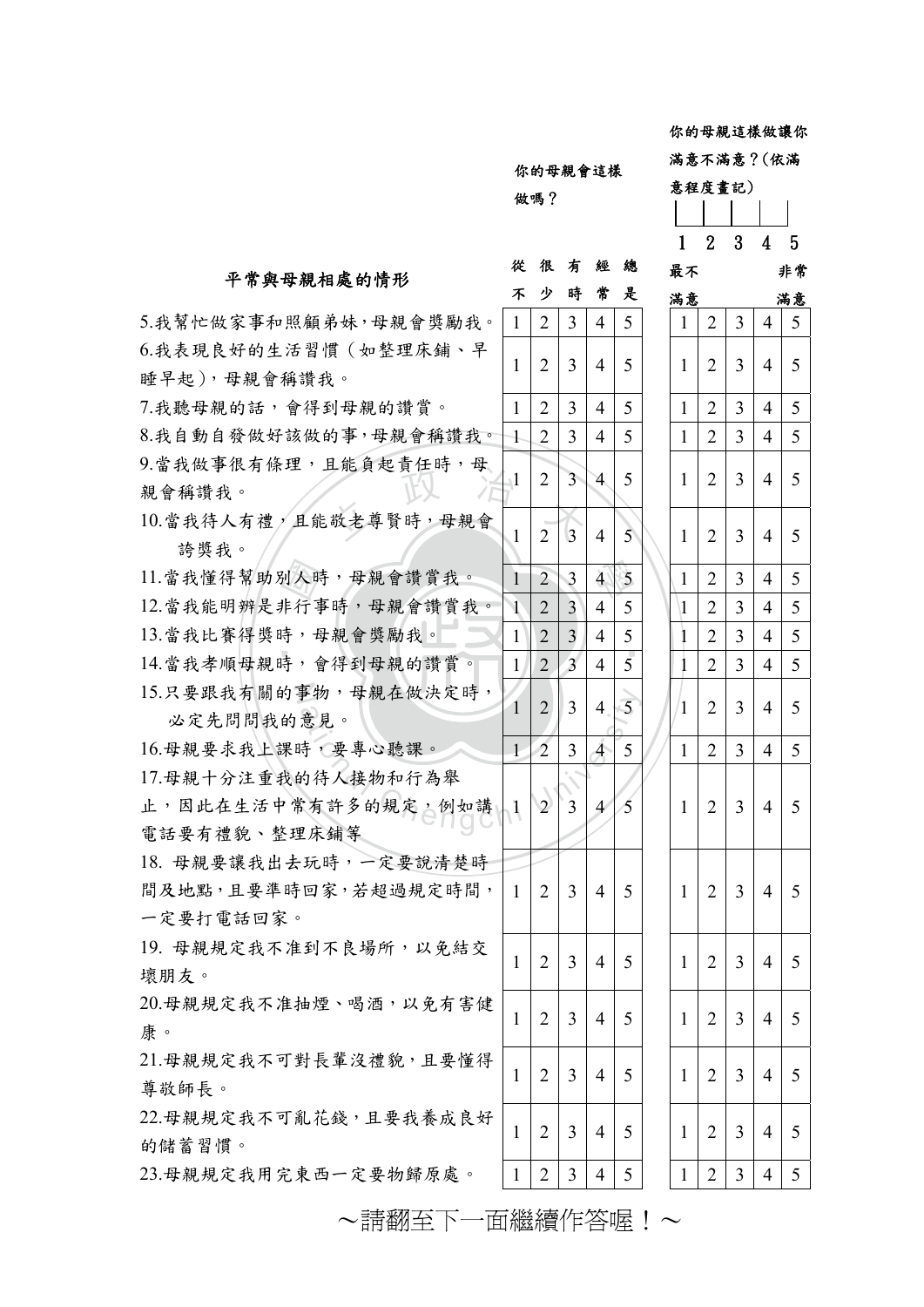你的母親會這樣 你的母親這樣做讓你 滿意不滿意?(依滿 意程度畫記)

做嗎?

#### 平常與母親相處的情形

24.母親要求我用功讀書,以獲得較好的成 績。 2 2 3 4 5 1 2 3 4 5 1 2 3 4 5

26.母祝況定找不准側手列入的末因,分別胃<br>受到處罰。<br>29.母親規定我不准違反校規,若被記過,將  $25.$ 母親不准我考試作弊, 否則會受到懲罰。 | 1 | 2 | 3 | 4 | 5  $26.$ 母親不准我說髒話,否則會受到處罰。 | 1 | 2 | 3 | 4 | 5  $27.$ 母親規定我不可說謊,否則會受到處罰。 1 2 3 4 5 28.母親規定我不准偷拿別人的東西,否則會 受到處罰。 1 2 3 4 5 1 2 3 4 5 1 2 3 4 5

處罰我。 1 2 3 4 5 1 2 3 4 5

<sub>可明知</sub><br>与式量 30.母親規定我不可明知故犯,否則會受到處 罰。 1 2 3 4 5 1 2 3 4 5

# $4 \overline{\smash{5}}$ **不少時常是** 很 有 經 總 1 2 3 4 5

‧

| 最不           |                |   |                | 非常             |
|--------------|----------------|---|----------------|----------------|
| 滿意           |                |   |                | 滿意             |
| 1            | $\overline{2}$ | 3 | 4              | 5              |
| $\mathbf{1}$ | $\overline{2}$ | 3 | $\overline{4}$ | 5              |
| $\mathbf{1}$ | $\overline{c}$ | 3 | $\overline{4}$ |                |
| $\mathbf{1}$ | $\overline{2}$ | 3 | $\overline{4}$ | $\overline{5}$ |
| $\mathbf 1$  | $\overline{2}$ | 3 | $\overline{4}$ | 5              |
| $\mathbf{1}$ | $\overline{2}$ | 3 | 4              | 5              |
| 1            | $\overline{2}$ | 3 | $\overline{4}$ | 5              |

#### ‧三、教師管教方式量表

填答說明:這個部分共有 20 題,請你根據你從小到大的求學經驗中找出一位對你 ·共有 20 題,請你根據你從小到大的求學經<br>多響力或是你對他(她)印象(好的印象或<br>2(她)為回憶的對象進行填答,根據過去<br><br>賞圈選出最符合的選項,並根據老師這樣<br><br><br><br><br><br>《受的答案: 來說最重要、最有影響力或是你對他(她)印象(好的印象或壞的印象都可以) 最深刻的老師,以他(她)為回憶的對象進行填答,根據過去在學校您與他(她) 相處的實際狀況,誠實圈選出最符合的選項,並根據老師這樣做讓你感覺滿意與 否,圈選符合你的感受的答案:

|                       |                       |                |                |                |   |  | 你的老師這樣做讓你    |                |                |                |    |  |  |  |  |
|-----------------------|-----------------------|----------------|----------------|----------------|---|--|--------------|----------------|----------------|----------------|----|--|--|--|--|
|                       |                       |                |                |                |   |  | 滿意不滿意?(依滿    |                |                |                |    |  |  |  |  |
|                       |                       |                |                |                |   |  |              |                | 意程度畫記)         |                |    |  |  |  |  |
|                       | 你的老師會這樣               |                |                |                |   |  |              |                |                |                |    |  |  |  |  |
|                       | 做嗎?                   |                |                |                |   |  |              | $\overline{2}$ | 3              | 4              | .5 |  |  |  |  |
|                       | 很<br>有<br>從<br>經<br>總 |                |                | 最不             |   |  |              | 非常             |                |                |    |  |  |  |  |
| 平常與老師相處的情形            | 不                     | 少              | 時              | 常              | 是 |  | 滿意           |                |                |                | 滿意 |  |  |  |  |
| 1. 老師當眾誇讚表現好的同學。      | $\mathbf{1}$          | $\overline{2}$ | 3              | $\overline{4}$ | 5 |  | $\mathbf{1}$ | $\overline{2}$ | $\overline{3}$ | 4              | 5  |  |  |  |  |
| 2. 表現不好時,老師會安慰我。      | $\mathbf{1}$          | $\overline{2}$ | 3              | $\overline{4}$ | 5 |  |              | $\overline{2}$ | 3              | $\overline{4}$ | 5  |  |  |  |  |
| 3. 老師會試著了解我們每個人的問題。   | $\mathbf{1}$          | $\overline{2}$ | 3              | $\overline{4}$ | 5 |  | 1            | $\overline{2}$ | 3              | $\overline{4}$ | 5  |  |  |  |  |
| 4. 當我們表現不好時,老師會鼓勵我們繼續 |                       |                |                |                |   |  |              |                |                |                |    |  |  |  |  |
| 努力。                   | $\mathbf{1}$          | 2              | $\overline{3}$ | $\overline{4}$ | 5 |  | 1            | $\overline{2}$ | 3              | $\overline{4}$ | 5  |  |  |  |  |
| 面繼續作答喔<br>~請翻全        |                       |                |                |                |   |  |              |                |                |                |    |  |  |  |  |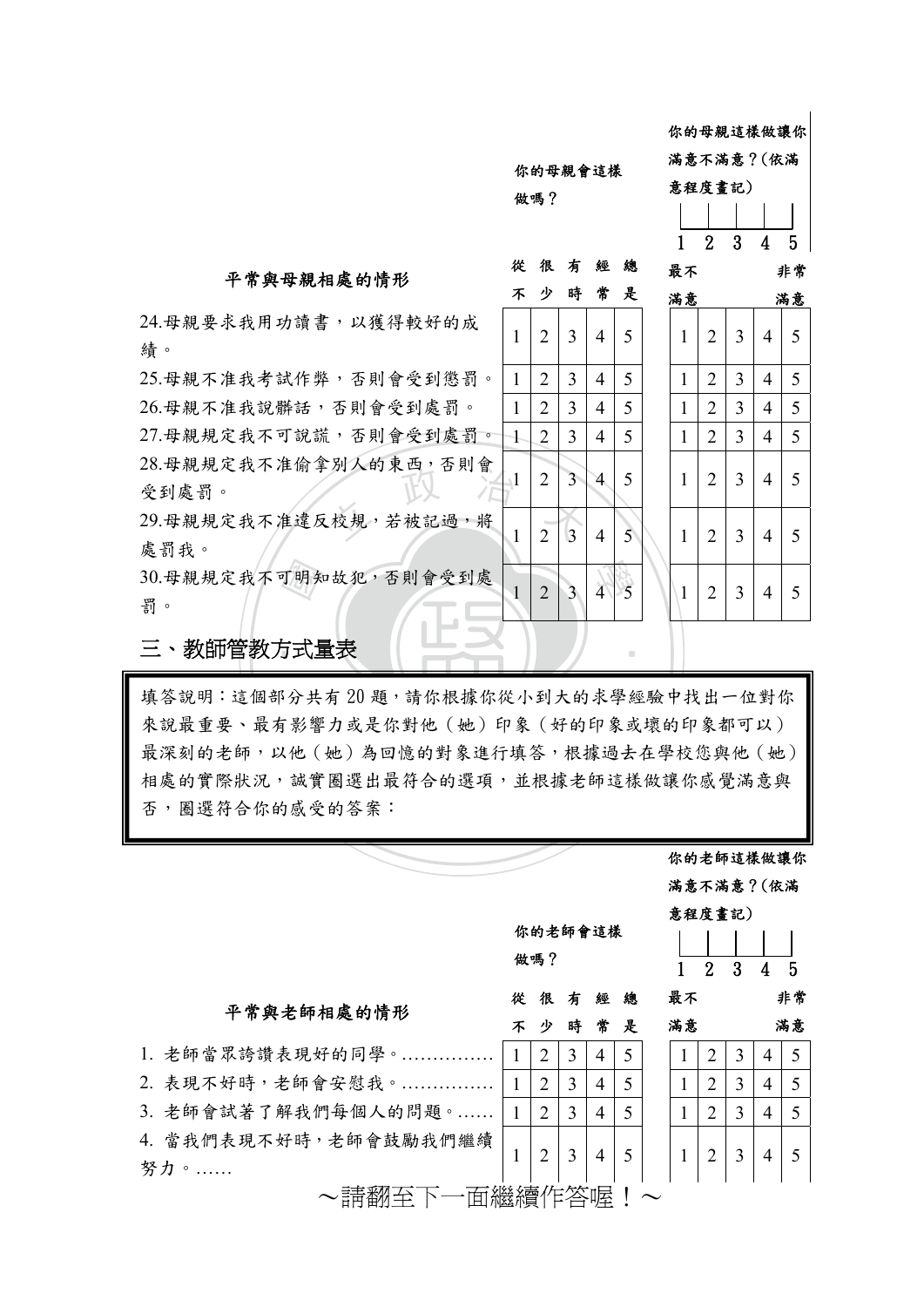你的老師會這樣 做嗎?

很

你的老師目前這樣做 讓你滿意不滿意? (依滿意程度畫記) 1 2 3 4 5

> 最不 非常 滿意 滿意

| 從              |                       |                          |                |               |   | 非            |                |                |                |   |  |
|----------------|-----------------------|--------------------------|----------------|---------------|---|--------------|----------------|----------------|----------------|---|--|
| 不              | 少                     |                          | 常              | 是             |   | 滿意           |                |                | 滿              |   |  |
| $\mathbf{1}$   | 2                     | 3                        | $\overline{4}$ | 5             |   | $\mathbf{1}$ | 2              | 3              | 4              | 5 |  |
| 1 <sup>1</sup> | 2                     | 3                        | 4              | 5             |   | $\mathbf{1}$ | 2              | 3              | 4              | 5 |  |
| 1              | $\overline{2}$        | 3                        | 4              | 5             |   | $\mathbf{1}$ | 2              | 3              | 4              | 5 |  |
| $\mathbf{1}$   | 2                     | 3                        | 4              | 5             |   | $\mathbf{1}$ | 2              | $\overline{3}$ | 4              | 5 |  |
| $\mathbb{L}$   | $\mathcal{L}$         | 3                        | 4              | 5             |   | $\mathbf{1}$ | 2              | 3              | $\overline{4}$ | 5 |  |
|                | $\overline{2}$        | 3                        | $\overline{4}$ | $\mathcal{F}$ |   | $\mathbf{1}$ | 2              | 3              | 4              | 5 |  |
| $\mathbf{I}$   | 2                     | 3                        | $\overline{4}$ | 5             |   | $\mathbf{1}$ | 2              | 3              | 4              | 5 |  |
| $\mathbf{1}$   | $\overline{2}$        | 3                        | $\overline{4}$ | 5             |   | $\mathbf{1}$ | $\overline{2}$ | 3              | $\overline{4}$ | 5 |  |
| $\mathcal{N}$  | $\overline{2}$        | $\overline{3}$           | $\overline{4}$ | 5             |   | $\mathbf{1}$ | $\overline{2}$ | 3              | 4              | 5 |  |
| $\vert$        | $\overline{2}$        | $\overline{3}$           | 4              | 5             |   | 1            | 2              | 3              | 4              | 5 |  |
|                | $\overline{2}$        | $\overline{3}$           | $\overline{4}$ | 5             |   |              | 2              | 3              | 4              | 5 |  |
| $\vert$ 1      | 2                     | 3                        | $\overline{4}$ | 5             |   | $\mathbf{1}$ | 2              | 3              | 4              | 5 |  |
| $+$            | $\overline{2}$        | 3                        | $\overline{4}$ | 5             |   | 1            | 2              | 3              | 4              | 5 |  |
| $\mathbf{1}$   | $\overline{2}$        | 3                        | $\overline{4}$ | 5             |   | $\mathbf{1}$ | 2              | 3              | 4              | 5 |  |
| $\Lambda$      | $\mathbf{2}^{\prime}$ | $\overline{3}$           | $\overline{A}$ | 5             |   | $\mathbf{1}$ | $\overline{2}$ | 3              | 4              | 5 |  |
| $\mathbf{1}$   | $\overline{2}$        | $\overline{\mathcal{L}}$ | $\overline{4}$ | 5             |   | 1            | 2              | 3              | 4              | 5 |  |
|                |                       | 很                        | 有<br>時         | 經             | 總 |              |                | 最不             |                |   |  |

四、教師管教信念量表

填答說明:這個部分共有20題,請您根據你對每一題敘述的真實想法,誠實圈選 出最符合的選項:

題 號 題 目

非常不同 大 非 有 不同 點 致 常 同 同 同 意 意 意 意 意

1 在管教學生時,我認為應保持關懷、同理的態度。………… | 1 | 2 | 3 | 4 | 5

~請翻至下一面繼續作答喔!~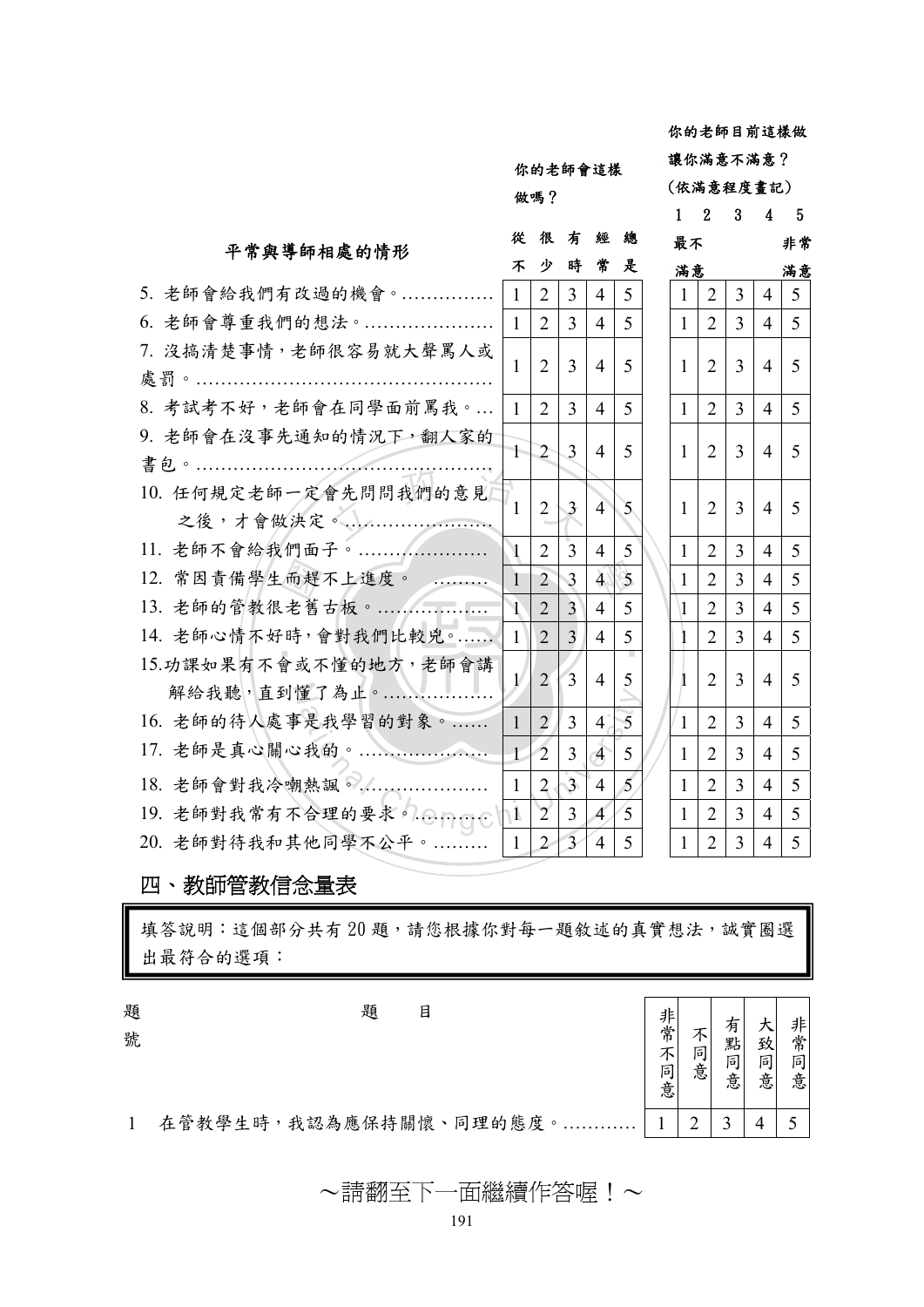|                |                              | 非常不<br>同<br>意  | 不<br>同<br>意    | 有點<br>同<br>意   | 大<br>致<br>同<br>意 | 非<br>常<br>同<br>意 |
|----------------|------------------------------|----------------|----------------|----------------|------------------|------------------|
| 2              | 在管教學生時,我認為應尊重學生不同的意見。        | $\mathbf{1}$   | $\overline{2}$ | $\overline{3}$ | $\overline{4}$   | 5 <sup>5</sup>   |
| $\overline{3}$ | 在管教學生時, 我認為教師應鼓勵學生自治, 以培養自我管 |                |                |                |                  |                  |
|                |                              | $\mathbf{1}$   | $\overline{2}$ | 3              | $\overline{4}$   | $5\overline{)}$  |
| $\overline{4}$ | 在管教學生時,我認為教師應提供溫暖、安全的環境以協助   |                |                |                |                  |                  |
|                |                              | $\mathbf{1}$   | $\overline{2}$ | 3              | $\overline{4}$   | 5                |
| 5              | 處理學生的行為問題時,應與其充分溝通,使他能負起責任。  | $\mathbf{1}$   | 2              | 3              | 4                | 5                |
| 6              | 我認為師生之間應該保持上對下的關係。           | $\mathbf{1}$   | 2              | 3              | 4                | 5                |
| 7              | 我認為教師對學生擁有絕對的權威,才能有效管教學生的行   |                |                |                |                  |                  |
|                |                              | $\mathbf{1}$   | $\overline{2}$ | $\overline{3}$ | $\overline{4}$   | 5                |
| 8              | 我認為教師應嚴格要求學生遵守規範,學生才能避免出現不   |                |                |                |                  |                  |
|                |                              | 1              | $\overline{2}$ | 3              | $\overline{4}$   | 5                |
| 9              | 我認為對權威的服從與尊重,是學生該學習的重要規範。    | $\mathbf{V}$   | $\overline{2}$ | $\overline{3}$ | 4                | 5                |
| 10             |                              | $\mathbf{1}$   | $\overline{2}$ | 3              | $\overline{4}$   | 5                |
| 11             | 我認為要有效處理學生的問題行為,應先讓學生將內心真實   |                |                |                |                  |                  |
|                |                              | $\mathbf{1}$   | 2              | 3              | $\overline{4}$   | 5                |
| 12             | 我認為若無外在的協助,學生無法自行改正不良行為。     | $\mathbf{1}$   | $\overline{2}$ | $\overline{3}$ | $\overline{4}$   | 5                |
| 13             | 我認為以設身處地的角度來處理學生行為問題,是教師應具   |                |                |                |                  |                  |
|                |                              | 1              | $\overline{2}$ | 3              | $\overline{4}$   | 5                |
| 14             | 我認為給孩子真誠地關懷,是協助他改過向善的好方法。    | $\gamma$       | $\overline{2}$ | 3              | $\overline{4}$   | 5                |
| 15             | 我認為學生表現不良行為,是因為老師管教不夠嚴格。     | $\mathbf{1}$   | $\overline{2}$ | 3              | 4                | 5                |
| 16             | 我認為運用權威使學生屈服是有效的管教方式。………………  | $\overline{1}$ | $\overline{2}$ | 3              | 4                | 5                |
|                |                              |                |                |                |                  |                  |

# 五、教師管教方式量表

填答說明:這個部分共有20題,請你根據你面對學生所進行的管教實際狀況,誠實 圈選出最符合的選項:

#### 平常與學生相處的情形

#### 很 有 經 總

1. 我會當眾誇讚表現好的同學。……………………………………… |1 | 2 | 3 | 4 | 5 2. 當學生表現不佳而心情不好時,我會安慰他。………………… |1 | 2 | 3 | 4 | 5 3. 我會試著了解每一個學生的問題。………………………………… |1|2|3|4|5 4. 當學生表現不好時,我會鼓勵學生繼續努力。………………….. |1 | 2 | 3 | 4 | 5 5. 當學生和我意見不同時,我會尊重學生的想法。……………….. |1|2|3|4|5

> بديد ~請翻至下一面繼續作答喔!~ ~請翻至下一面繼續作答喔!~

- 不 少 時 常 是
	-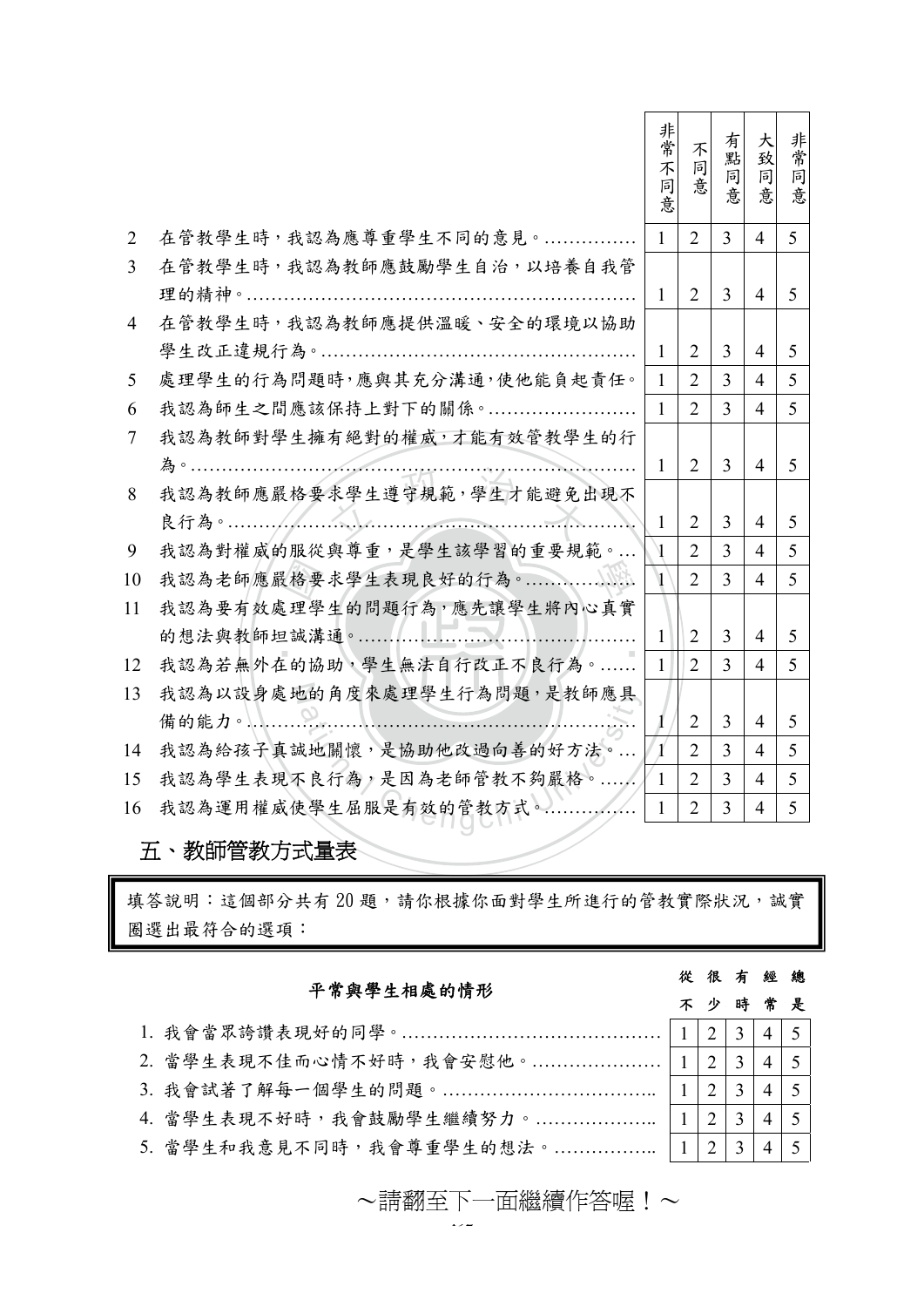| 平常與學生相處的情形                                          |              | 很                           | 有             | 經              | 總                        |
|-----------------------------------------------------|--------------|-----------------------------|---------------|----------------|--------------------------|
|                                                     |              | 少                           | 時             | 常              | 是                        |
| 6. 學生惹我生氣時,我發現在還沒查清楚事情的真相前,我似乎<br>很容易先發脾氣大聲罵人或處罰學生。 |              | $\overline{2}$              | 3             | $\overline{4}$ | 5                        |
| 7. 因為某些原因,我會在沒事先通知的情況下,檢查學生的書包。                     | $\mathbf{1}$ | 2                           | 3             | 4              | 5                        |
| 8. 當學生表現不好時,我不會給學生面子。                               | $\mathbf{1}$ | 2                           | 3             | 4              | 5                        |
| 9. 我常因責備學生而趕不上課程進度。                                 | $\mathbf{1}$ | 2                           | 3             | 4              | 5                        |
| 10. 我心情不好時,會對學生比較兇。                                 | $\mathbf{1}$ | 2                           | $\mathcal{E}$ | 4              | 5                        |
| 11. 學生功課如果有不會或不懂的地方,我會講解給學生聽,直                      |              | $\overline{2}$              | 3             | $\overline{4}$ | $\overline{\mathcal{L}}$ |
|                                                     | 1            | 2                           | 3             | 4              | 5                        |
| 13. 學生犯錯時,我會用冷嘲熱諷的方式來訓誡他。                           | $\mathbf{1}$ | $\mathcal{D}_{\mathcal{L}}$ | 3             | 4              | 5                        |
| 14. 我對學生會有一些不合理的要求。                                 |              | 2                           | 3             | 4              | 5                        |
|                                                     |              |                             |               |                |                          |

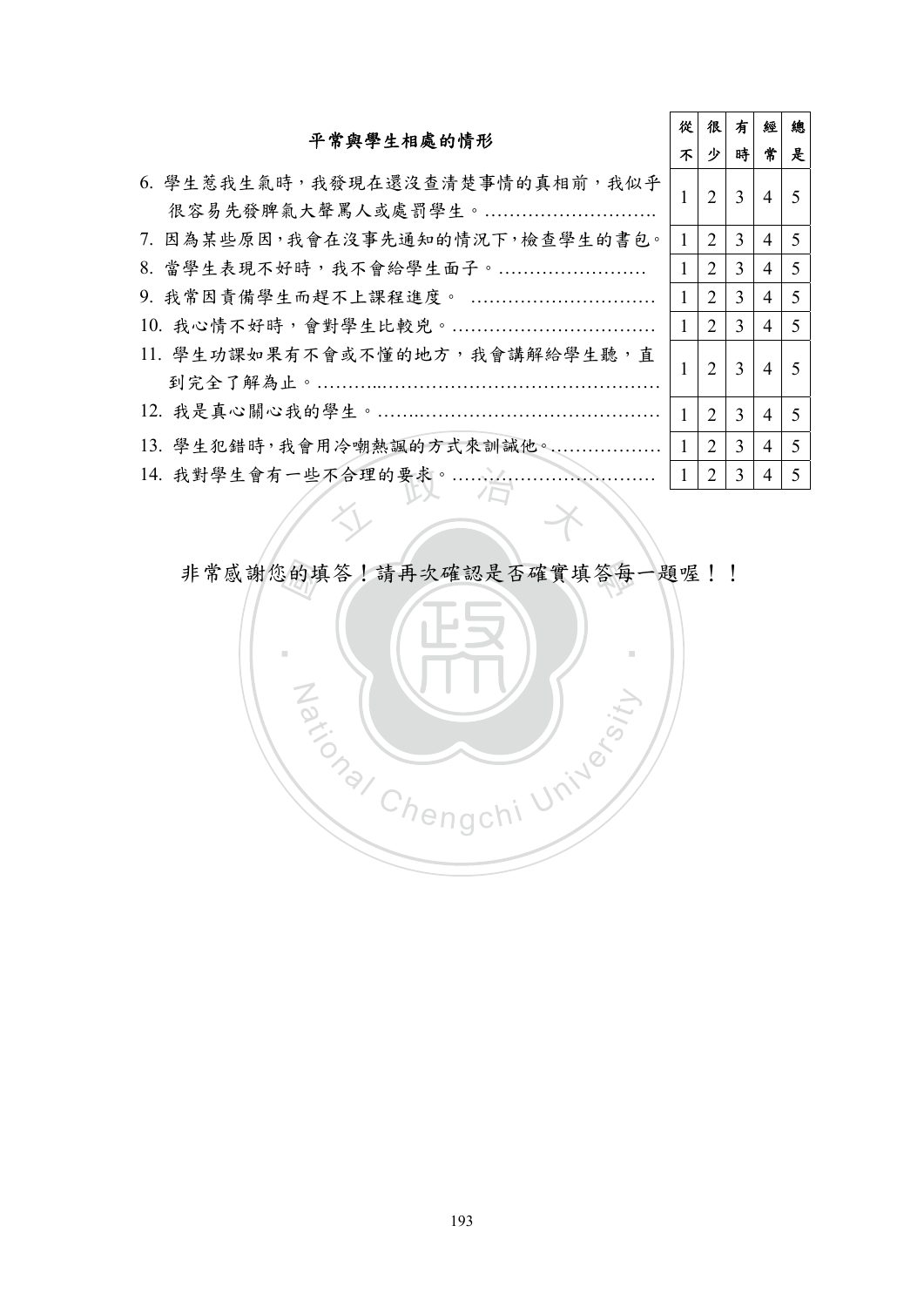# 附錄四模式一 **SEM** 之 **LISREL** 程式語法

observed variables: fr fd fs tb tsr tsd correlation matrix from file fcor asymptotic covariance from file facm sample size: 1290 paths:  $fr \rightarrow fs$  tsr th fd  $\rightarrow$  tsd fs fs -> tsr tb -> tsr tsd

set the error covariance between tsr and tsd be correlated

print residuals<br>
path diagram<br>
end of problem options: rs nd=4 ml<br>lisrel output: se tv ef mr sc ss mi pc 學 ‧ Za (NIV) options: rs nd=4 ml path diagram end of problem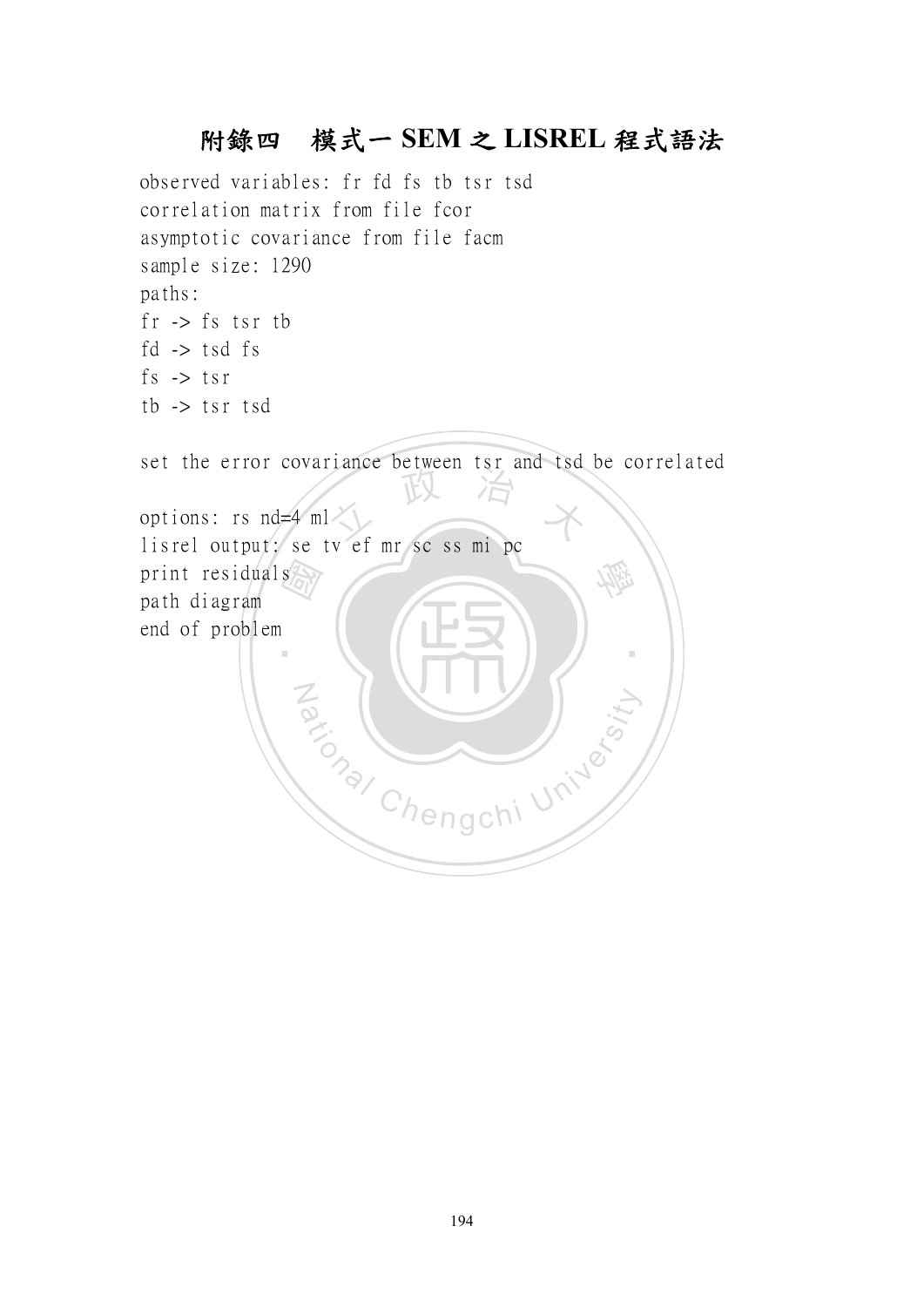# 附錄五

# 模式一 **SEM** 之整體模式各項適配度考驗指數

90 Percent Confidence Interval for  $ECVI = (0.02875 \; ; \; 0.03852)$ 90 Percent Confidence Interval for RMSEA = (0.0 ; 0.04420)<br>
P-Value for Test of Close Fit (RMSEA < 0.05) = 0.9794<br>
Expected Cross-Validation Index (ECVI) = 0.03010<br>
90 Percent Confidence Interval for ECVI = (0.02875 ; 0.03 tion Discrepancy Function Va<br>ent Confidence Interval for 1 N ECVI for Independence Model = 1<br>
ndependence Model with 15 Degrees of Fre<br>
Independence AIC = 2041.560<br>
Model AIC = 38.7384<br>
Saturated AIC = 42.0000 Degrees of Freedom = 5 Minimum Fit Function Chi-Square =  $6.7221$  (P =  $0.2421$ ) Normal Theory Weighted Least Squares Chi-Square  $= 6.7384$  (P $= 0.2408$ ) Satorra-Bentler Scaled Chi-Square =  $6.6211$  (P =  $0.2504$ ) Chi-Square Corrected for Non-Normality =  $6.5738$  (P =  $0.2543$ ) Estimated Non-centrality Parameter (NCP) = 1.6211 90 Percent Confidence Interval for NCP = (0.0 ; 12.5694) Minimum Fit Function Value =  $0.005215$  Population Discrepancy Function Value (F0) = 0.001260 90 Percent Confidence Interval for F0 = (0.0 ; 0.009766) Root Mean Square Error of Approximation (RMSEA) = 0.01587 P-Value for Test of Close Fit (RMSEA  $< 0.05$ ) = 0.9794 Expected Cross-Validation Index (ECVI) =  $0.03010$ ECVI for Saturated Model =  $0.03263$ ECVI for Independence Model =  $1.5863$  Chi-Square for Independence Model with 15 Degrees of Freedom = 2029.5600 Independence  $AIC = 2041.5600$  Model AIC = 38.7384 Saturated AIC  $= 42,0000$ Independence  $CAIC = 2078.5344$ Model CAIC =  $137.3368$ Saturated CAIC =  $171.4103$ Normed Fit Index  $(NFI) = 0.9967$ Non-Normed Fit Index  $(NNFI) = 0.9976$  Parsimony Normed Fit Index (PNFI) = 0.3322 Comparative Fit Index  $(CFI) = 0.9992$ Incremental Fit Index (IFI) =  $0.9992$ Relative Fit Index  $(RFI) = 0.9902$  Critical N (CN) = 2938.4581 Root Mean Square Residual (RMR) =  $0.01588$ Standardized RMR  $= 0.01591$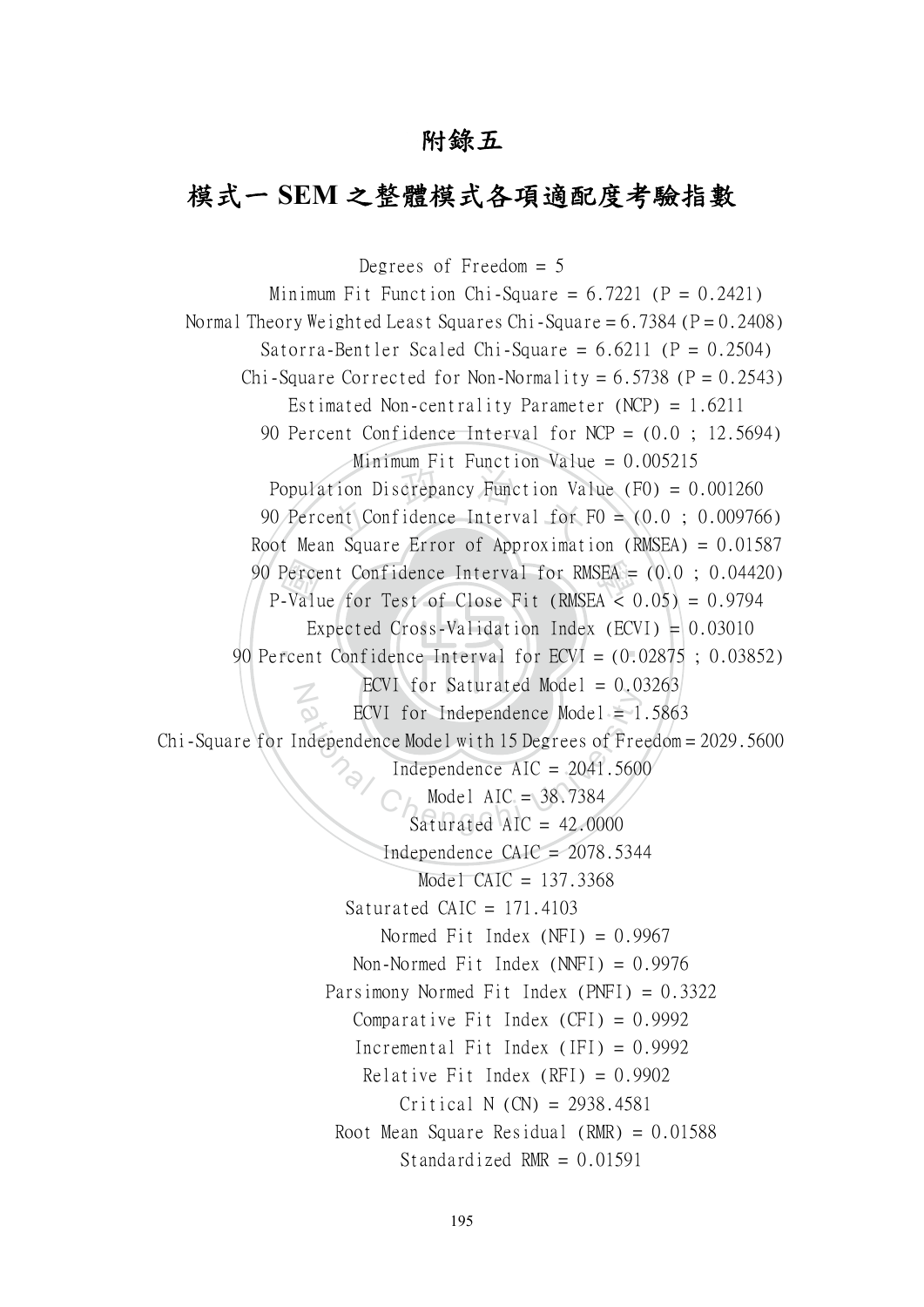Goodness of Fit Index (GFI) = 0.9983 Adjusted Goodness of Fit Index (AGFI) = 0.9927 Parsimony Goodness of Fit Index (PGFI) = 0.2377

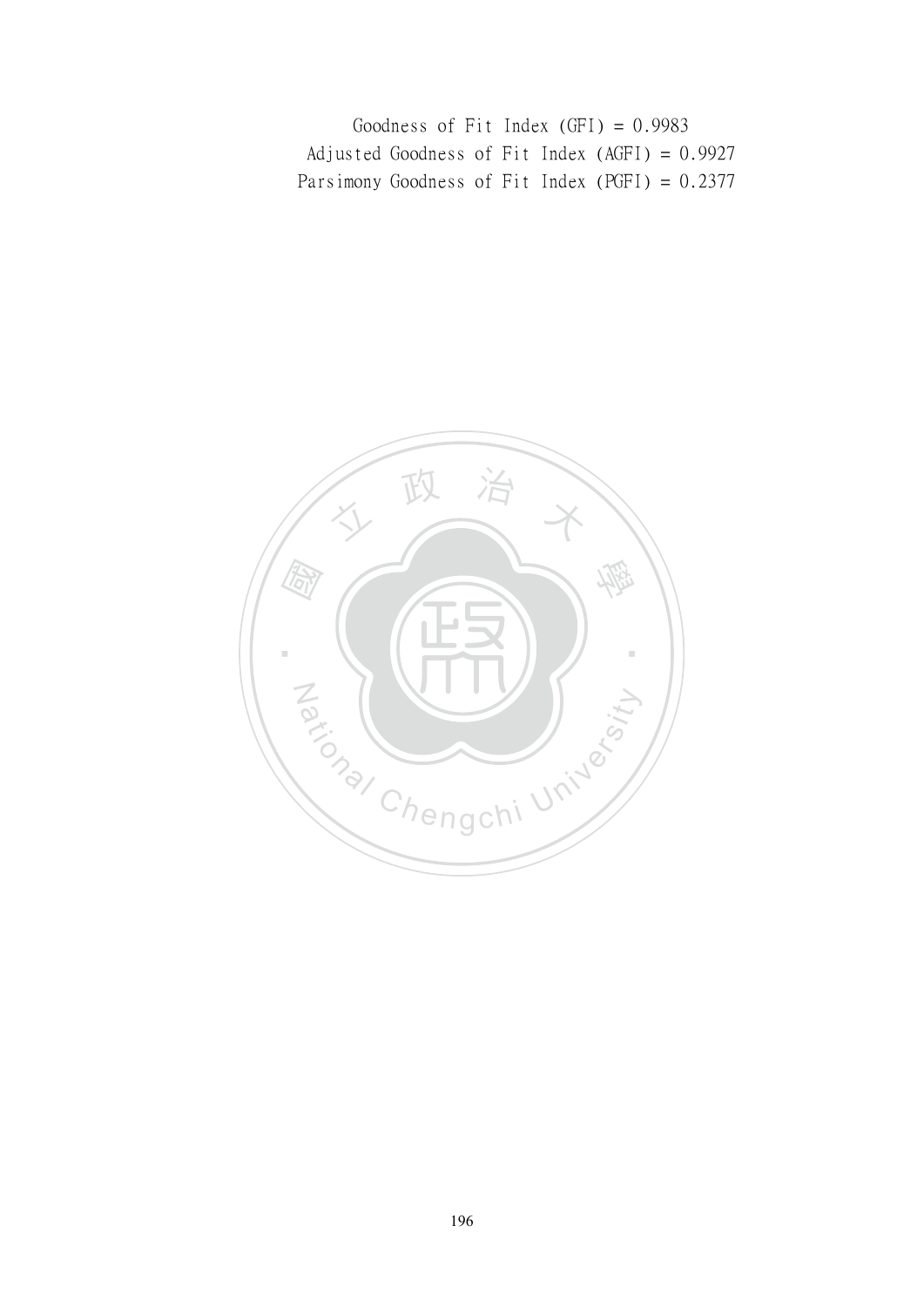# 附錄六 模式二 SEM 之 LISREL 程式語法

observed variables: mr md ms tb tsr tsd correlation matrix from file mcor asymptotic covariance from file macm sample size: 1290  $mr \rightarrow ms$  tb tsr md -> ms tsd tb  $ms$  -> tsr tb -> tsr tsd

set the error covariance between tsr and tsd be correlated

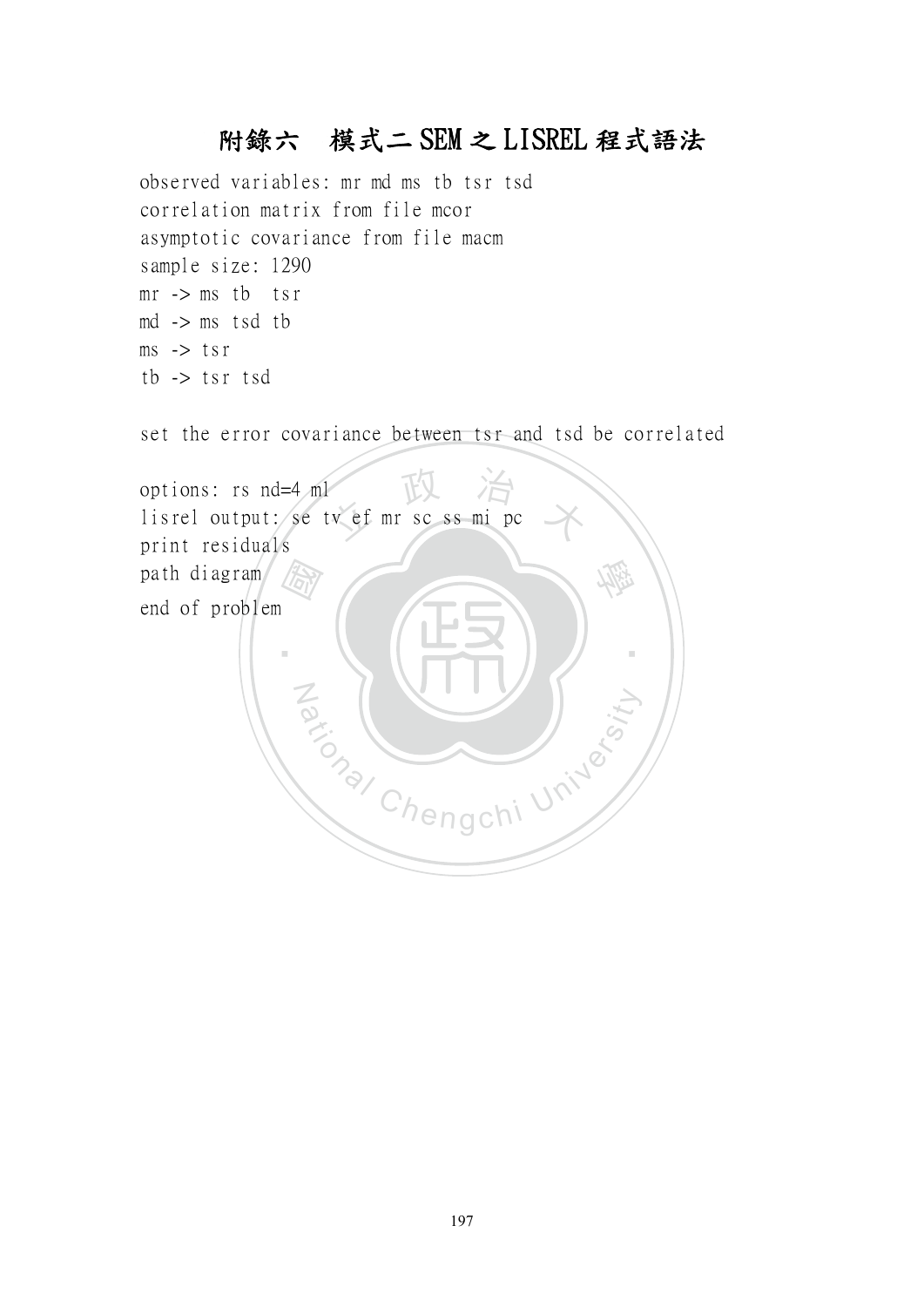# 附錄七

# 模式二 **SEM** 之整體模式各項適配度考驗指數

‧confor<br>for<br>Confi iscrepancy Function Value (Figure 11 and 12 and 13 and 13 and 13 and 14 and 14 and 14 and 15 and 16 and 16 and 16 and 16 and 16 and 16 and 16 and 16 and 17 and 18 and 18 and 18 and 18 and 18 and 18 and 18 and 18 and 18 an 90 Percent Confidence Interval for RMSEA =  $(0.0; 0.05419)$ <br>P Value for Test of Close Eit (PMSEA > 0.05) = 0.0113 90 Percent Confidence Interval for  $ECVI = (0.02953; 0.04127)$ ECVI for Saturated Model =  $0.03263$ ECVI for Independence Model = 1.4478<br>lependence Model with 15 Degrees of Free<br>Independence AIC = 1863.2669<br>Model AIC = 41.4298<br>Saturated AIC = 42.0000 Degrees of Freedom  $= 4$ Minimum Fit Function Chi-Square =  $7.4574$  (P = 0.1136) Normal Theory Weighted Least Squares Chi-Square =  $7.4298$  (P = 0.1148) Satorra-Bentler Scaled Chi-Square =  $7.3510$  (P = 0.1185) Chi-Square Corrected for Non-Normality =  $7.4539$  (P = 0.1138) Estimated Non-centrality Parameter (NCP) = 3.3510 90 Percent Confidence Interval for NCP = (0.0 ; 15.1195) Minimum Fit Function Value =  $0.005785$ Population Discrepancy Function Value (F0) = 0.002604 90 Percent Confidence Interval for  $F0 = (0.0 ; 0.01175)$ Root Mean Square Error of Approximation (RMSEA) =  $0.02551$ P-Value for Test of Close Fit (RMSEA  $< 0.05$ ) = 0.9113 Expected Cross-Validation Index  $(ECVI) = 0.03219$ ECVI for Independence Model =  $1.4478$ Chi-Square for Independence Model with 15 Degrees of Freedom = 1851.2669 Independence  $AIC = 1863.2669$ Model AIC =  $41.4298$ Saturated  $AIC = 42,0000$ Independence  $CAIC = 1900.2412$ Model CAIC =  $146.1905$ Saturated CAIC =  $171.4103$ Normed Fit Index  $(NFI) = 0.9960$ Non-Normed Fit Index (NNFI) = 0.9932 Parsimony Normed Fit Index (PNFI) = 0.2656 Comparative Fit Index  $(CFI) = 0.9982$ Incremental Fit Index (IFI) =  $0.9982$ Relative Fit Index  $(RFI) = 0.9851$ Critical N (CN) = 2329.0785 Root Mean Square Residual (RMR) = 0.01386 Standardized RMR  $= 0.01389$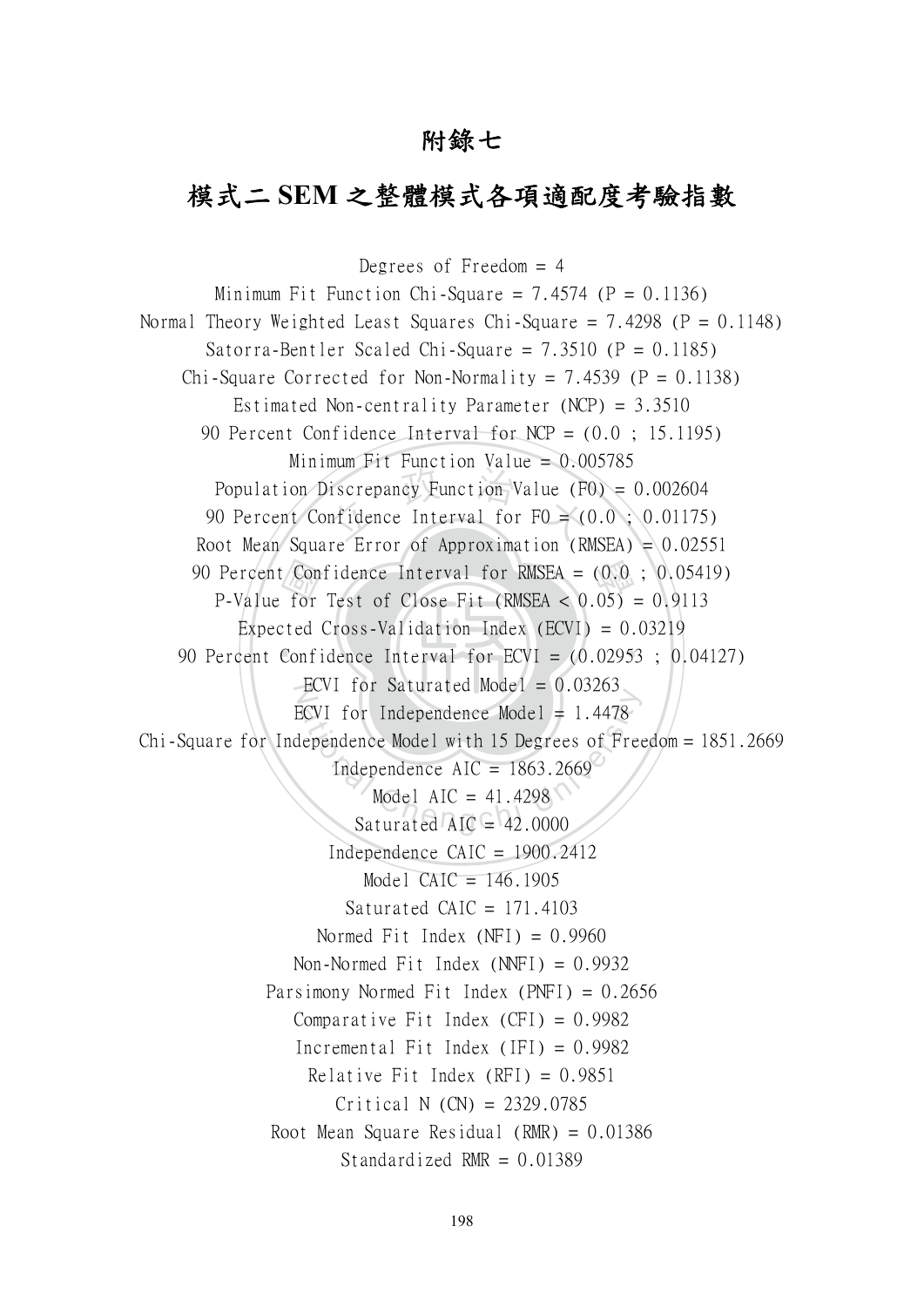Goodness of Fit Index (GFI) = 0.9981 Adjusted Goodness of Fit Index (AGFI) = 0.9899 Parsimony Goodness of Fit Index (PGFI) = 0.1901

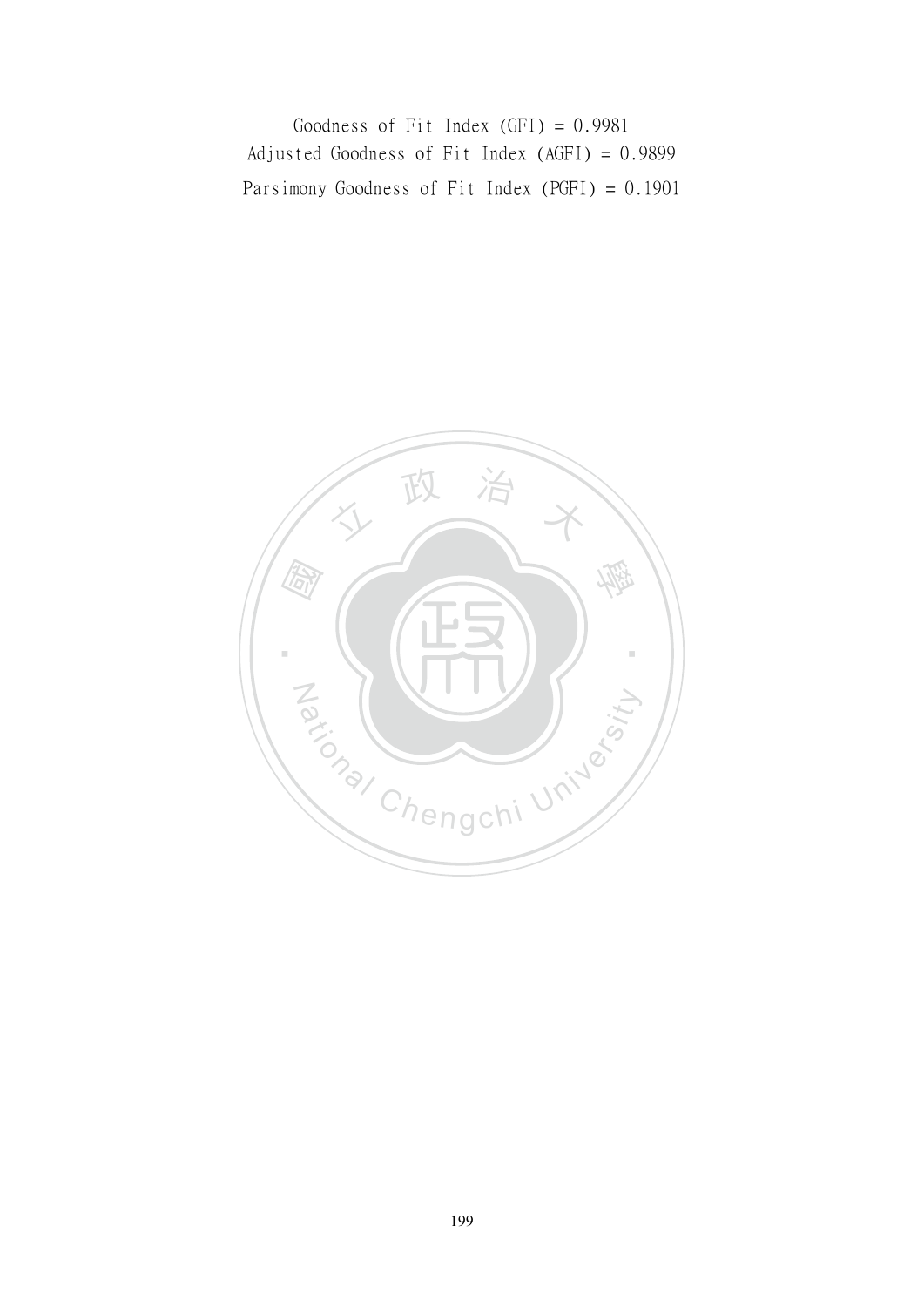# 附錄八 模式三 SEM 之 LISREL 程式語法

observed variables: tr td ts tb tsr tsd correlation matrix from file tcor asymptotic covariance from file tacm sample size: 1290 paths: tr -> ts tb tsr td -> ts tsr tsd tb ts -> tsd tb -> tsr tsd

set the error covariance between tsr and tsd be correlated

 國 文 政 治 大 學 ‧ Za (NIV) options: rs nd=4 ml lisrel output: se tv ef mr sc ss mi pc print residuals path diagram end of problem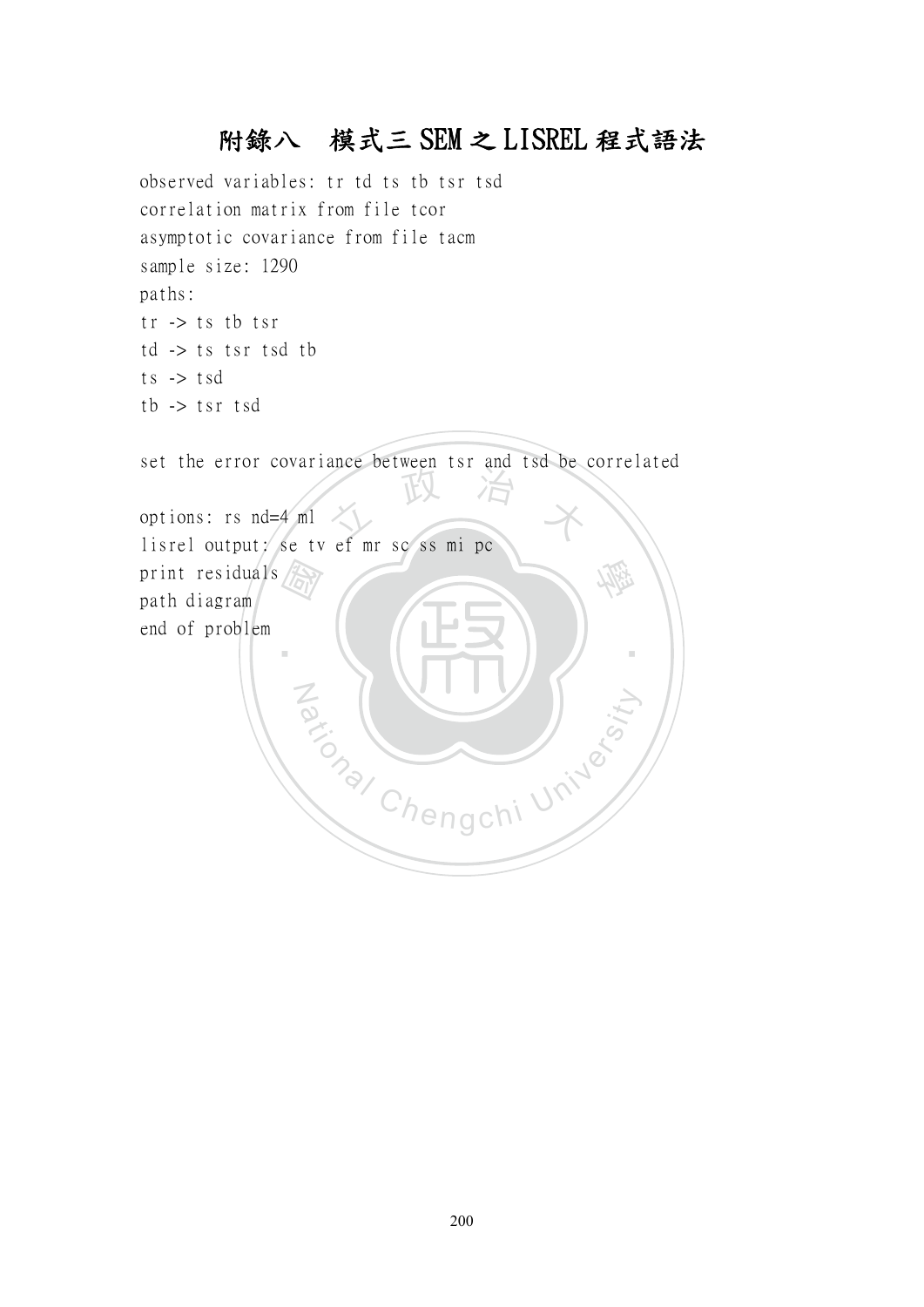# 附錄九

# 模式三 **SEM** 之整體模式各項適配度考驗指數

Degrees of Freedom  $=$  3

Minimum Fit Function Chi-Square =  $6.0111$  (P =  $0.1111$ ) Normal Theory Weighted Least Squares Chi-Square =  $5.9973$  (P =  $0.1117$ ) Satorra-Bentler Scaled Chi-Square =  $5.8948$  (P =  $0.1168$ ) Chi-Square Corrected for Non-Normality =  $5.8019$  (P = 0.1217) Estimated Non-centrality Parameter (NCP) = 2.8948 90 Percent Confidence Interval for NCP = (0.0 ; 13.9603)

Root Mean Square Error of Approximation (RMSEA) = 0.02738<br>90 Percent Confidence Interval for RMSEA = (0.0 ; 0.06013)<br>P-Value for Test of Close Fit (RMSEA < 0.05) = 0.8481 Minimum Fit Function Value<br>tion Discrepancy Function Va ‧ Minimum Fit Function Value =  $0.004663$  Population Discrepancy Function Value (F0) = 0.002249 90 Percent Confidence Interval for F0 = (0.0 ; 0.01085) 90 Percent Confidence Interval for RMSEA = (0.0 ; 0.06013) P-Value for Test of Close Fit (RMSEA  $< 0.05$ ) = 0.8481

Expected Cross-Validation Index (ECVI) =  $0.03263$ 90 Percent Confidence Interval for ECVI =  $(0.03030; 0.04115)$ <br>
ECVI for Saturated Model = 0.03263<br>
ECVI for Independence Model = 1,3864<br>
Chi-Square for Independence Model with 15 Degrees of Freedom = 1772.2572 90 Percent Confidence Interval for ECVI = (0.03030 ; 0.04115) ECVI for Saturated Model =  $0.03263$ ECVI for Independence Model =  $1.3864$ 

Independence  $AIC = 1784.2572$ Model AIC =  $41.9973$ Saturated AIC =  $42.0000$ Independence  $CAIC = 1821.2316$  Model CAIC = 152.9204 Saturated CAIC =  $171.4103$ 

> Normed Fit Index  $(NFI) = 0.9967$ Non-Normed Fit Index  $(NNFI) = 0.9918$  Parsimony Normed Fit Index (PNFI) = 0.1993 Comparative Fit Index  $(CFI) = 0.9984$ Incremental Fit Index (IFI) =  $0.9984$